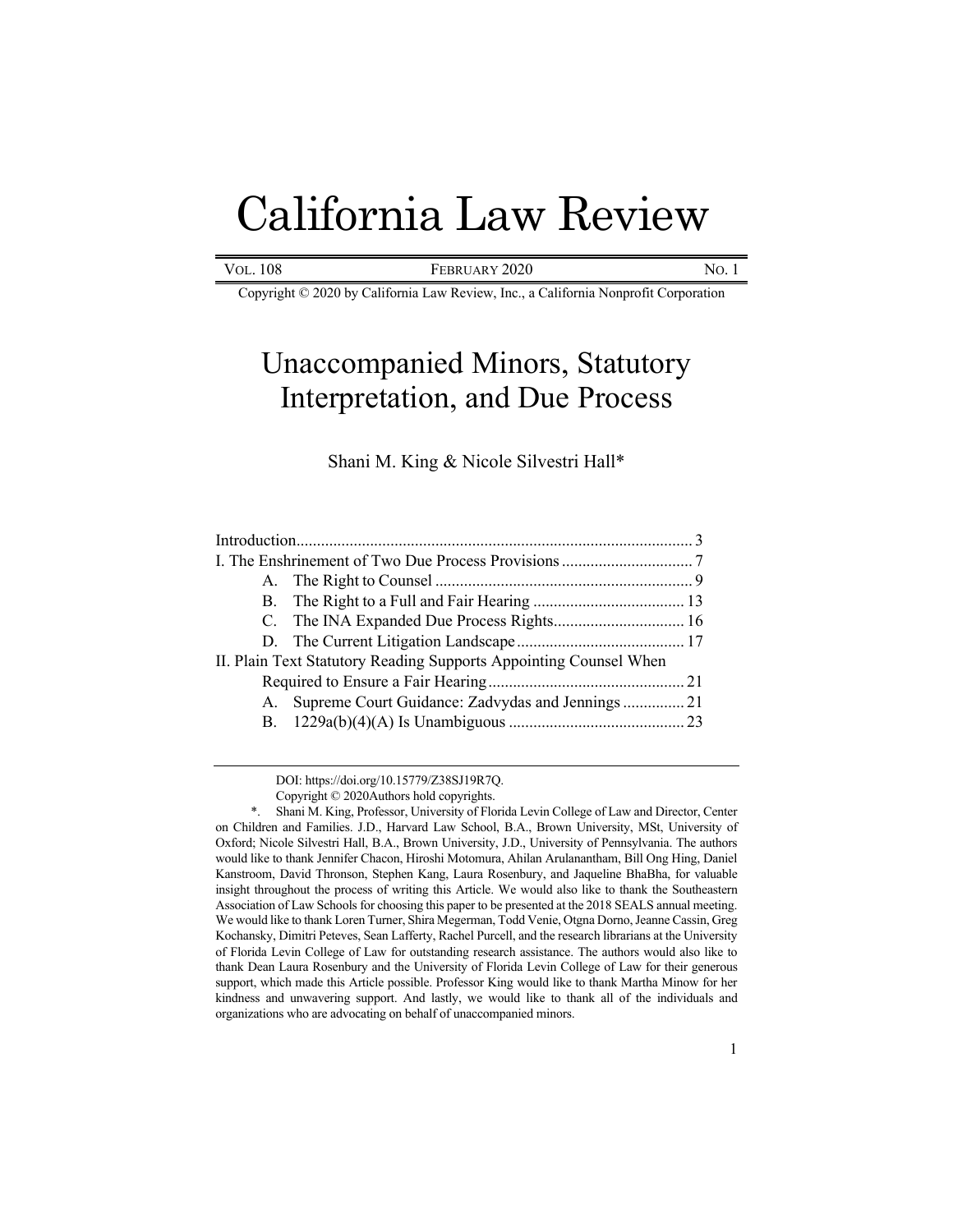2 *CALIFORNIA LAW REVIEW* [Vol. 108:1

|    | 1. The Right to Counsel Provisions Do Not Refer to                  |  |
|----|---------------------------------------------------------------------|--|
|    |                                                                     |  |
|    | Rights Under 1229a(b)(4)(A), (B), and (C) Are Distinct 25<br>2.     |  |
|    | 3. Use of the Word "Shall" Supports Unambiguous Reading             |  |
|    | 26                                                                  |  |
|    | C. "Reasonable Opportunity" Under 1229a(b)(4)(B) Presents the       |  |
|    |                                                                     |  |
|    | III. When Does a Hearing Require Appointed Counsel to Ensure        |  |
|    |                                                                     |  |
| A. | Criminal Cases Almost Always Require a Categorical Right35          |  |
| B. | Quasi-Criminal Cases, Especially for Vulnerable Classes,            |  |
|    |                                                                     |  |
| C. | Civil Cases Require a Categorical Right Much                        |  |
|    |                                                                     |  |
|    | 1. Gagnon, Aguilera, Mathews, and Lassiter: A Categorical           |  |
|    |                                                                     |  |
|    |                                                                     |  |
|    | IV. Positioning UM Removal Hearings Within the Appointment Doctrine |  |
|    |                                                                     |  |
| А. |                                                                     |  |
| B. | UMs Have Been Granted a Positive Liberty Interest  52               |  |
|    | C. Even if Civil in Nature, Hearings Are Fundamentally Unfair       |  |
|    | 58                                                                  |  |
|    | 1. Highly Complex Procedures and Low Capability Litigants<br>59     |  |
|    | 2. Hearings Are Adversarial and Exhibit Extreme Power               |  |
|    |                                                                     |  |
|    | 3. Risk of Erroneous Decision as a Function of                      |  |
|    | Representation and Accompanying Burden on                           |  |
|    |                                                                     |  |
|    |                                                                     |  |
|    |                                                                     |  |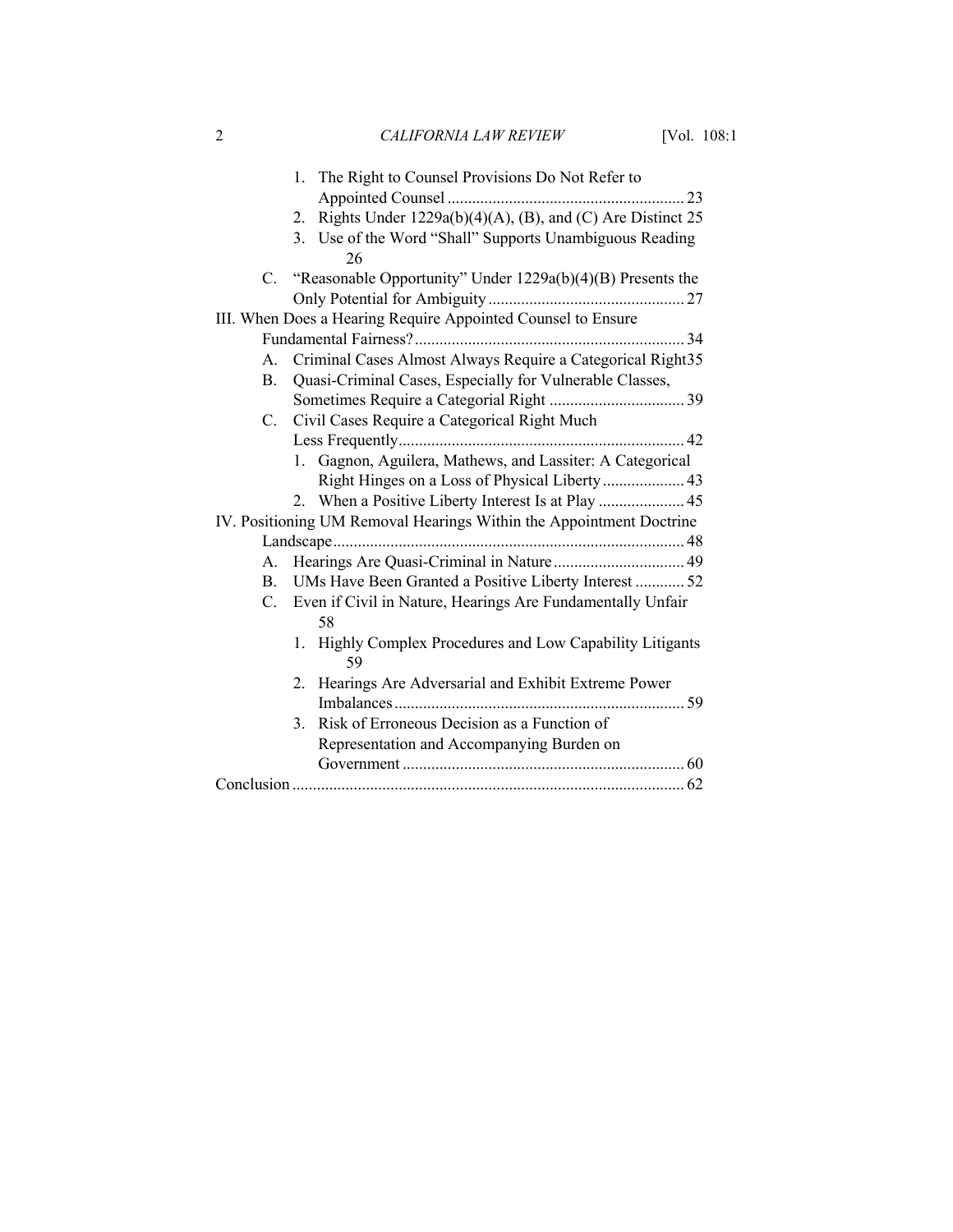#### **INTRODUCTION**

In recent years, there has been a massive influx of unaccompanied minors  $(UMs)^1$  crossing the southern border.<sup>2</sup> Under the Trump administration, migrant children are being held in detention centers at unprecedented levels, with a fivefold increase in the last year alone.<sup>3</sup> Without legal representation, UMs have little to no capability to defend against removal charges and to advocate for any existing statutory rights that they might have to remain in the United States.<sup>4</sup> UMs need legal advocates to safeguard their constitutional and statutory rights. The need for counsel is arguably greater now than ever as the Trump administration experiments with the hostile immigration practice—characterized as immoral by many religious leaders and inhumane by a bipartisan group of former US attorneys<sup>5</sup>—of separating children from families at the border. The

- a) has no lawful immigration status in the United States;
- b) has not attained 18 years of age; and
- c) with respect to whom  $-$  (i) there is no parent or legal guardian the in the United States; or (ii) no parent or legal guardian in the United States is available to provide care and physical custody. 6 U.S.C. § 279(g)(2) (2018).

2. *See* Caitlin Dickerson, *Detection of Migrant Children Has Skyrocketed to Highest Levels Ever*, N.Y. TIMES (Sept. 12, 2018), https://www.nytimes.com/2018/09/12/us/migrant-childrendetention.html?rref=collection%2Fbyline%2Fcaitlin-

dickerson&action=click&contentCollection=undefined&region=stream&module=stream\_unit&versio n=latest&contentPlacement=54&pgtype=collection [https://perma.cc/3X3B-D559]; Jeff Mason, *A Snapshot of Immigration at the Border as of June 2017*, BIPARTISAN POL'Y CTR. (June 29, 2017), https://bipartisanpolicy.org/blog/a-snapshot-of-immigration-at-the-border-as-of-june-2017

[https://perma.cc/FSV4-8LQ9]. While total numbers of UM apprehensions are down from their peak of close to 50,000 in 2014, numbers remain historically high, reaching 31,096 in 2017. *See also* Mason, *supra*. According to the Office of Refugee and Resettlement (ORR), roughly thirty percent of UMs in Fiscal Year 2017 were fourteen or under, and a growing percentage since 2012—now almost one third are female. OFFICE OF REFUGEE RESETTLEMENT, FACTS AND DATA, https://www.acf.hhs.gov/orr/about/ucs/facts-and-data [https://perms.cc/D7TF-GNUR].

3. *See* Dickerson, *supra* note 2.

4. For a humanitarian perspective analyzing the importance of counsel to the outcome of removal proceedings against UMs, see Shani M. King, *Alone and Unrepresented: A Call to Congress to Provide Counsel for Unaccompanied Minors*, 50 HARV. J. LEGIS. 332, 332–33 (2013). King cites to relevant scholarship that exposes the numerous reasons why counsel is so crucial to the plight of UMs: the vulnerability of children and their unfamiliarity with the legal process, their unfamiliarity with the nature and consequences of immigration proceedings, the complexities of immigration law, counsel's ability to help minors navigate a complicated process, the increased likelihood of success when UMs are represented, and the conditions of detention. *Id.* at 332–33, n. 3–8.

5. The Pope voiced agreement with U.S. Catholic Bishops who have termed the practice "immoral." Philip Pullella, *Exclusive: Pope Criticizes Trump Administration Policy on Migrant Family Separation*, WORLD NEWS (June 20, 2018), https://www.reuters.com/article/us-popeinterview/exclusive-pope-criticizes-trump-administration-policy-on-migrant-family-separationidUSKBN1JG0YC [https://perma.cc/79S8-WDB9]. Recently, Cardinal Sean O'Malley stated that the United States "now openly before the world [is] using children as pawns to enforce a hostile immigration policy. This strategy is morally unacceptable and denies the clear danger weighing upon those seeking our assistance." *See* Travis Anderson, *Cardinal O'Malley Criticizes Trump Immigration Policies, Says Family Separation 'Terrorizes' Children*, BOS. GLOBE (June 13, 2018), https://www.bostonglobe.com/metro/2018/06/13/cardinal-malley-decries-trump-immigration-policies-

<sup>1.</sup> In the United States, an unaccompanied minor is known as an "unaccompanied alien child" (UAC) and is defined by Title 6 of the U.S. Code ("Domestic Security") as a child who: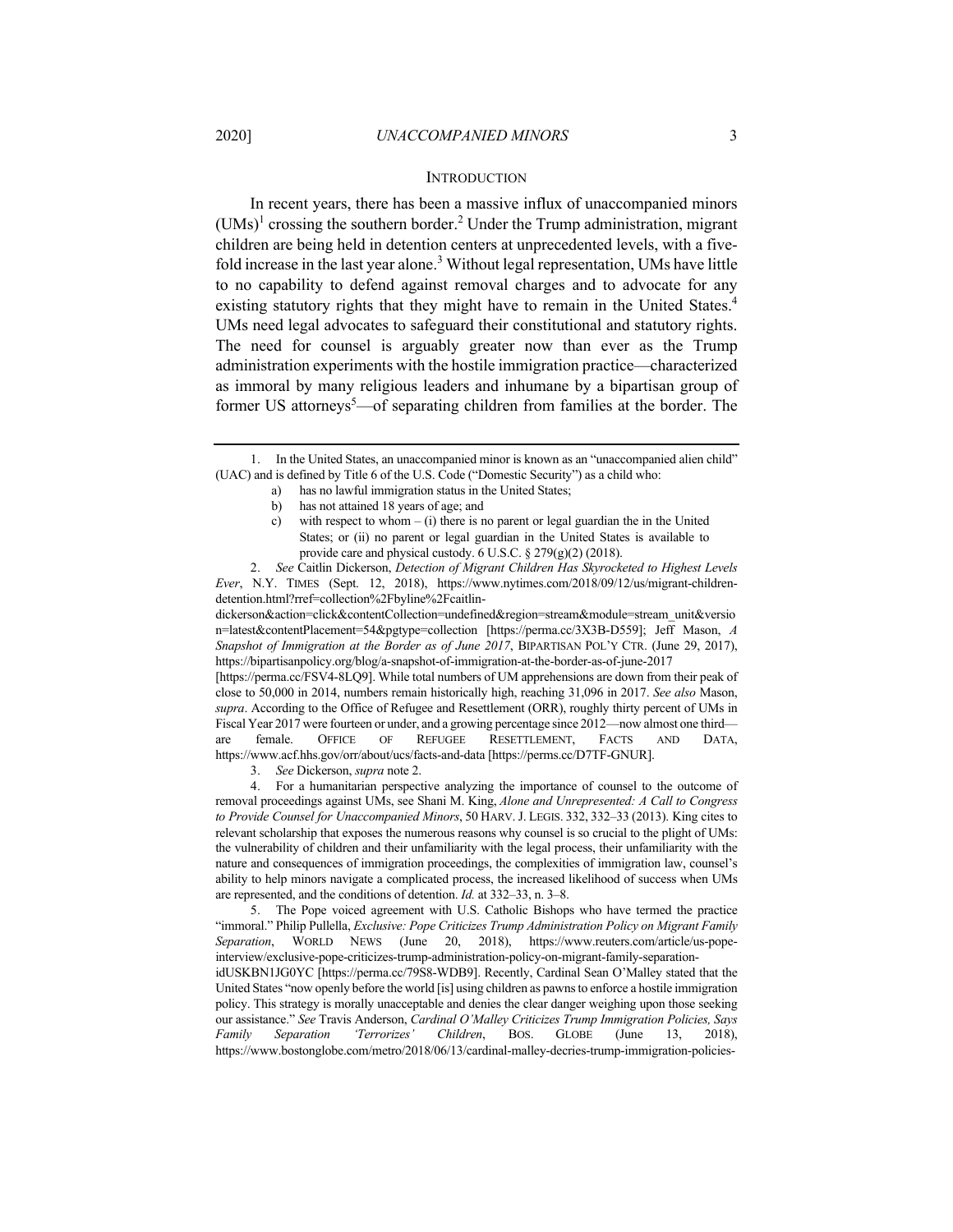administration has classified children separated from their families under this policy as UMs. $<sup>6</sup>$  While the administration has since terminated this policy,</sup> largely due to nearly uniform global public outrage,<sup>7</sup> hundreds of UMs remain separated from their families, even after a reunification deadline imposed under a federal court order.<sup>8</sup> Unfortunately, the Trump administration has routinely

[https://perma.cc/4XKA-C576] ("It is time for you to announce that this policy was ill-conceived and that its consequences and cost are too drastic, too inhumane, and flatly inconsistent with the mission and values of the United States Department of Justice.").

6*. See* Sarah Pierce, *Far from a Retreat, the Trump Administration's Border Policies Advance its Enforcement Aims*, MIGRATION POL'Y INST. (June 2018), https://www.migrationp olicy.org/news/far-retreat-trump-border-policies-advance-enforcement-aims [https://perma.cc/X963- 9TA2].

*Id.*

says-family-separation-terrorizes-children/a0GpZ6Zomjbdx0nzDG3w4N/story.html

<sup>[</sup>https://perma.cc/75PP-MFPT]. Religious leaders from many faiths, including a coalition of white evangelical groups previously supportive of President Trump's policies, have uniformly denounced the policy of separating children from families at the border. *See* Laurie Goodstein, *Conservative Religious Leaders are Denouncing Trump Immigration Policies*, N.Y. TIMES (June 14, 2018), https://www.nytimes.com/2018/06/14/us/trump-immigration-religion.html [https://perma.cc/5V4X-8A4Z]. In addition, a bipartisan group of former U.S. attorneys, in a letter to U.S. Attorney General Jeff Sessions, urged Sessions to end the policy of separating children from families. *See* Alan Bersin et al., *Bipartisan Group of Former United States Attorneys Call on Sessions to End Family Separation*, MEDIUM (POLITICS) (June 18, 2018), https://medium.com/@formerusattorneys/bipartisan-group-offormer-united-states-attorneys-call-on-sessions-to-end-child-detention-e129ae0df0cf

We know that at least 2,342 children were forcibly separated from their parents between May 5 and June 9. Undoubtedly hundreds more were taken from their parents before and since then. These children have been reclassified as unaccompanied child migrants and as such, have been placed into a special system, which includes being transferred to the custody of the Office of Refugee Resettlement . . . .

<sup>7.</sup> A 2018 Quinnipiac survey found that 66% to 27%, voters oppose the policy of separating children from their parents when families illegally cross the border into the United States. Among Independents, only 24 % favor the policy, while 68% oppose it. Among whites without college degrees, the heart of President Trump's coalition, support stands at only 37%, with 52% opposed. *See Stop Taking the Kids, 66 Percent of U.S. Voters Say, Quinnipiac University National Poll Finds*, QUINNIPIAC UNIV./ POLL (June 18, 2018), https://poll.qu.edu/national/release-detail?ReleaseID=2550 [https://perma.cc/THH3-ZXTM]; *see also* Nick Cumming-Bruce, *Taking Migrant Children from Parents is Illegal, U.N. Tells U.S.*, N.Y. TIMES (June 5, 2018), https://www.nytimes.com/2018/06/05/world/americas/us-un-migrant-children-families.html [https://perma.cc/2KQN-NJVS] (discussing U.N. criticism of Trump policy to separate policies and terming it "illegal"); William A. Galston, *As Trump's Zero-Tolerance Immigration Policy Backfires, Republicans are in Jeopardy*, BROOKINGS INST. (FIXGOV) (June 18, 2018), https://www.brookings.edu/blog/fixgov/2018/06/18/trumps-zero-tolerance-immigration-policy-putsrepublicans-in-jeopardy [https://perma.cc/S3LG-B3EZ] (discussing the political backlash over Trump's zero-tolerance immigration policy among both Democrats and Republicans); Devon Sanders, *Amnesty International Blasts Trump Administration's Family Separations: "This is Nothing Short of Torture*,*"* CNN POLITICS (June 18, 2018), https://www.cnn.com/politics/live-news/immigration-border-childrenseparation/h 808b0bd4caf0341d0db1547a29cb47bc [https://perma.cc/4HRJ-QXKA] (noting that Amnesty International called President Trump's immigration policy and implementation of such policy "nothing short of torture").

<sup>8.</sup> *See* Daniel Gonzalez, *416 Migrant Children Remain Separated Weeks After Deadline to Reunite Families*, USA TODAY (Sept. 13, 2018), https://www.usatoday.com/story/news/nationnow/2018/09/13/separated-migrant-children-remain-united-states/1287860002 [https://perma.cc/DLG5-H488].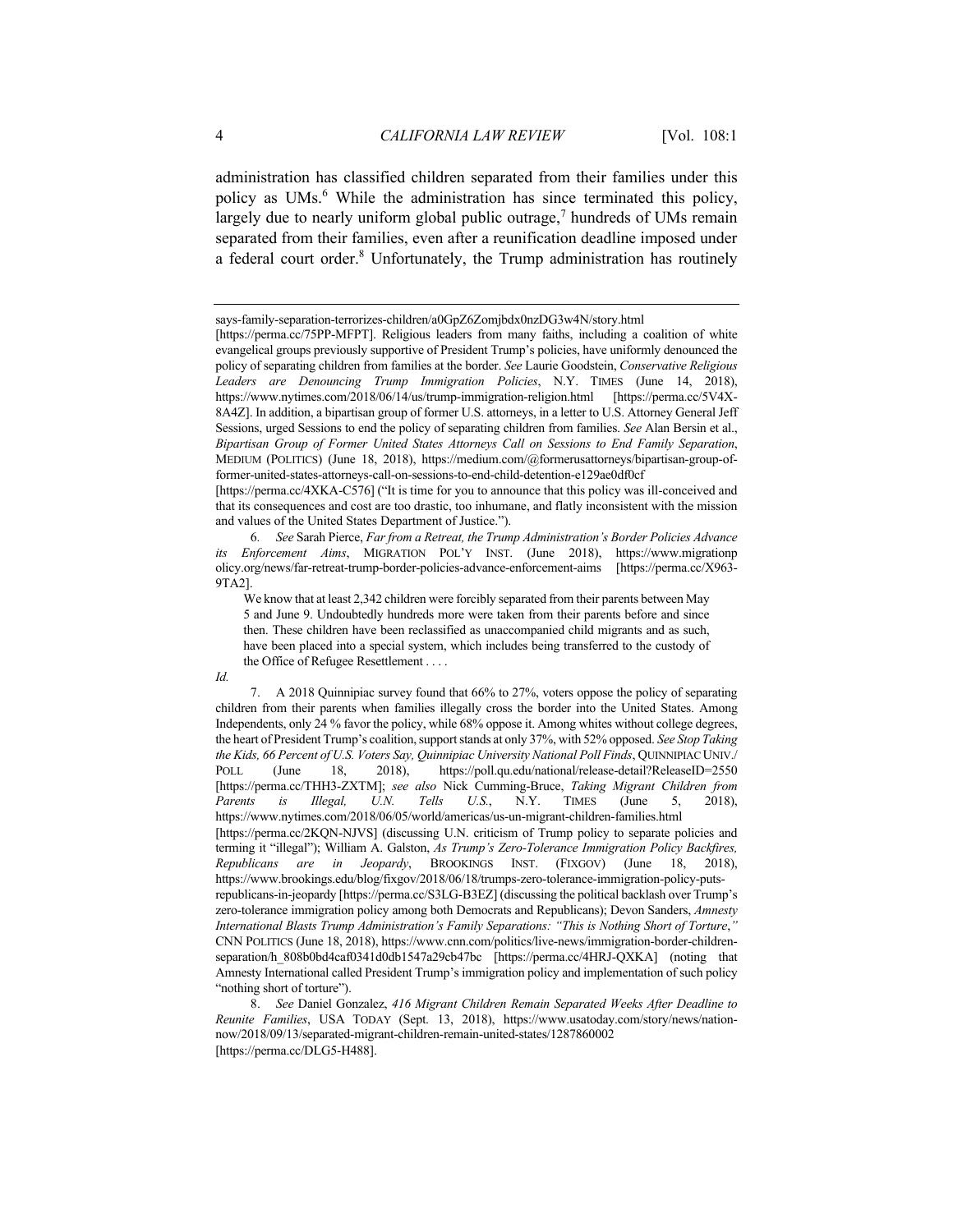disregarded the humanity of arriving young migrants, subverting the concept of due process in favor of mass detention and deportation. For example, President Trump recently tweeted:

We cannot allow all of these people to invade our Country. When somebody comes in, we must immediately, with no Judges or Court Cases, bring them back from where they came. Our system is a mockery to good immigration policy and Law and Order. Most children come without parents  $\ldots$ <sup>9</sup>

The mistreatment of UMs by the executive branch highlights a crucial need for greater judicial safeguards. For UMs in removal hearings,  $10$  a shift in focus is needed in the search for appointed counsel—away from the statutory provisions that guarantee the right to counsel, and toward the provision which guarantees the right to a fair hearing. Recent scholarship has furthered constitutional due process arguments in favor of appointing counsel for immigrants in removal hearings, $11$  but courts have not yet accepted a

Unaccompanied minors from non-continuous countries who are apprehended or present at a port of entry are always placed in removal proceedings. 8 U.S.C. § 1232. Unaccompanied minors who are from Mexico or Canada face a process somewhat analogous to expedited removal, and can be removed without being placed before a judge unless they (1) have a possible asylum claim, (2) are potential victims of trafficking, or (3) cannot make an independent decision to return to their country. *Id*. If any of these conditions are satisfied, these children are processed as if they are from non-contiguous countries. *Id*.

Also, per the Trafficking Victims Protection Reauthorization Act (TVPRA), because unaccompanied minors are not currently provided with counsel in removal proceedings, unaccompanied minors from continuous countries who apply for asylum do so in a process that is more appropriate for children and is conducted by Asylum Officers who have received training on child interviewing and the adjudication of children's issues. Trafficking Victims Protection Reauthorization Act, 8 U.S.C. § 1232 (2012).

Importantly, the TVPRA's authors understand that administrative proceedings, whether done in lieu of or in parallel with removal hearings, may be just as complex, consequential, and challenging for a minor to navigate as a contested hearing itself. Thus, while beyond the scope of this article, many of the arguments presented herein apply to representation in encounters with immigration authorities outside of the context of the removal hearing.

For a comprehensive review of the right to counsel outside of the removal context, see Emily Creighton & Robert Pauw, *Right to Counsel Before DHS*, 32ND ANNUAL IMMIGRATION LAW UPDATE SOUTH BEACH (2011), *reprinted in* Am. Immigration Lawyers Ass'n (2011 ed.), https://www.americanimmigrationcouncil.org/sites/default/files/right-to-counsel-before-dhs.pdf [https://perma.cc/7BAY-MG3C].

11. *See, e.g.*, Benjamin Good, *A Child's Right to Counsel in Removal Proceedings*, 10 STAN.J. C.R. & C.L. 109, 127–48 (2014). For an analysis of the argument that unaccompanied children have a

<sup>9.</sup> Ellen Cranley, *Trump Tweets He Wants to Deport Illegal Immigrants 'with no Judges or Court Cases'—A Move that Would Violate Due Process*, BUS. INSIDER (June 24, 2018), https://www.businessinsider.com/trump-tweets-deport-illegal-immigrants-no-judges-court-cases-2018-6 [https://perma.cc/URB7-ZENT].

<sup>10.</sup> Our focus in this article is on unaccompanied minors who are placed in removal proceedings. Throughout this article, the terms "exclusion" and "deportation" appear, but these terms were replaced with the term "removal" in 1996 with the passage of the Illegal Immigration Reform and Responsibility Act of 1996 (IIRIRA). *See* 8 U.S.C. § 1362 (2018). Thus, when we cite decisions or authorities that discuss representation for minors in deportation or exclusion proceedings, these should be understood as being equivalent to current removal proceedings.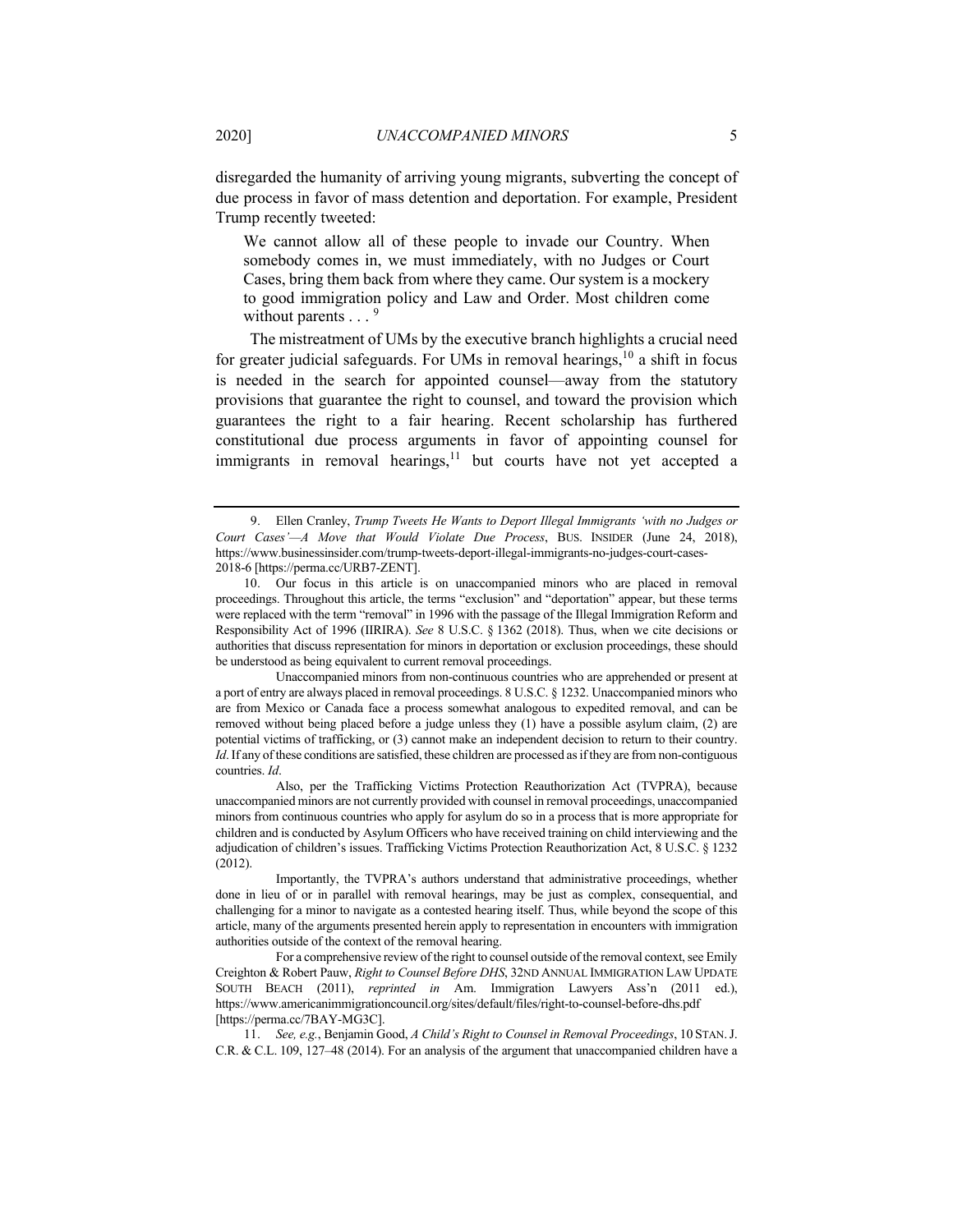constitutional or statutory argument that appointed counsel is required for groups of noncitizens or noncitizen minors to vindicate their right to a fair hearing in immigration court.<sup>12</sup> The courts have nonetheless dropped very real hints that UMs, who are particularly vulnerable and impotent as a group, may prevail using an argument grounded in the fair hearing provision of the Immigration and Nationality Act (INA or 1952 Act).<sup>13</sup>

Statutory arguments that suggest that the McCarran-Walter Immigration and Nationality Act of 1952's right to counsel provisions could have been intended to include a right to appointed counsel have largely been overlooked due to the statute's phrasing. This Article, however, proposes a novel statutory argument in favor of finding a categorical right to appointed counsel for UMs using the INA's fair hearing provision as the basis for this right. We provide the historical framework behind the enshrinement of these two rights and then argue that Congress never intended to preclude appointed counsel. We further propose that the Trafficking Victims Protection Reauthorization Act (TVPRA) grants UMs a positive liberty interest,  $14$  and we use this statutory interest as the basis of an original means of surmounting the *Lassiter* presumption that only a loss of physical liberty requires appointed counsel. We conclude by positioning UM removal hearings within the current landscape of the appointment of counsel doctrine (appointment doctrine) to demonstrate an increased likelihood of success in finding a categorical right to appointed counsel using the fair hearing provision and the TVPRA as a positive liberty interest.

Part I lays the foundation for the rest of the Article: we propose that, for particularly vulnerable groups like UMs, who cannot obtain a fair hearing in any other way, the source of the right to appointed counsel emerges, counterintuitively, from the full and fair hearing provision (rather than the right to counsel provisions) of the INA.<sup>15</sup> Tracing the statutory development of these two due process provisions reveals that they were intended to strengthen due process rights of undocumented immigrants. Indeed, Congress enacted the provisions for wholly different reasons, and likely intended them to operate and function independently. Thus, the best construction of the "right to counsel (at no expense to government)" provision can best be understood as a minimum

due process right to counsel, see Linda Kelly Hill, *The Right to be Heard: Voicing the Due Process Right to Counsel for Unaccompanied Children*, 31 B.C. THIRD WORLD L.J. 41 (2011). For a similar argument under international law, see King, *supra* note 4; Brian Rowe, Note, *The Child's Right to Legal Assistance in Removal Proceedings under International Law*, 10 CHI.J. INT'L L. 747 (2010).

<sup>12.</sup> *See, e.g.*, C.J.L.G. v. Sessions, 880 F.3d 1122 (9th Cir. 2018).

<sup>13.</sup> *See* Michael Kagan, Essay, *Toward Universal Deportation Defense: An Optimistic View*, 2018 WIS. L. REV. 305, 306 (2018); *see also C.L.G.J.*, 880 F.3d at 1151 (Owens, J., concurring) (agreeing with the majority's decision to deny petitioner's claim that the INA or the Due Process Clause required appointed counsel to satisfy petitioner's right to a full and fair hearing, but explicitly proposing the possibility for a different outcome in the case of UMs).

<sup>14.</sup> Trafficking Victims Protection Reauthorization Act, 8 U.S.C. § 1232 (2012).

<sup>15.</sup> *See* Immigration and Nationality Act of 1952, Pub. L. No. 414, ch. 477, 66 Stat. 163 (1952) [hereinafter 1952 Act or INA].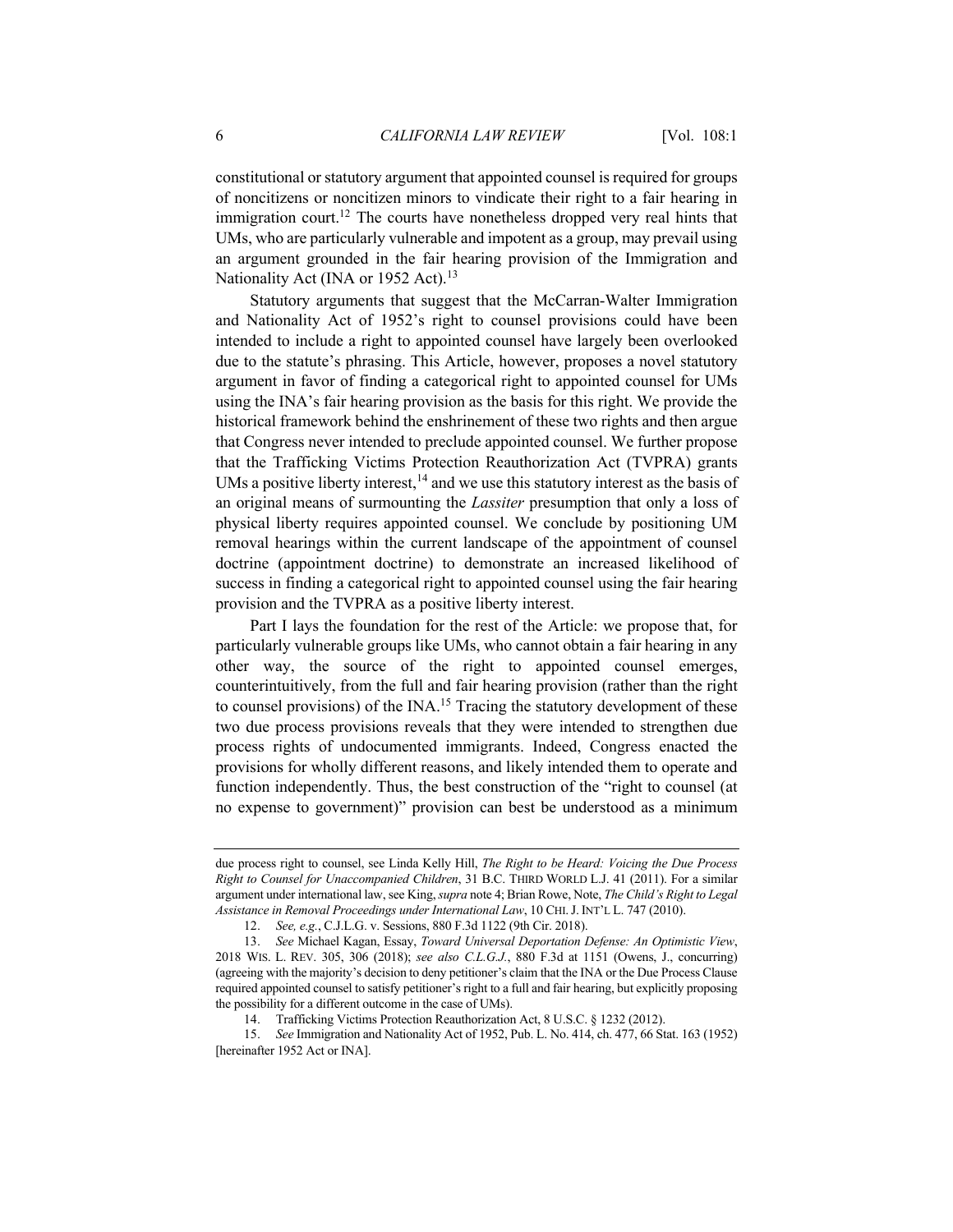threshold for the majority of undocumented immigrants. This language in no way limits the implementation of additional safeguards—including appointment of counsel—if needed to secure a fair hearing for vulnerable groups like  $UMs<sup>16</sup>$ Using the fair hearing provision as the vehicle for acquiring this right removes the statutory stumbling block courts have grappled with since the inception of the modern-day immigration framework: specifically, that the government is statutorily precluded from appointing counsel.

In Part II, we embark on a plain text statutory analysis of the two due process provisions at issue—the right to counsel and the right to a fair hearing and present two plain text arguments that build upon each other: first, that the right to counsel provision does not preclude appointing counsel at government expense when necessary; second, that the right to a fair hearing actually *requires* that vulnerable groups like UMs be appointed counsel to vindicate their statutory right to a fair hearing. We provide examples of unenumerated rights, such as translation services and notice of certain other rights, that have been found by courts to be integral in safeguarding other enumerated due process rights under the INA.

Part III examines the appointment doctrine and its operation in criminal, quasi-criminal, and civil cases. It discusses the importance of a physical liberty interest in acquiring a categorical right to appointed counsel. It demonstrates how a positive liberty interest, derived mainly from statutes rather than constitutional law,<sup>17</sup> may substitute for the loss of physical liberty normally required under *Lassiter*—specifically, incarceration—to compel heightened due process protection.

Finally, Part IV situates removal hearings for UMs within the landscape of the modern-day appointment doctrine in an effort to offer a clear statutory path for obtaining a categorical right to appointed counsel under the fair hearing provision. If the courts interpret the right to counsel provisions as intended, the fair hearing provision can likewise operate as *it* was intended: to provide the flexibility inherent in the concept of fairness and to allow appointed counsel to guarantee that fairness for vulnerable groups of litigants during a removal hearing.

#### I.

# THE ENSHRINEMENT OF TWO DUE PROCESS PROVISIONS

The INA, codified under Title 8, Chapter 12 of the U.S. Code, governs immigration to and citizenship in the United States. Section 1229a governs

<sup>16</sup>*. See* J.E.F.M. v. Holder, 107 F. Supp. 3d 1119, 1124 (W.D. Wash. 2015). The argument that the fair hearing provision required the court to appoint counsel for compromised groups was proposed in *J.E.F.M.*, although the court declined to hear statutory arguments for lack of jurisdiction.

<sup>17.</sup> We have borrowed from Professor Ann Woolhandler's definition of "positive liberty interest." Ann Woolhandler, *Procedural Due Process Liberty Interests*, 43 HASTINGS CONST. L.Q. 811, 845 (2016).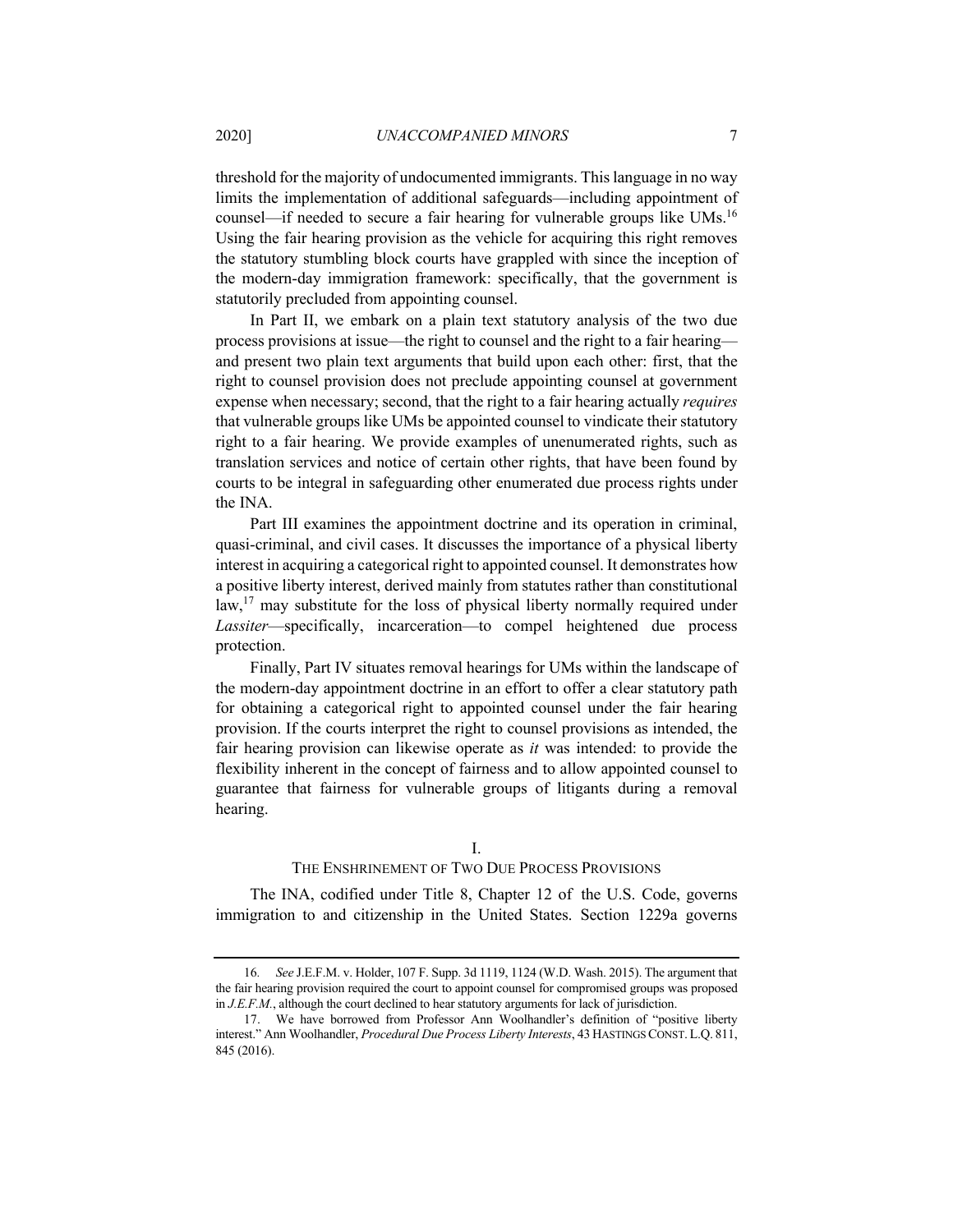removal proceedings under the INA. Although this section contains a number of important provisions, this Article will focus on the history of two enumerated, independently operating, due process rights: the right to counsel, and the right to a full and fair hearing. The latter right requires appointed counsel in the case of UMs. These statutory due process provisions, however, are best understood in the context of the normative constitutional due process rights of noncitizens more generally.

While the Constitution distinguishes between the rights of citizens and noncitizens in some respects (for example, the right to be free from racial discrimination in voting and the right to run for federal elective office are expressly reserved to citizens), $18$  all other rights in the Constitution were drafted without citizenship restriction. The rights to due process and equal protection, found in the Fifth and Fourteen Amendments, extend to all "persons."19 The Supreme Court has repeatedly stated that the Due Process Clause applies to all "persons" within the United States, including aliens, whether their presence here is lawful, unlawful, temporary, or permanent. $20$  Due process rights apply with equal force in removal hearings.<sup>21</sup> James Madison himself, a proponent of natural law theories, recognized that noncitizens had a duty to abide by the laws of the United States and, in return, benefited from the protections offered under the Constitution.<sup>22</sup> Indeed, human rights laws have paralleled this prerogative.<sup>23</sup> Thus, citizens and noncitizens alike have strong constitutional due process rights, particularly in criminal cases, but also in civil cases when liberty interests are jeopardized in ways akin to criminal cases. However, courts have not yet accepted a constitutional due process argument to justify appointing counsel to entire groups of litigants. With that understanding, we turn now to the meaning of the two due process statutory provisions in question with the goal of

<sup>18.</sup> U.S. CONST. art. I, §§ 2, 3; *id.* art. II, § 1; *id.* amend. 15. States or localities, however, can enfranchise noncitizen residents. In contrast, the right to hold federal elective office is expressly reserved to citizens alone.

<sup>19</sup>*. Id.* amend. 5, 14. Likewise, the Sixth Amendment, which outlines rights attaching in criminal trials, and includes the right to an attorney, also extend broadly to "the accused." *Id.* amend. 6.

<sup>20.</sup> Zadvydas v. Davis, 533 U.S. 678, 693 (2001) ("[O]nce an alien enters the country, the legal circumstance changes, for the Due Process Clause applies to all 'persons' within the United States . . .") (citations omitted).

<sup>21.</sup> Yamataya v. Fisher, 189 U.S. 86, 101 (1903) (holding that a noncitizen may not "be taken into custody and deported without giving him all opportunity to be heard" because "[n]o such arbitrary power can exist where the principles involved in due process of law are recognized"). Although we focus our efforts on removal hearings in this Article, it is possible that the arguments we present apply with equal force to UMs in removal hearings as well, since the TVPRA—in contrast to the INA—does not distinguish between arriving aliens and those already present in the United States.

<sup>22.</sup> Honorable Karen Nelson Moore, *Madison Lecture: Aliens and the Constitution*, 88 N.Y.U. L.REV. 801, 807 (2013) (discussing Judge Madison's views on noncitizen rights under the Constitution and its continuing impact on the due process rights of noncitizens today).

<sup>23</sup>*. See, e.g.*, Universal Declaration of Human Rights, pmbl., art. 7–11, 19, 20(1); *see also* G.A. Res. 217A(III), at 71, U.N. Doc. A/810 (1948). (extending the right to due process, among others, to nationals and non-nationals alike)*.*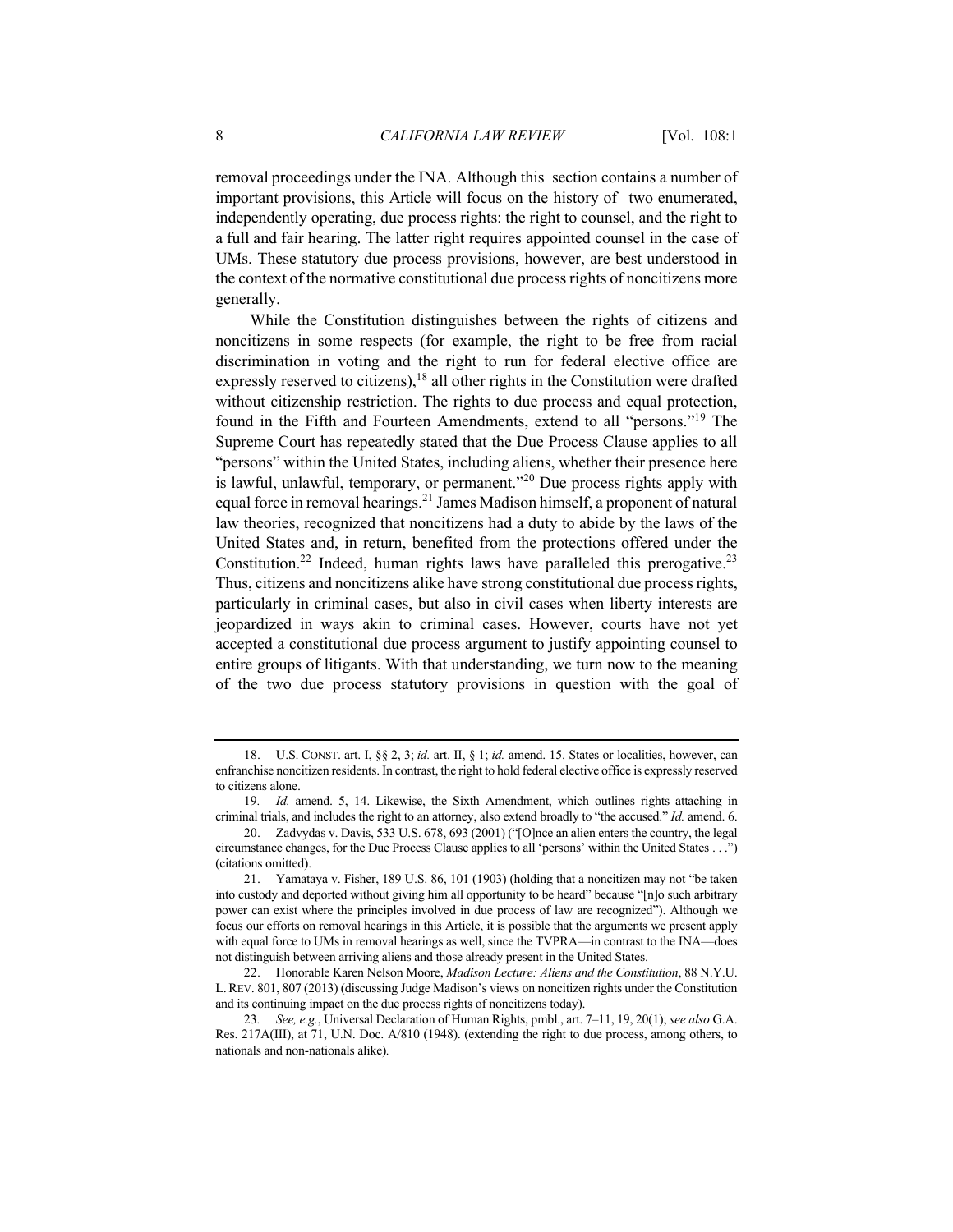identifying a novel statutory argument for appointed counsel in UM removal hearings.

### *A. The Right to Counsel*

This right is currently codified under Section 1229a(b)(4)(A), which states that in a removal proceeding "the alien shall have the privilege of being represented, at no expense to the Government, by counsel of the alien's choosing who is authorized to practice in such proceedings." Section 1362 reiterates this right, stating that:

In any removal proceedings before an immigration judge and in any appeal proceedings before the Attorney General from any such removal proceedings, the person concerned shall have the privilege of being represented (at no expense to the Government) by such counsel, authorized to practice in such proceedings, as he shall choose.

The most recent set of provisions providing this right has been in effect since January 5, 2006. However, these provisions have a long history, dating back to the early 1900s. Further, these provisions have not always existed in their current form but have developed substantially over time.

The starting point of this historical analysis is the Immigration Act of 1907  $(1907 \text{ Act})$ .<sup>24</sup> Under this Act, any time a ship carrying undocumented immigrants entered the United States, the ship and its passengers were subject to an inspection by immigration officers.<sup>25</sup> If an immigration officer determined that an undocumented immigrant was not "clearly and beyond a doubt entitled" to enter into the United States, then that immigrant would be subject to an examination before a board of special inquiry.<sup>26</sup> If the board reached an unfavorable decision, the undocumented immigrant was thereafter permitted to appeal "through the commissioner of immigration at the port of arrival and the Commissioner-General of Immigration to the Secretary of Commerce and Labor."<sup>27</sup> Although the 1907 Act does not provide for the right of counsel during such proceedings, these proceedings are the ancestral roots of removal proceedings as we know them today.

The next significant successor to the 1907 Act was the Immigration Act of 1917 (1917 Act), which modified the appeals process.<sup>28</sup> The 1917 Act left the proceedings described in the 1907 Act largely unchanged, but it explicitly provided that if an undocumented immigrant appealed to the Secretary of Labor

<sup>24.</sup> An Act to Regulate the Immigration of Aliens into the United States, Pub. L. No. 96, ch. 1134, 34 Stat. 898 (1907) [hereinafter 1907 Act].

<sup>25</sup>*. Id.* § 16.

<sup>26.</sup> *Id.* § 24.

<sup>27.</sup> *Id.* § 25.

<sup>28.</sup> *See* An Act to Regulate the Immigration of Aliens to, and the Residence of Aliens in, the United States, Pub. L. No. 301, ch. 29, 39 Stat. 874 (1917) [hereinafter 1917 Act].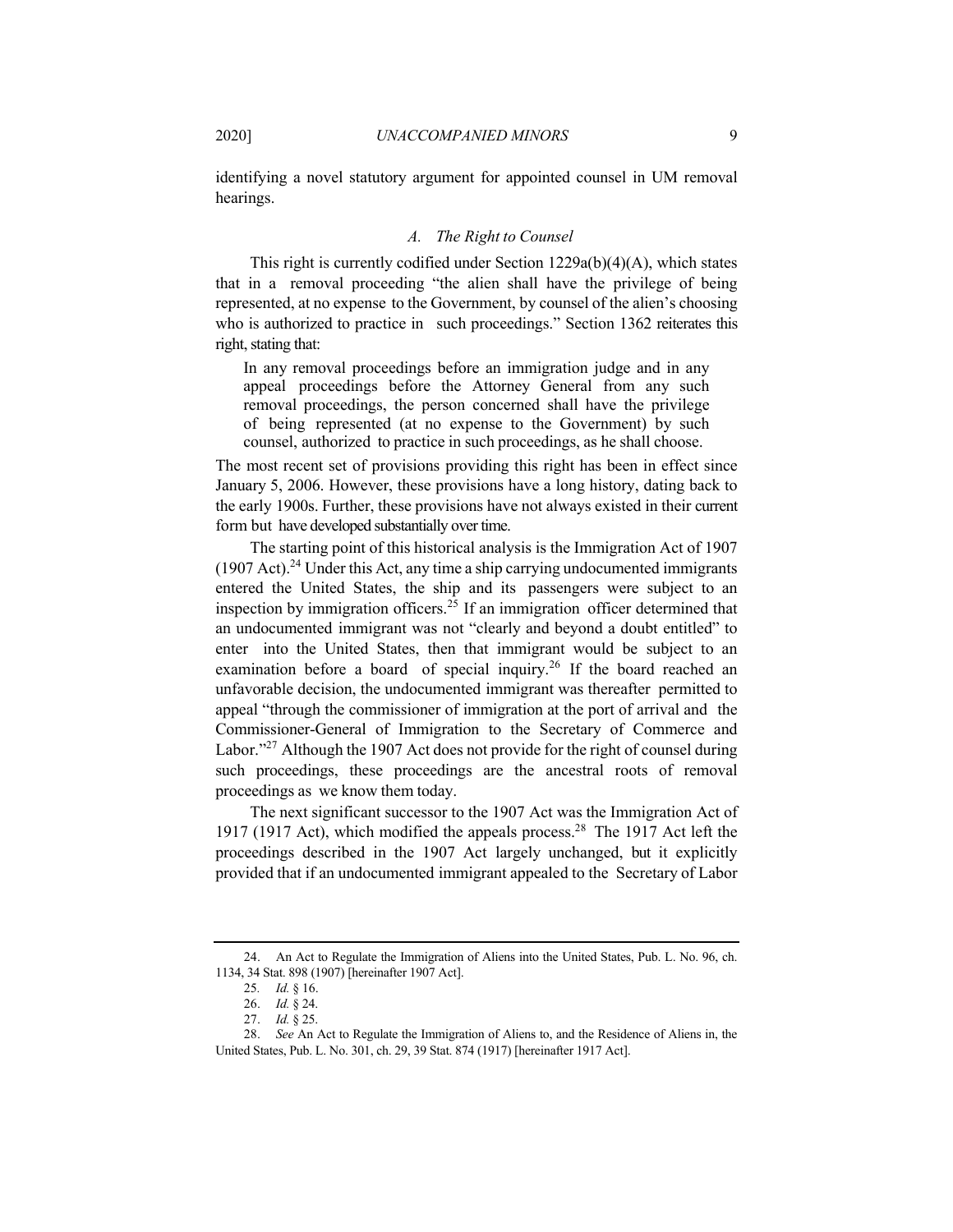after an unfavorable result from the board of special inquiry, they would "have the right to be represented by counsel or other adviser on such appeal."<sup>29</sup>

Thus, a comparison of the 1907 and 1917 Acts suggests that the right to counsel during removal proceedings was developed at some point between those years. One method of determining whether that is the case and if so, why—would be to consider the legislative materials that led to the creation of the 1917 Act. Fortunately, such materials are in existence: the 1907 Act provided for the creation of a Joint Commission on Immigration to "make full inquiry, examination, and investigation  $\dots$  into the subject of immigration.<sup>30</sup> The Commission's reports, published in 1911, directly paved the way for the 1917 Act. $31$ 

The more-than-400-page report contains a number of statements from a diverse group of organizations, both proponents and opponents to immigration, outlining a variety of topics relating to immigration law at the time, including the right to counsel.<sup>32</sup> A quick glance at the table of contents reveals a statement pertaining to the right to counsel issue: the "Statement of the American Jewish Committee, the Board of Delegates on Civil Rights of the Union of American Hebrew Congregations, and the Independent Order B'nai B'rith." This statement contains a relevant heading titled "The immigrant entitled to due process of law," with a subheading which reads in part, "The right of the immigrant to counsel before boards of special inquiry should not be denied...."<sup>33</sup>

The subheading does not contain any substantive text in its body; however, it does point the reader to Point VII of exhibit B, a brief from *In the Matter of Hersch Skuratowski*. The brief, which was prepared for argument before the Honorable Learned Hand, U.S. District Judge for the Southern District of New York, aims to support the petitioner's case in a Habeas Corpus proceeding after he had received a decision of exclusion by a board of special inquiry.<sup>34</sup> In doing so, the brief challenges a number of rules and practices used by the board of special inquiry in the case.  $35$  Point VII of the brief deals specifically with the fact that "[c]ounsel was improperly denied before the board of special inquiry and on appeal."36

Under Point VII, the brief makes a number of important revelations, the first of which is that the right to counsel was already in existence at that time.<sup>37</sup>

<sup>29.</sup> *Id.* § 16.

<sup>30.</sup> 1907 Act, Pub. L. No. 96, § 39, 34 Stat. 898 (1907).

<sup>31.</sup> H.R. REP. NO. 82-1365 (1952), *reprinted in* 1952 U.S.C.C.A.N. 1653, 1664.

<sup>32.</sup> IMMIGRATION COMM'N, STATEMENTS AND RECOMMENDATIONS SUBMITTED BY SOCIETIES AND ORGANIZATIONS INTERESTED IN THE SUBJECT OF IMMIGRATION, S. Doc. No. 61-764 (1911) [hereinafter COMMISSION REPORT 764].

<sup>33.</sup> *Id.* at 142.

<sup>34.</sup> *Id.* at 160.

<sup>35.</sup> *See id.*

<sup>36.</sup> *Id.* at 173.

<sup>37.</sup> *Id.*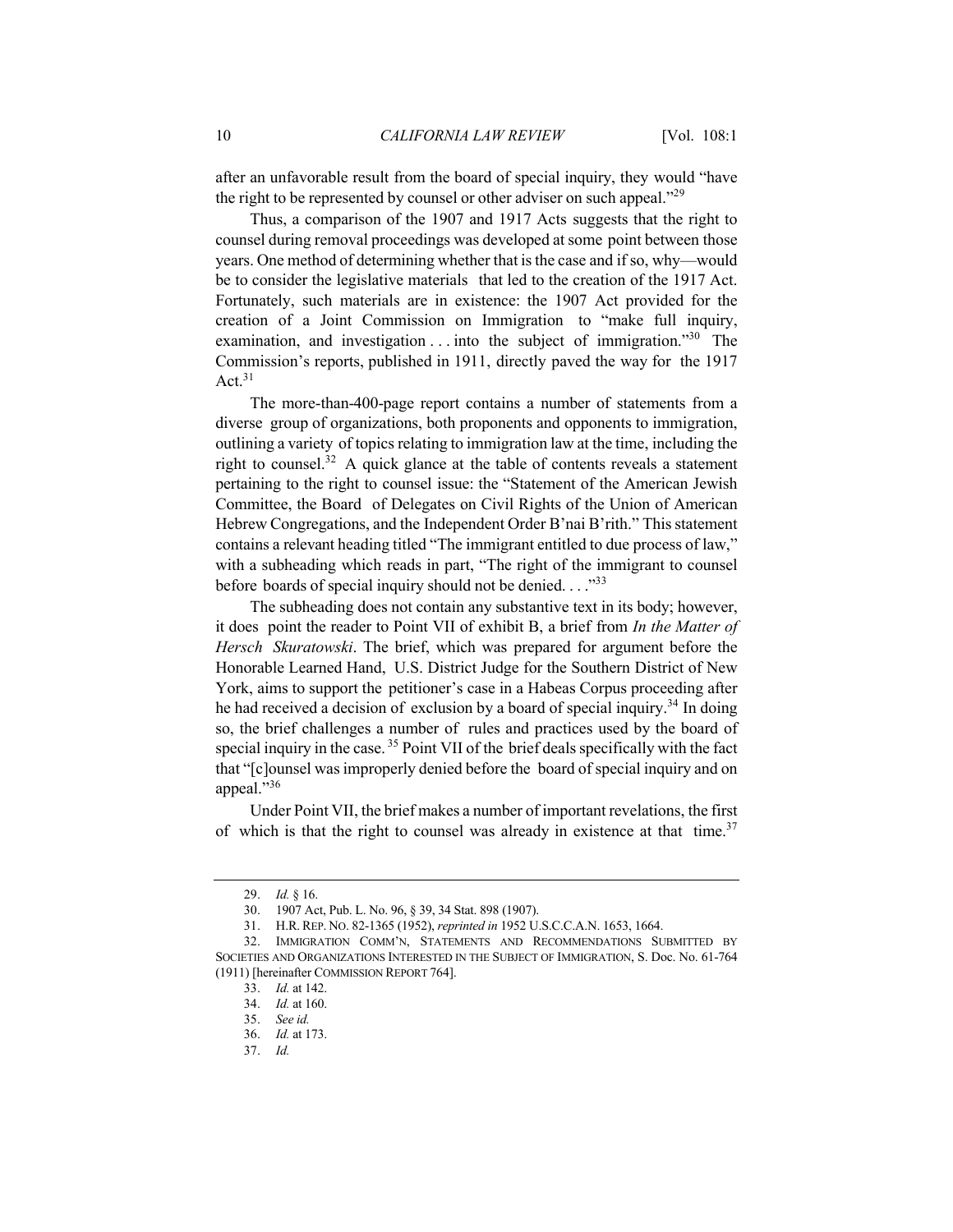Specifically, the brief cites "the Secretary's regulations (Rule 18)."<sup>38</sup> This rule can be found in the Immigration Regulations and is titled "Appearance of Attorneys."<sup>39</sup> Although the rule deals primarily with regulating the fees provided to attorneys in immigration proceedings, the brief cites the rule in order to argue that the rule's existence clearly demonstrates that undocumented immigrants had the right to some form of representation in these hearings.<sup>40</sup> As such, the brief argues that Section 25 of the Immigration Act of 1907, which states that "[a]ll hearings before boards shall be separate and apart from the public," cannot be understood to mean that undocumented immigrants are not entitled to counsel.<sup>41</sup>

The brief makes two further arguments in support of the right to counsel at immigration proceedings. First, the brief considers the fact that the 1907 Act provides that the boards of special inquiry are required to keep records of "all such testimony as may be produced before them," and that it places the burden of proof on the undocumented immigrant.<sup>42</sup> According to the brief, because of these two provisions, it is reasonable to assume that the drafters of the 1907 Act intended for undocumented immigrants to have attorneys presenting such testimony to meet this burden.<sup>43</sup> Second, the brief cites a report by the Ellis Island Commission of 1903, which expressly recommends that boards of special inquiry "admit to their sessions  $\dots$  the representatives of the immigrant."<sup>44</sup>

It is uncertain whether or not this brief, and the statement within which it was contained, was the decisive factor in providing for the right to counsel in immigration proceedings. Nevertheless, it certainly acts as a relevant source of information for the development of this right and indicates that it was a contentious issue at the time. Further, given that the 1917 Act included the right to counsel<sup>45</sup> only six years after the Immigration Commission Reports were published indicates that this brief might explain how the right came to be enshrined. Notably, while the 1917 Act allowed for the retention of counsel of one's choosing on appeal, another provision of the Act explicitly stated that the right to counsel was prohibited in the underlying exclusion hearing.<sup>46</sup>

However, Congress, through the INA, would by midcentury attempt to repeal the rule that barred legal representation at exclusion hearings. The INA can be considered the foundation upon which the current immigration statutes are

46. Immigration Rules of May 1, 1917, r. 15, subd. 2 (1917), *in* BUREAU OF IMMIGRATION, IMMIGRATION LAWS 67–68 (6th ed. 1921) [hereinafter Immigration Rules of May 1, 1917], https://babel.hathitrust.org/cgi/pt?id=mdp.39015049811485&view=1up&seq=4 [https://perma.cc/4GXH-99FA].

<sup>38.</sup> *Id.*

<sup>39.</sup> DEP'T OF COMMERCE & LABOR, IMMIGRATION LAWS AND REGULATIONS OF JULY 1, 1907, at 39 (1910), [hereinafter 1907 REGULATIONS].

<sup>40.</sup> *See* COMMISSION REPORT 764, *supra* note 32, at 173.

<sup>41.</sup> *Id.*

<sup>42.</sup> *Id.*

<sup>43.</sup> *Id.*

<sup>44.</sup> *Id.*

<sup>45.</sup> *See* the 1917 Act, Pub. L. No. 301. ch. 29, 39 Stat. 874, 886–87 (1917).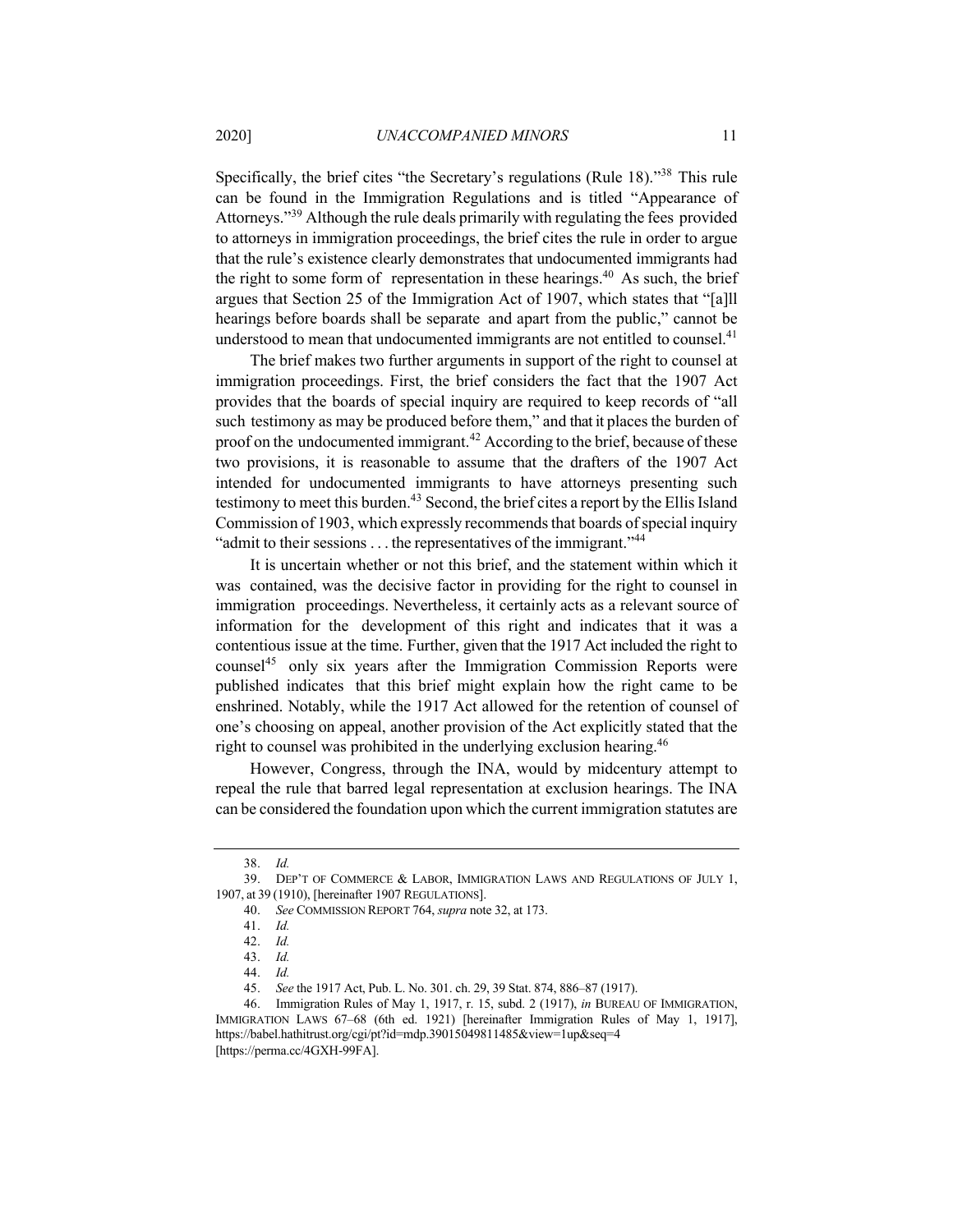based; this becomes particularly evident when comparing the language in the original Act with the language existing in the statutes today.

Under the 1952 version of the INA, removal proceedings were governed by section 242(b). Subsection 242(b)(2) expressly provided for the right to counsel, stating that "the alien shall have the privilege of being represented (at no expense to the Government) by such counsel, authorized to practice in such proceedings, as he shall choose." Section 292 further provided for the right to counsel, stating that:

In any exclusion or deportation proceedings before a special inquiry officer and in any appeal proceedings before the Attorney general from any such exclusion or deportation proceedings, the person concerned shall have the privilege of being represented (at no expense to the Government) by such counsel, authorized to practice in such proceedings as he shall choose.

As with the 1917 Act, one method of determining how these provisions came to be enshrined is to consider legislative history behind the 1952 Act. In this case, such legislative history is provided by House Report No. 1365, dated February 14, 1952.<sup>47</sup> The report does not provide a pretext or reasoning for implementing a right to counsel in removal proceedings, but it does provide an interesting consideration.

The report states that the INA would bring seven "significant changes" to immigration and naturalization laws.<sup>48</sup> Among these seven changes, the report notes under listed change seven that the Act "[s]afeguards judicial review and provides for fair administrative practice and procedure."49 Further, this listed change specifically cites section 242, the section of the INA which deals with deportation of aliens, and which delineates the right to counsel.<sup>50</sup> Thus, although the report does not explain why the drafters included these provisions in the Act, it does identify that they constituted a major change to immigration law at the time. Since then, the provision providing the right to counsel has only undergone superficial changes, making minor alterations to the language.

Since the INA of 1952 was the first act to affirmatively state the privilege to be represented by counsel, the "major change" to immigration law most sensibly refers to the expansion of the right to counsel to immigrants in removal hearings, rather than in reference to who shoulders the expense of representation.<sup>51</sup>

<sup>47.</sup> H.R. REP. NO. 82-1365 (1952), *reprinted in* 1952 U.S.C.C.A.N. 1653, 1653.

<sup>48.</sup> *Id.* at 1679.

<sup>49.</sup> *Id.*

<sup>50.</sup> *Id.*

<sup>51.</sup> *See, e.g.*, Demore v. Kim, 538 U.S. 510, 538 (2003) ("[F]ederal immigration laws from 1891 until 1952 made no express provision for judicial review . . . ."). In contrast to this apportionment of additional due process rights, vestiges of the 1917 Act's rule, which prohibited retaining counsel in certain proceedings, persist today in border inspections where the government still recognizes no privilege of counsel. Service Upon and Action by Attorney or Representative of Record, 8 C.F.R.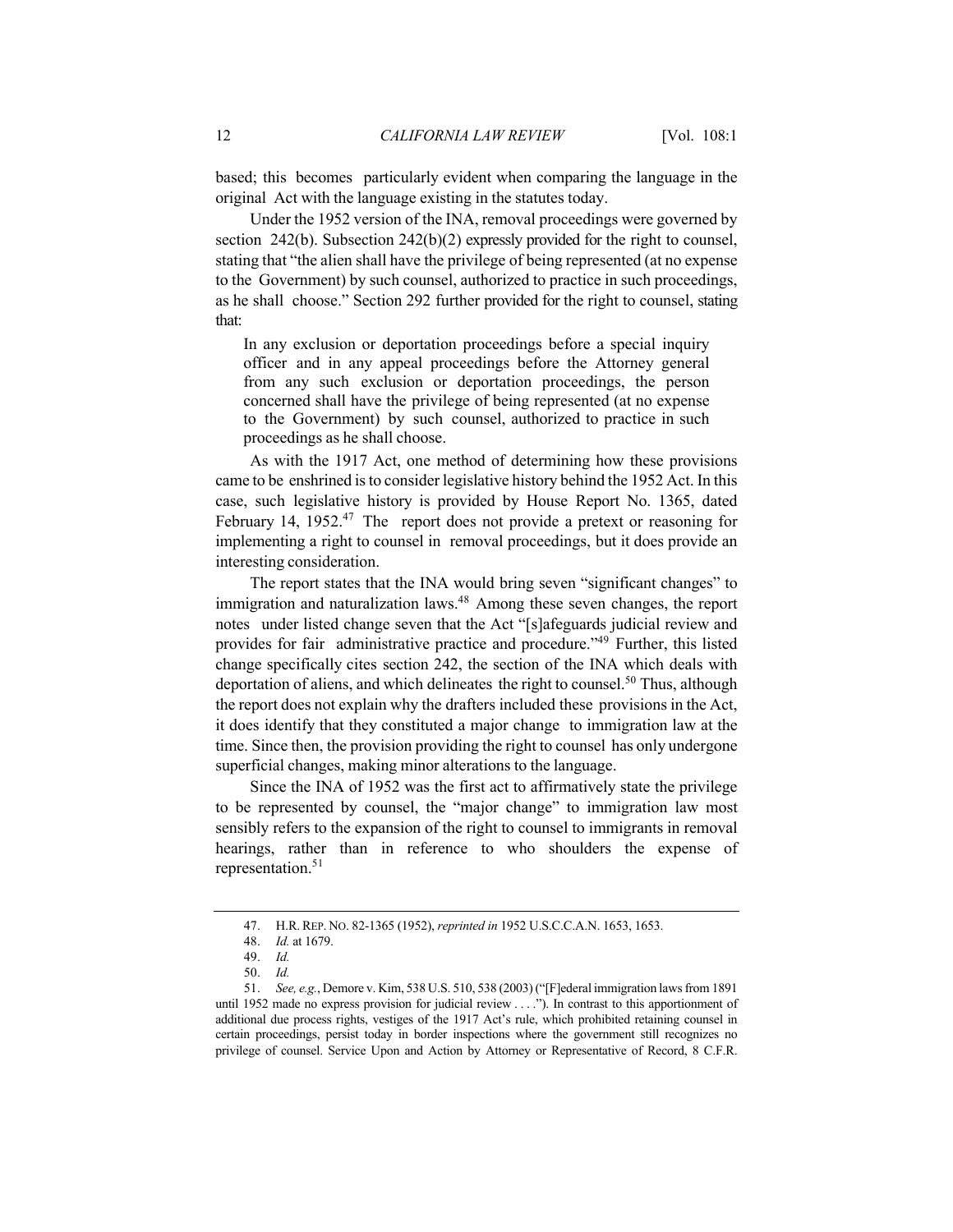The INA also codified for the first time the right to counsel in removal hearings. Prior to the 1952 Act, the privilege of being represented by retained counsel had been guaranteed by regulation only.<sup>52</sup> Thus, rather than viewing the Act as a prohibition on Federal funding for counsel, it is better thought of as an expansion and codification of the right to counsel in removal hearings.<sup>53</sup>

# *B. The Right to a Full and Fair Hearing*

The right to a full and fair hearing is currently codified under section  $1229a(b)(4)(B)$ , which states that in a removal proceeding:

[T]he alien shall have a reasonable opportunity to examine the evidence against the alien, to present evidence on the alien's own behalf, and to cross-examine witnesses presented by the Government but these rights shall not entitle the alien to examine such national security information as the Government may proffer in opposition to the alien's admission to the United States or to an application by the alien for discretionary relief under this chapter . . . .

The historical development of the right to a full and fair hearing follows a much more gradual path than that of the right to counsel. In fact, traces of this right can be found as early asthe Immigration Act of 1891 (hereinafter the "1891 Act").<sup>54</sup> Under that act, undocumented immigrants entering the United States were subject to examination by inspection officers.<sup>55</sup> The 1891 Act explicitly provided that, during such examinations, the inspection officers had the power "to administer oaths, and to take and consider testimony touching the right of any such aliens to enter the United States, all of which shall be entered of record."<sup>56</sup> However, the Act did not directly afford this right to undocumented immigrants, but rather described it as a power held by inspection officers.<sup>57</sup>

<sup>§</sup> 292.5(b) (exempting "any applicant for admission in either primary or secondary inspection [from] the right to representation," except in certain specified circumstances); CUSTOMS & BORDER PROTECTION, INSPECTOR'S FIELD MANUAL ch. 17.1(e) (2005) (applying 292.5(b) to individuals in deferred inspections).

<sup>52.</sup> *See* Immigration Rules of May 1, 1917, *supra* note 46, at r. 22, subd. 5(b) ("The alien shall be required then and there to state whether he desires counsel or waives the same . . . . If counsel be selected, he shall be permitted to be present during the conduct of the hearing . . . .").

<sup>53.</sup> Prior to 1996, deportation and exclusion were separate removal procedures, but the Illegal Immigration Reform and Immigrant Responsibility Act of 1996 (IIRIRA) combined these procedures into one proceeding called "removal." Until this change, exclusion had been the formal term for denial of an alien's entry into the United States. Illegal Immigration Reform and Immigrant Responsibility Act of 1996, Pub. L. No. 104-208, 110 Stat. 3009 (codified as amended in scattered sections of 8 U.S.C.). As referenced above, we are discussing removal in this piece and all references to deportation and exclusion should be understood to refer currently to removal. *See supra*, note 10.

<sup>54.</sup> *See* Pub. L. 51-551, ch. 551, 26 Stat. 1084a (1891) [hereinafter 1891 Act].

<sup>55</sup>*. See id.* § 8.

<sup>56.</sup> *Id.*

<sup>57.</sup> *See id.*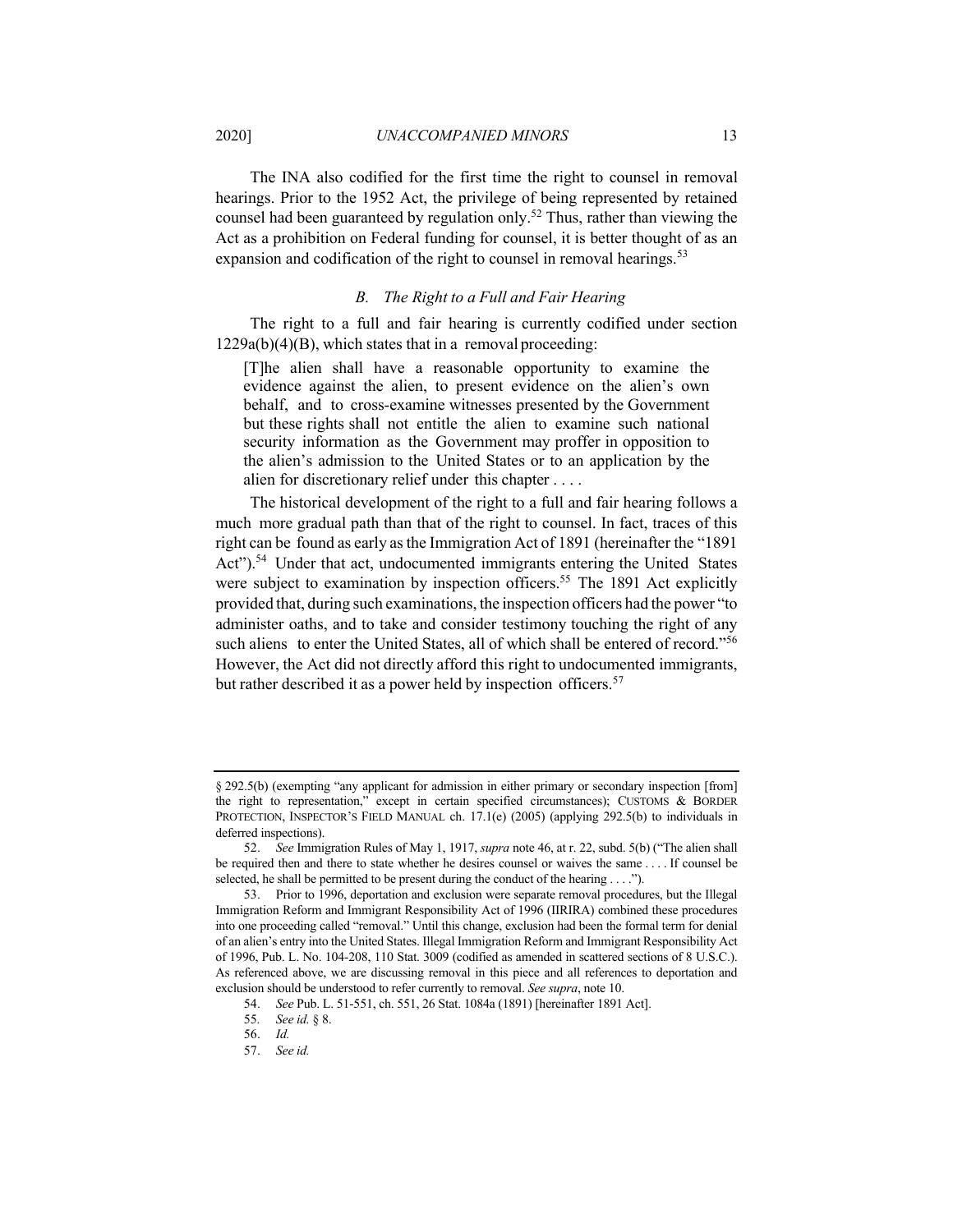The next step in the development of the right to a full and fair hearing is the Immigration Act of 1903, which altered the records requirements.<sup>58</sup> Unlike the 1891 Act, where all evidence was to be entered of record, under the 1903 Act a written record of testimony before immigrant inspectors was only made "where such action may be necessary."<sup>59</sup> Additionally, the appellate procedure was altered, with the 1903 Act providing for an appeal to a board of special inquiry.<sup>60</sup> Further, the Act provided that "[a]ll hearings before boards shall be separate and apart from the public, but the said boards shall keep complete permanent records of their proceedings and of all such testimony as may be produced before them  $\dots$ ."<sup>61</sup>

Once again, the Act did not describe the provisions regarding testimony and evidence as affirmative rights provided to undocumented immigrants, but rather described them as powers held by the relevant authorities.<sup>62</sup> As such, the provisions do not discuss whether the undocumented immigrants were permitted to present evidence or examine evidence and cross examine witnesses provided by the government. However, the Immigration Regulations of 1907 later provided some clarity on these issues.<sup>63</sup>

Rule 35(e) of the Immigration Regulations pertains specifically to the procedure of removal hearings. According to the rule, during such hearings the undocumented immigrants were "allowed to inspect the warrant of arrest and all the evidence on which it was issued."<sup>64</sup> The rule also explains that if permitted by the person before whom the hearing was being held, the undocumented immigrant could be represented by counsel.<sup>65</sup> Such counsel then had the right "to inspect and make a copy of the minutes of the hearing so far as it has proceeded, and to offer evidence to meet any evidence theretofore or thereafter presented by the Government."<sup>66</sup> Whether this rule would be equally afforded to the undocumented immigrant himself were counsel not permitted to appear is unclear. Nevertheless, despite the fact that such provisions are not present in the 1907 Act itself, the regulations indicate that the presenting and examining of evidence was a right that began to be afforded to undocumented immigrants at the time. $67$ 

<sup>58.</sup> *See* An Act to Regulate the Immigration of Aliens into the United States, Pub. L. No. 57- 162, ch. 1012, 32 Stat. 1213 (1903) [hereinafter 1903 Act].

<sup>59.</sup> *Id.* § 24.

<sup>60.</sup> *Id.* ("The decision of any such officer . . . shall be subject to challenge by any other immigration officer, and such challenge shall operate to take the alien whose right to land is so challenged before a board of special inquiry for its investigation.").

<sup>61.</sup> *Id.* § 25.

<sup>62.</sup> *See id.* §§ 24–25.

<sup>63.</sup> *See* 1907 REGULATIONS, *supra* note 39.

<sup>64.</sup> *Id.* at 60.

<sup>65.</sup> *Id.* at 60–61.

<sup>66.</sup> *Id.* at 61.

<sup>67</sup>*. Id.* at 60–61.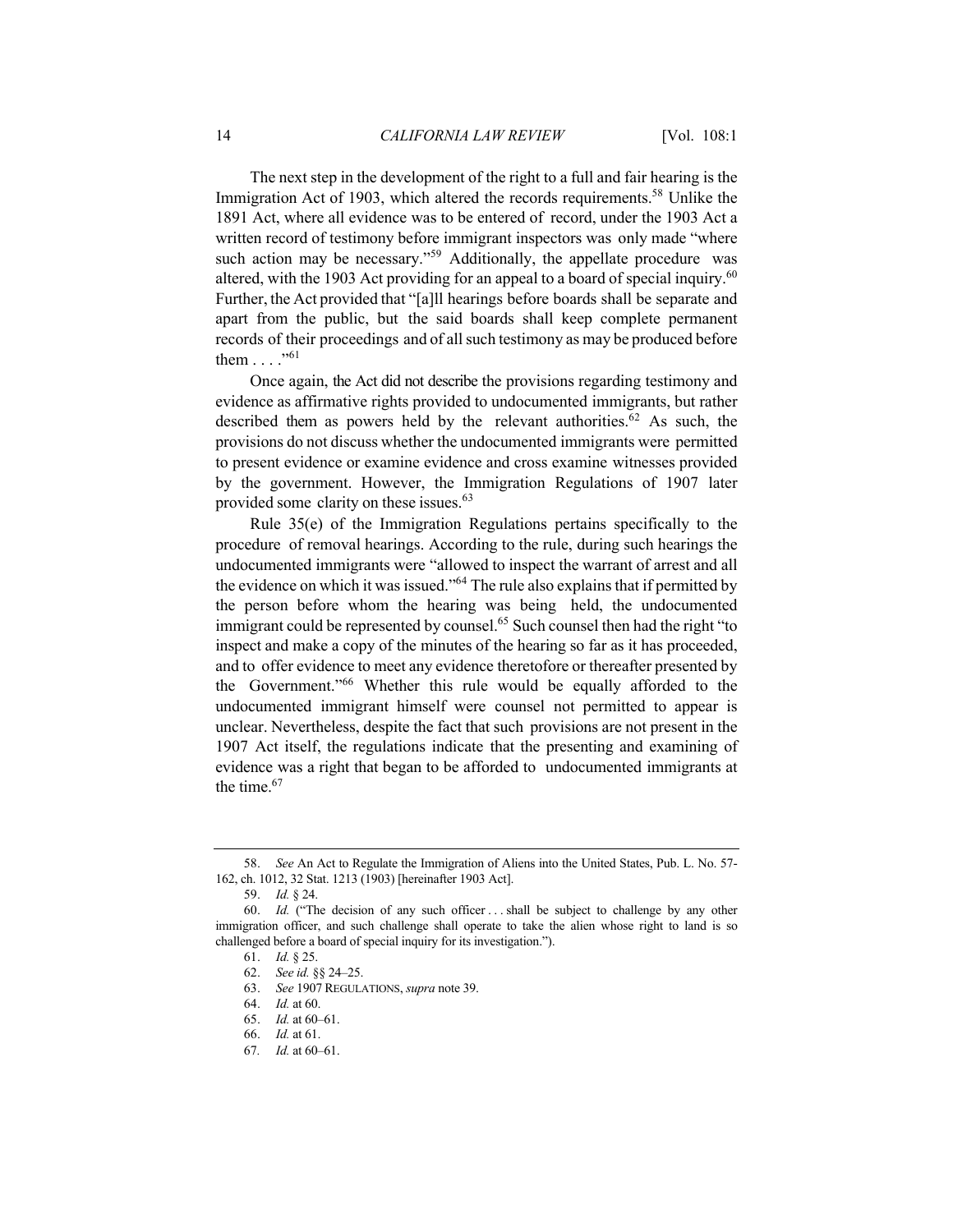However, even though these regulations were in force in 1907, ten years later the 1917 Act did not affirmatively provide for any of these rights.<sup>68</sup> In fact, the 1917 Act left the relevant provisions of the 1907 Act largely unchanged. The only substantial change under the 1917 Act was that commissioners of immigration, and inspectors in charge, now had an explicit power to subpoena witnesses and evidence.<sup>69</sup>

Following the 1917 Act, the next most significant step in the development of these rights was the INA, enacted in 1952.<sup>70</sup> As mentioned earlier, this Act can be considered the foundation upon which the current INA is based. Under the 1952 Act, the right to a full and fair hearing was found in Section 242(b)(3), which provided that "the alien shall have a reasonable opportunity to examine the evidence against him, to present evidence in his own behalf, and to crossexamine witnesses presented by the Government . . . ."

Unfortunately, House Report No. 1365 does not provide a pretext or reasoning for implementing the right to a full and fair hearing. However, as indicated earlier under the right to counsel analysis, the House Report indicates that the section within which this provision was included constituted a "significant" change to immigration law at the time.<sup>71</sup> The fair hearing requirement found in the 1952 Act was likely a response to the fact that the law had, until then, been largely silent on proceedings for removal hearings<sup>72</sup> and that the Supreme Court had long recognized that the Due Process Clause requires fair hearings in removal proceedings.<sup>73</sup> The Senate Judiciary Committee report of the 1952 Act noted that the "constitutional guaranty" of due process had given rise to

<sup>68.</sup> *See* 1917 Act, Pub. L. No. 301, ch, 29, 39 Stat. 874 (1917).

<sup>69.</sup> *Id.* § 16 ("Any commissioner of immigration or inspector in charge shall also have power to require by subpoena the attendance and testimony of witnesses . . . and the production of books, papers, and documents touching the right of any alien to enter, reenter, reside in, or pass through the United States . . . .").

<sup>70.</sup> *See* 1952 Act, Pub. L. No. 414, ch. 447, 66 Stat. 163 (1952).

<sup>71.</sup> .R. REP. NO. 82-1365 (1952), *reprinted in* 1952 U.S.C.C.A.N. 1653, 1679.

<sup>72.</sup> *See* S. REP. NO. 81-1515, at 624 (1950) (Judiciary Committee report noting that the deportation procedure "is not specified in the law").

<sup>73.</sup> *See* Wong Yang Sung v. McGrath, 339 U.S. 33, 49–50 (1950) (holding that the Administrative Procedure Act (APA) was, in fact, intended to cover to deportation hearings and that, although deportation statutes did not specifically provide for hearings, hearings were required to save the statute from constitutional invalidity). The Court states:

When the Constitution requires a hearing, it requires a fair one, one before a tribunal which meets at least currently prevailing standards of impartiality. A deportation hearing involves issues basic to human liberty and happiness and, in the present upheavals in lands to which aliens may be returned, perhaps to life itself. It might be difficult to justify as measuring up to constitutional standards of impartiality a hearing tribunal for deportation proceedings the like of which has been condemned by Congress as unfair even where less vital matters of property rights are at stake.

*Id.* at 50–51; *see also* Yamataya v. Fisher, 189 U.S. 86, 100–01 (1903) (holding that the Fifth Amendment requires a hearing before an impartial tribunal before an individual alleged to be in the United States illegally can be deported).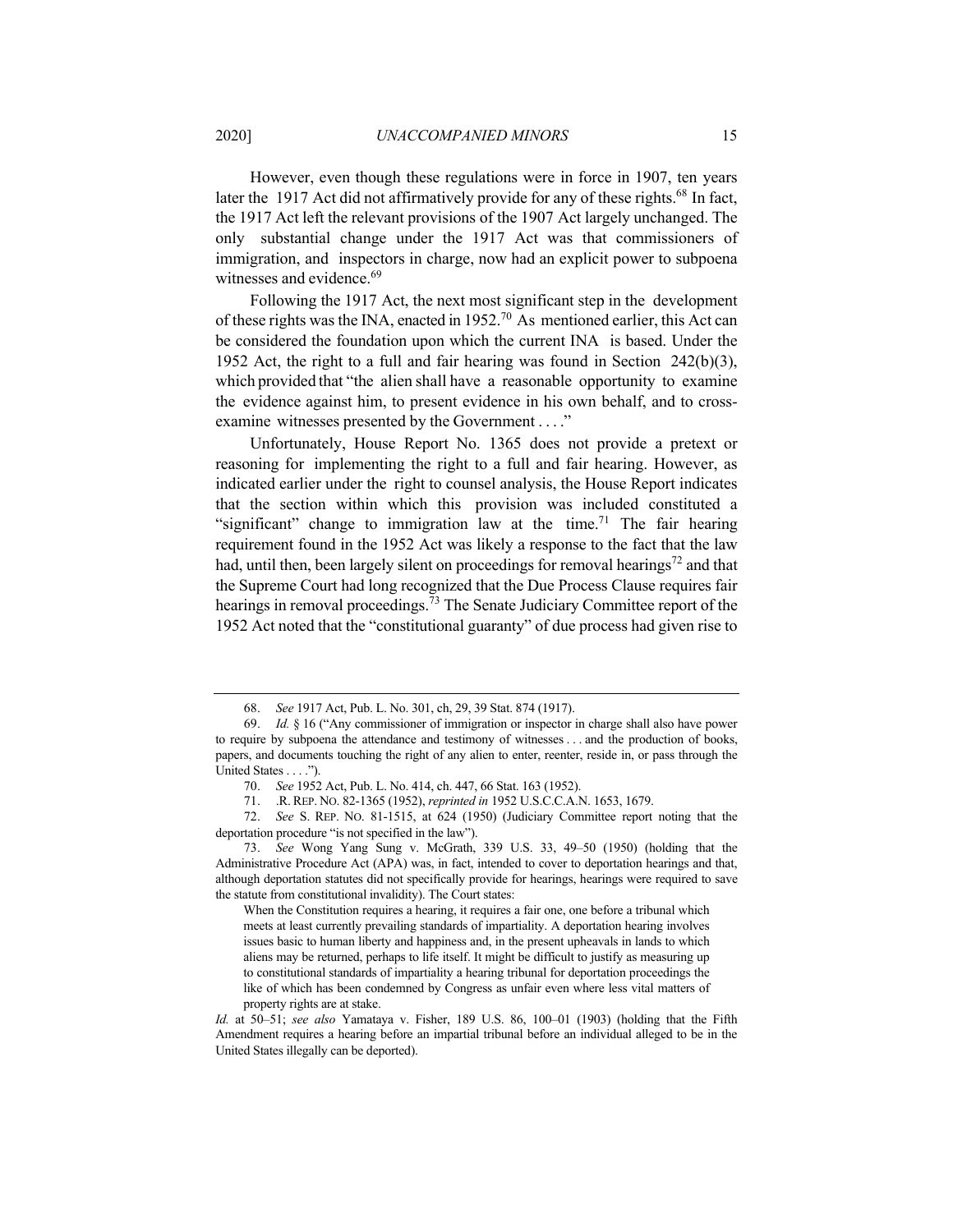several fair process regulations in immigration proceedings, and that the agency's failure to provide fair process "might invalidate the entire hearing."<sup>74</sup>

Since then, Congress has left the provision largely unchanged, with only minor changes made to the wording and the addition of a provision stating that undocumented immigrants would not be entitled to national security information.<sup>75</sup>

# *C. The INA Expanded Due Process Rights*

Since the enactment of the INA, courts have used the right to counsel provisions as evidence that Congress intended to preclude appointed counsel altogether.<sup>76</sup> But while the right to counsel "at no expense to government" provision, at first glance, appears to serve as a limitation to the allocation of federal funds for appointing counsel, it is better understood as creating a "floor" that provides *all* people in removal proceedings the right to *private* counsel at their own expense. The right to counsel in removal hearings had previously only been found in regulation, and for the first time, it was explicitly codified in statute.<sup>77</sup> The elements of a fair hearing in a removal hearing—a reasonable opportunity to testify on one's own behalf, to cross-examine witnesses, and to prepare a strategic defense—were itemized for the first time in the INA. Moreover, the INA was passed after the Administrative Procedure Act (APA), which had been enacted just six years earlier.<sup>78</sup> Introduced by Senators Pat McCarran and Francis Walter, the INA was intended to provide the same underlying administrative protections that the APA had afforded to litigants.<sup>79</sup>

<sup>74.</sup> *See* S. REP. NO. 81-1515, at 624.

<sup>75.</sup> 8 U.S.C. § 1229a(b)(4)(B) (2018) (inserting the gender-neutral term "alien" in place of "him" and changing the word "in" to "on," presumably for clarity).

<sup>76</sup>*. See* El Rascate Leg. Serv. v. EIOR, 959 F. 2d 742, 749, 751 (9th Cir. 1991) ("Congress chose not to pay for the alien's representation, however, so the Attorney General cannot ensure protection of the alien's § 1252(b)(3) opportunities by appointing counsel," and "Congress expressly instructed the Attorney General not to provide appointed counsel."). *But see* Escobar Ruiz v. INS, 813 F. 2d 283, 289 (9th Cir. 1987); Franco-Gonzalez v. Holder, 2013 U.S. Dist. LEXIS 186258, CV-10- 02211 DMG, at \*28 (C.D. Cal. Apr. 23, 2013) ("The Court agrees that [8 U.S.C. §§ 1229a(b)(4) and 1362] cannot reasonably be interpreted to forbid the appointment of a Qualified Representative to individuals who otherwise lack meaningful access to their rights in immigration proceedings . . . .").

<sup>77.</sup> *See generally* discussion *supra* Part I.A.

<sup>78.</sup> Pub. L. No. 79-404, 60 Stat. 237 (1946) (codified as amended at 5 U.S.C. §§ 500–96 (2018)). The stated purpose of the APA is "to improve the administration of justice by prescribing fair administrative procedure." *Id.*

<sup>79.</sup> *See* Daniel Kanstroom, *The Long, Complex and Futile Deportation Process of Carlos Marcello*, *in* IMMIGRATION STORIES, 113–46 (David A. Martin & Peter H. Schuck eds., 2005). One year after Congress adopted a rider that explicitly exempted exclusion and deportation hearings from the requirements of the APA in response to *Wong Yang Sung v. McGrath*, 339 U.S. 33 (1950), which found that the APA controlled in deportation hearings, Congress passed the INA, which contained language that it be the "sole and exclusive" procedure for deportation proceedings. Kanstroom, *supra*, 121–23 (citing 1952 Act Pub. L. No. 414, § 242(b), 66 Stat. 163 (1952)). Three years later, the Supreme Court got the opportunity to address whether Congress had intended for the INA to function independently from the procedural requirements of the APA. *Id.* at 125 (citing Marcello v. Bonds, 349 U.S. 302 (1955)). The Court found that, indeed, Congress had so intended, relying on the following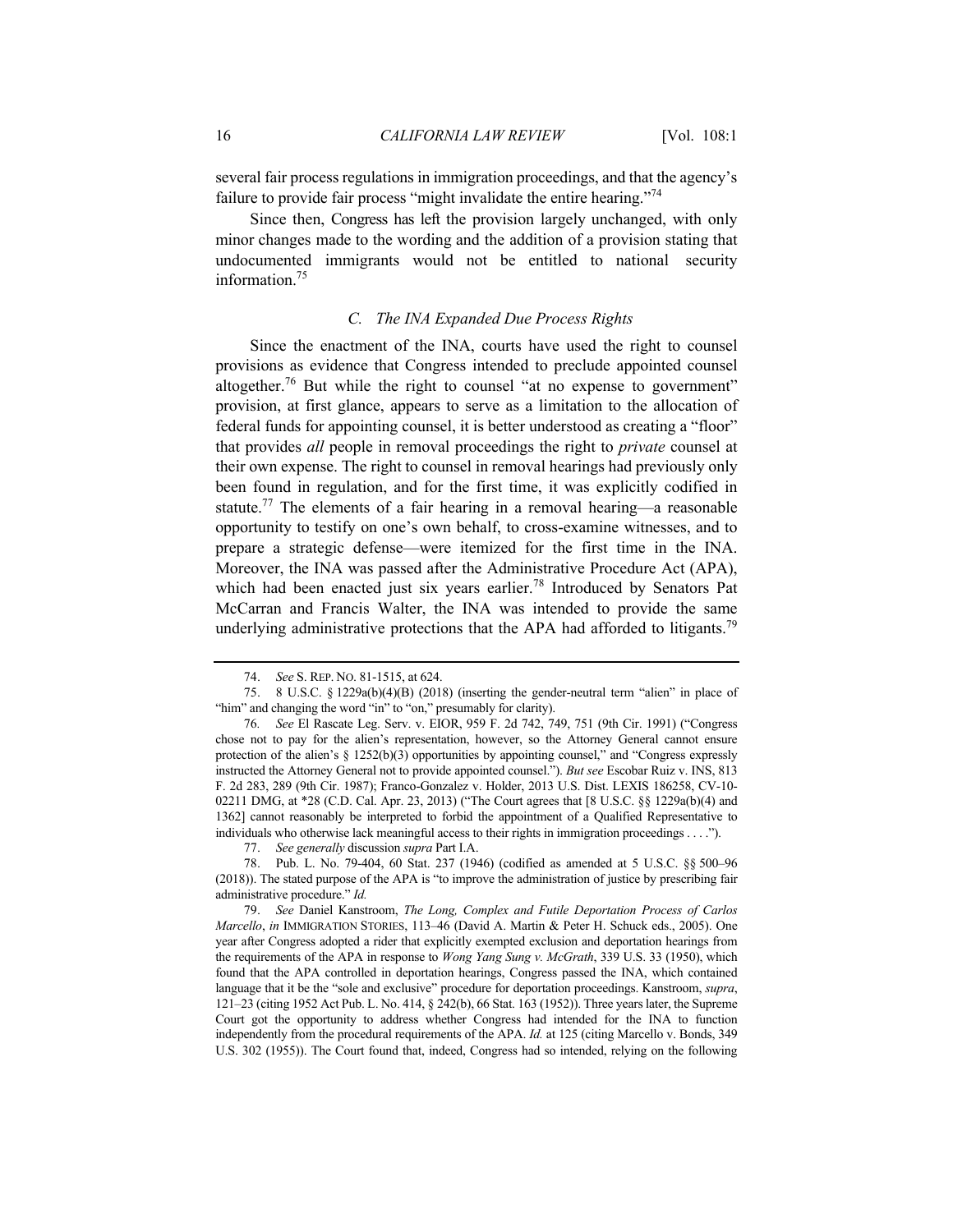The procedural underpinnings of the rights to counsel and to a fair hearing have both been found to echo those protections afforded under the APA—further evidence that these provisions were intended to expand, rather than restrict, the due process rights of immigrants. $80$ 

Further, these rights evolved independently $81$  from one another, suggesting that they have an independent function and operation, and creating an opportunity for a right to appointed counsel.<sup>82</sup> Notably absent from the statute is language restricting appointment of counsel where necessary, and nowhere does the statute prohibit federal funding for appointed counsel. The language of the fair hearing requirement, on the other hand, provides greater protection for certain individuals who may require appointed counsel to safeguard their right to a fair hearing. The Ninth Circuit has been the front runner in testing the validity of this argument and in endorsing the need for enhanced due process protections for litigants with diminished capacities.<sup>83</sup>

#### *D. The Current Litigation Landscape*

A small but significant subset of cases has begun to generate support for the idea that appointed counsel for vulnerable groups is a precondition to fairness. In *Matter of M-A-M*, the Board of Immigration Appeals laid out a 3 part test for establishing the fairness of a hearing in the case of a litigant with an intellectual disability.<sup>84</sup> Determining competency required that the individual in question be able to (1) have a rational and factual understanding of the nature and object of the proceedings, (2) consult with the attorney or representative if there is one, and (3) have a reasonable opportunity to examine and present evidence and cross-examine witnesses.<sup>85</sup> While *M-A-M* addressed adults, it nevertheless provided a starting point for determining the need for additional protections as a function of competency.86

Just a few years later, *Franco-Gonzalez v. Holder* expanded on the idea that a vulnerable class of immigrants could require heightened due process

factors to support its conclusion: the analogous and converging nature of APA and various INA provisions, the laborious adaptation of the APA to the deportation process and specific points where deviations were made, the legislative history which confirmed this adaptive technique and the specific deviations therefrom, and the statutory verbiage which prescribed that the INA should be the "sole and exclusive" procedure used for deportation proceedings. *Id.* at 125.

<sup>80.</sup> *See Marcello*, 349 U.S. at 306–08.

<sup>81.</sup> *See generally supra* Parts I.A, I.B.

<sup>82.</sup> *See generally supra* Parts I.A, I.B.

<sup>83.</sup> *But see* C.J.L.G. v. Sessions, 880 F.3d 1122, 1151 (9th Cir. 2018) (rejecting the argument for immigrant children in removal hearings generally but specifically suggesting in the concurrence that this argument could succeed in the case of UMs).

<sup>84.</sup> Matter of M-A-M, 25 I. & N. Dec. 474, 479 (B.I.A. 2011).

<sup>85.</sup> *Id.*

<sup>86.</sup> While the suggestion here is that the case law applicable to adults with intellectual disabilities has applicability to children, an important caveat is that we do not mean to equate adults with intellectual disabilities with children. Rather, we focus here on the ability to observe, remember, and communicate in a legal proceeding.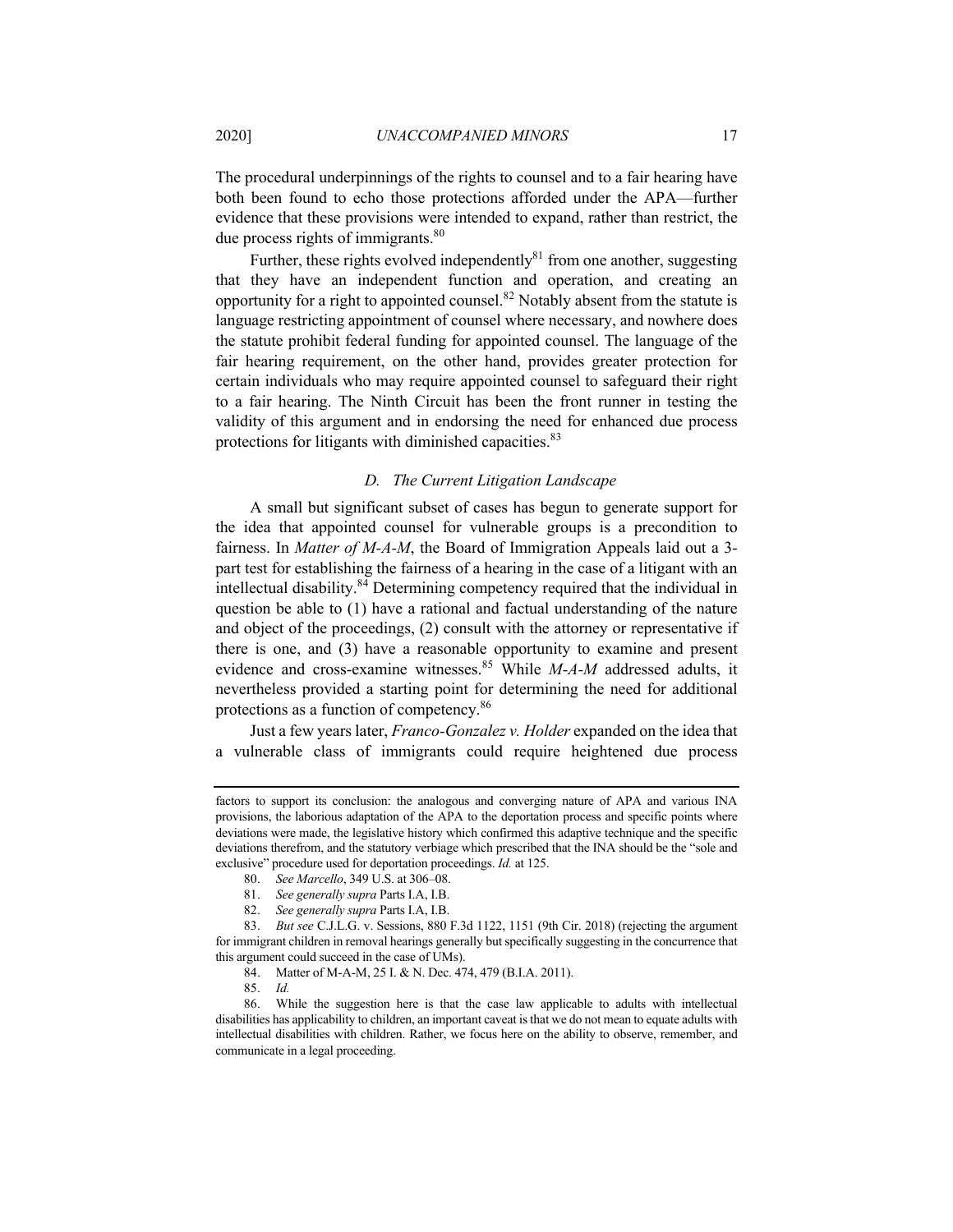protections to ensure their right to a fair hearing. $87$  The American Civil Liberties Union (ACLU) brought a class action lawsuit on behalf of immigration detainees in California, Arizona, and Washington who suffered from severe intellectual disabilities and argued the class members were entitled to appointed counsel for a variety of reasons. The court used the Rehabilitation  $Act^{88}$  as the basis for requiring the government to appoint a Qualified Representative<sup>89</sup> to all class members to assist in immigration proceedings. The court rejected the argument that statutes preclude the use of government funds for appointed counsel. In doing so, the court relied on language from the General Counsel of the Department of Homeland Security that supported a plain text reading of the INA's right to counsel provisions.<sup>90</sup> The court never reached the constitutional and statutory arguments made by plaintiffs that an unenumerated right (appointed counsel) was a prerequisite to vindicating plaintiffs' right to a fair hearing. However, the court addressed the concern in dicta, advocating strongly for the merit of the argument in response to the government's contention that providing a Qualified Representative would alter the fundamental nature of the immigration statutory framework:

Plaintiffs do not seek relief from removal or automatic termination of their proceedings. They seek only the ability to meaningfully participate in the immigration court process, including the rights to "examine the evidence against the alien, to present evidence on the alien's own behalf, and to cross-examine witnesses presenting by the Government." 8 U.S.C. 1229a(b)(4)(B). Plaintiffs' ability to exercise these rights is hindered by their mental incompetency, and the provision of competent representation able to navigate the proceedings is the only means by which they may invoke those rights. $91$ 

The district court issued an order requiring the U.S. Government to implement a comprehensive system for mental health screening of detainees upon arrival to detention centers in California, Arizona, and Washington, a

91. *Id.* at \*21–22.

*Id.*

<sup>87.</sup> Franco-Gonzalez v. Holder, CV-02211-DMG, 2013 U.S. Dist. LEXIS 186258, at \*1 (C.D. Cal. Apr. 23, 2013).

<sup>88.</sup> The Rehabilitation Act, 29 U.S.C.§ 701–97b (2018), prohibits discrimination on the basis of disability in programs conducted by federal agencies, in programs receiving federal financial assistance, in federal employment, and in the employment practices of federal contractors.

<sup>89.</sup> "Qualified Representative" was defined by the court as "(1) an attorney, (2) a law student or law graduate directly supervised by a retained attorney, or (3) an accredited representative, all as defined in 8 C.F.R. Section 1292.1." *Franco-Gonzalez,* 2013 U.S. Dist. LEXIS 186258, at \*20 n.4 (citing Franco-Gonzalez v. Holder, 828 F. Supp. 2d 1133, 1147 (C.D. Cal. 2011)).

<sup>90.</sup> *Franco-Gonzalez*, 2013 U.S. Dist. LEXIS 186258, at \*27–28. The court stated: [W]riting on behalf of the Office of the General Counsel for the DHS, David P. Martin, Principal Deputy General Counsel, confirmed that the plain language of Section 1362 does not lend itself to the interpretation that it "*prohibits* the provision of counsel at government expense" . . . The court agree[d] that these statutes cannot reasonably be interpreted to forbid the appointment of a Qualified Representative to individuals who otherwise lack meaningful access to their rights in immigration proceedings as a result of "mental incompetency."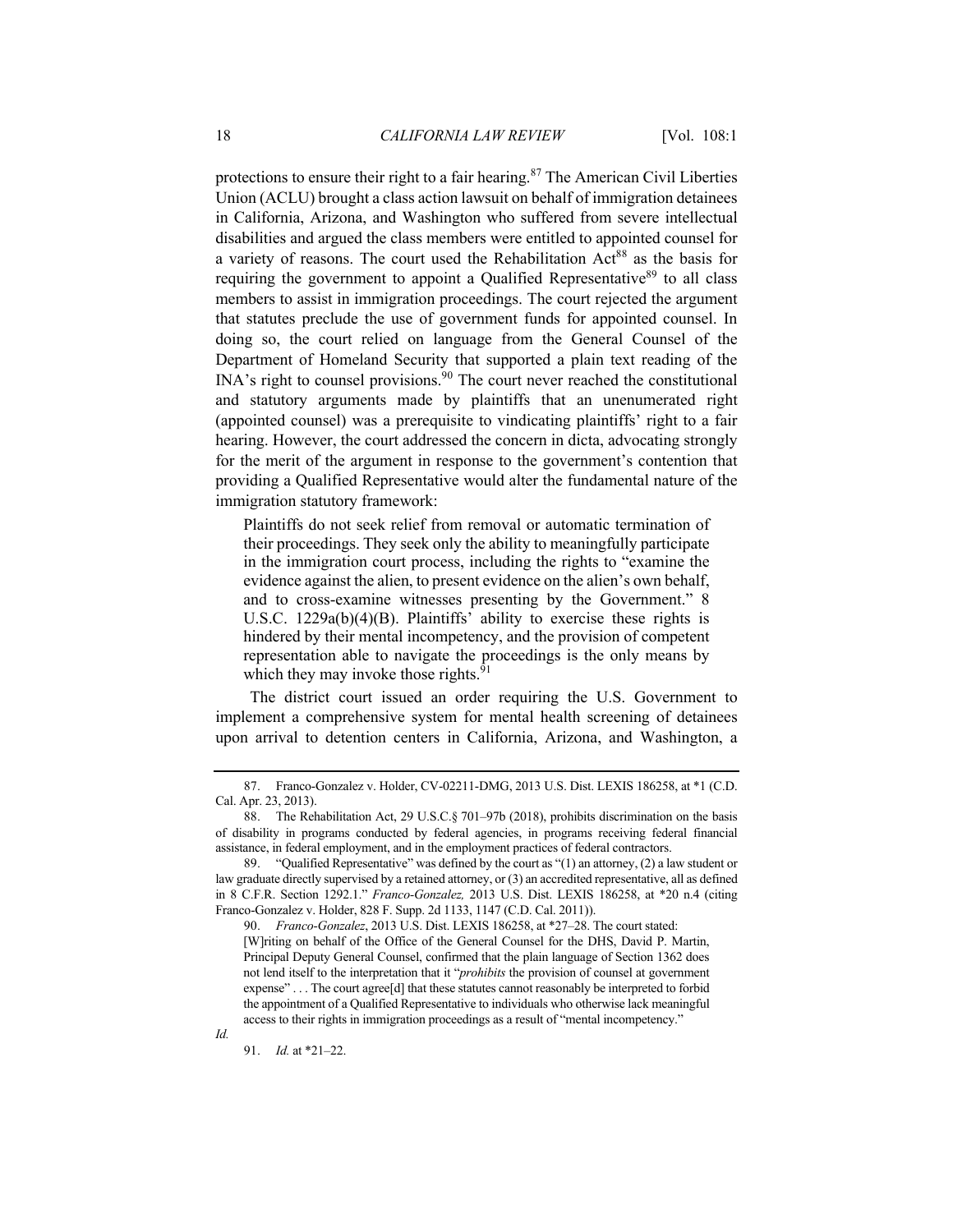competency evaluation system for members of the Class and an information sharing system between DHS and Executive Office of Immigration Review (EOIR) of mental health information of Class members.<sup>92</sup> If individuals are found to be "mentally incompetent" to represent themselves, the EOIR must, in these three states, arrange for a Qualified Representative to assist them.<sup>93</sup>

In the wake of *Franco-Gonzalez*, Plaintiffs in *J.E.F.M. v. Holder* presented similar arguments on behalf of a class of unrepresented child plaintiffs, arguing that government immigration agencies violated their Fifth Amendment Due Process rights and their statutory right to a fair hearing under the INA.<sup>94</sup> The UM class contended that they were unable to exercise their statutory right to present evidence and cross-examine witnesses because they could not retain counsel and were thus denied their constitutional right to due process of law.<sup>95</sup> The court determined that it had jurisdiction over constitutional but not statutory claims for the limited purpose of denying defendants' motion to dismiss, and engaged in a cursory effort to balance the *Mathews* factors used to assess due process claims.<sup>96</sup> The first Mathews factor, the nature of the liberty interest, weighed in favor of plaintiffs because removal or a return to one's homeland could be "the same or worse than incarceration for some minor aliens."<sup>97</sup> The court decided the second factor in favor of plaintiffs as well, suggesting that the risk of erroneous deprivation was high for plaintiffs. The court relied on the improper removal order for at least one named plaintiff as evidence for a high risk of error. Further, it rejected the government's assertion that plaintiffs' ability to appeal was a sufficient substitute for assistance of counsel in removal proceedings.<sup>98</sup> The court rejected this circular reasoning, noting that appeals are limited to the administrative record, and the absence of an attorney greatly impacts the shape and scope of that record.<sup>99</sup>

While the *J.E.F.M.* court did not rule on the merits of plaintiffs' constitutional claim, it did suggest that UMs might have a better chance at securing appointed counsel than other litigants have in recent civil appointment cases decided by the Supreme Court. The *J.E.F.M.* court astutely noted that the

<sup>92.</sup> *Id.* at \*62–69.

<sup>93.</sup> *Id.*; *see also* M. ARYAH SOMERS, PRACTICE ADVISORY: CHILDREN IN IMMIGRATION PROCEEDINGS:CHILD CAPABILITIES AND MENTAL HEALTH COMPETENCY IN IMMIGRATION LAW AND POLICY 7 (2015), https://cliniclegal.org/sites/default/files/children\_in\_immigration\_proceedings\_child capacities and mental competency in immigration law and policy.pdf

<sup>[</sup>https://perma.cc/CR83-HFN2].

<sup>94.</sup> J.E.F.M. v. Holder, 107 F. Supp. 3d 1119 (W.D. Wash. Apr. 13, 2015).

<sup>95.</sup> *Id.* at 1124.

<sup>96</sup>*. See* Mathews v. Eldridge, 424 U.S. 319 (1976) (providing courts with a set of factors to be balanced in ascertaining the adequacy of due process protections in administrative hearings); *infra* discussion at Part III.C.

<sup>97.</sup> *J.E.F.M.*, 107 F. Supp. 3d at 1140.

<sup>98.</sup> *Id.* at 1140–41.

<sup>99.</sup> *Id.*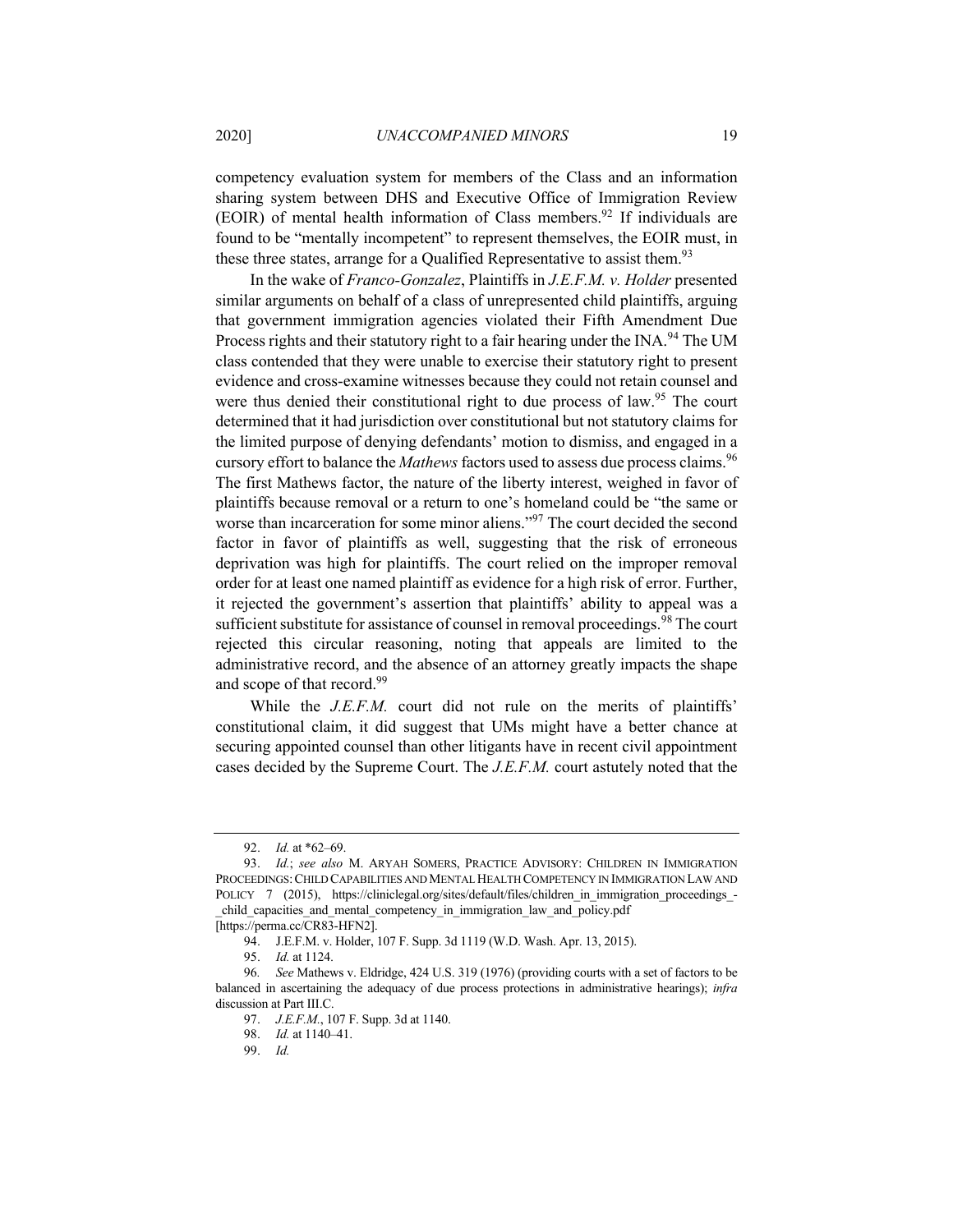Supreme Court had left open two issues in a previous case:<sup>100</sup> whether an individual is owed more process when (1) the government is represented by counsel and (2) the issues in the case are unusually complex. The court stated:

The right-to-counsel claim asserted by plaintiffs in this case falls squarely within the intersection of the questions unanswered in *Turner*. The removal proceedings at issue in this case pit juveniles against the full force of the federal government ... Moreover, courts have repeatedly recognized "[w]ith only a small degree of hyperbole" that the immigration laws are "second only to the Internal Revenue Code in complexity."101

The Ninth Circuit ultimately found that the district court lacked jurisdiction over all claims since the claims were not raised under the appropriate petition for review (PFR) of a removal order.<sup>102</sup> However, the court acknowledged the improbability of a child adequately protecting their legal rights in a removal hearing without representation and advocated that Congress has a "moral obligation" to address the problem of children lacking counsel in removal hearings.103 Jurisdictional issues aside, the prevailing legacy of *J.E.F.M.* is that UMs have a good shot at prevailing under *Mathews*, and that the facts of a UM removal case may create just the right factual scenario for a civil-*Gideon* challenge<sup>104</sup> after *Turner*.

Cases like *J.E.F.M.* have nudged UMs even closer to victory by espousing arguments that a fair hearing cannot occur without appointed counsel. Based largely on the enshrinement history in Part I, Part II accordingly proceeds under the assumption that the right to counsel was not intended to qualify or limit the right to a fair hearing for vulnerable groups who cannot secure a fair hearing without legal advocacy. Part I unearthed and analyzed new evidence that the right to appointed counsel for vulnerable groups like UMs can be found within the fair hearing provision. Part II will now walk through a reading of the two due process provisions to assess the feasibility of making a successful statutory argument that UMs have a right to appointed counsel embedded within the fair hearing provision of the INA.

<sup>100.</sup> In *Turner v. Rogers*, the issue presented was whether a defendant in a civil contempt case (facing up to one year of prison time) should categorically be appointed counsel if he could not afford one. The Court ultimately decided that a categorical right to counsel is not required under the Due Process Clause, but hinted that scenarios presenting a legal power imbalance or a highly complex legal issues might justify a different conclusion. Turner v. Rogers, 564 U.S. 431 (2011).

<sup>101</sup>*. J.E.F.M.*, 107 F. Supp. 3d at 1139 (quoting Baltazar-Alcazar v. INS, 386 F.3d 940, 948 (9th Cir. 2004)).

<sup>102.</sup> J.E.F.M. v. Lynch, 837 F.3d 1026, 1039, 1041 (9th Cir. 2016) (concurrences of Judges McKeown and Kleinfeld).

<sup>103.</sup> *Id*.

<sup>104.</sup> Gideon v. Wainwright, 372 U.S. 335 (1963) (holding that states must, under the Sixth Amendment, provide attorneys to those accused of a crime to the extent they cannot otherwise afford them).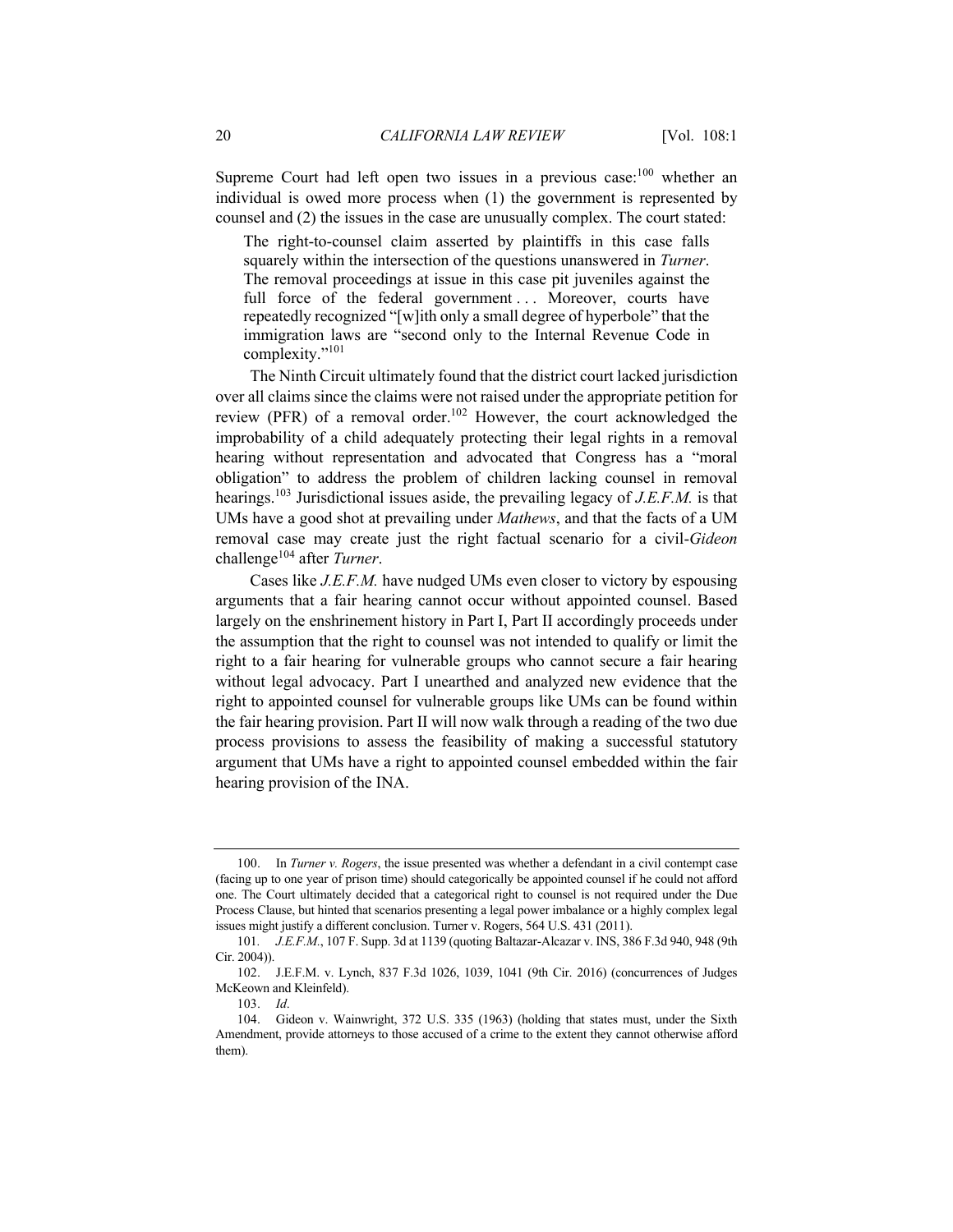# II. PLAIN TEXT STATUTORY READING SUPPORTS APPOINTING COUNSEL WHEN REQUIRED TO ENSURE A FAIR HEARING

Scholars have argued that there is a constitutional basis for the right to appointed counsel to apply in removal proceedings, at least case-by-case.<sup>105</sup> Some of the same scholars, though, have expressed deep skepticism regarding a statutory basis for this right.<sup>106</sup> The following Part challenges this general cynicism: is it accurate to assume that an argument relying on a statutory basis for the right to appointed counsel will necessarily suffer legal defeat? Moreover, could knowledge of their independent histories and purposes assist in strengthening a statutory argument? We use *Jennings v. Rodriguez* and *Zadvydas v. Davis* as tools to guide statutory interpretation for the right to counsel and fair hearing provisions.<sup>107</sup> This section will show, first, that the INA's right to counsel (at no expense to the government) provisions *do not preclude* the use of government funds to appoint counsel when necessary. Second, it is intended to propose a workable statutory argument that UMs have a due process right to appointed counsel subsumed within the fair hearing provision.

#### *A. Supreme Court Guidance: Zadvydas and Jennings*

The *Zadvydas* Court applied the doctrine of constitutional avoidance to interpret an immigration detention statute,  $\S$  1231(a)(6), which authorizes the detention of individuals who have already been ordered removed from the United

<sup>105.</sup> Johan Fatemi, *A Constitutional Case for Appointed Counsel in Immigration Proceedings: Revisiting Franco-Gonzalez*, 90 ST. JOHN'S L. REV. 921–26 (2016). Fatemi's analysis concludes that the right to counsel under the Sixth Amendment stops short of requiring that immigrants qualify for appointed counsel because their circumstances are not the same as those facing federal criminal charges. Fatemi offers more hope for a Fifth Amendment basis for a right to appointed counsel, discussing the existence of a circuit split. The Sixth Circuit was joined by the Third, Seventh, and D.C. Circuits in adopting the "fundamental fairness" test under *Anguilera-Enriquez v. INS*, which predicated appointment on whether "the assistance of counsel would be necessary to provide 'fundamental fairness[,] the touchstone of due process.'" Anguilera-Enriquez v. INS, 516 F.2d 565, 568–70 (6th Cir. 1975) (quoting Gagnon v. Scarpelli, 411 U.S. 778, 790 (1973)). The Fourth, Fifth, Tenth, and Eleventh Circuits use a higher "harmless error" test and ask whether the existing procedural safeguards resulted in prejudice that likely impacted the results of the proceedings. *See* Rageevan v. U.S. Att'y Gen., 151 F. App'x 751, 753–54 (11th Cir. 2005); Farrokhi v. INS, 900 F.2d 697, 701 (4th Cir. 1990)); Michelson v. INS, 897 F.2d 465, 467 (10th Cir. 1990); Patel v. INS, 803 F.2d 804, 805–07 (5th Cir. 1986).

<sup>106.</sup> Fatemi, *supra* note 105, at 919–21 (citing El Rescate Legal Servs., Inc. v. Exec. Off. of Immigration Rev., 959 F.2d 742, 749 (9th Cir. 1991)) (observing congressional intent not to pay for the immigrant's representation); *see* Escobar Ruiz v. INS, 813 F.2d 283, 285 (9th Cir. 1987) (concluding that "the parenthetical in [§] 292 means only that the government has no obligation to appoint and pay for the representation of aliens in deportation proceedings"), *rev'd on other grounds by* Rueda-Menicucci v. INS, 132 F.3d 493 (9th Cir. 1997). Thus, Fatemi provides a good summary of the statutory scope of—and limitations on—the right to counsel provisions of the INA, as well as the additional protections afforded by the TVPRA (which stops short of providing appointed counsel) and § 504(c) of the INA (Alien Terrorist Removal Court), which has not been used to date but explicitly provides for appointed counsel. *See* Hill, *supra* note 11.

<sup>107.</sup> Jennings v. Rodriguez, 138 S. Ct. 830 (2018); Zadvydas v. Davis, 533 U.S. 678 (2001).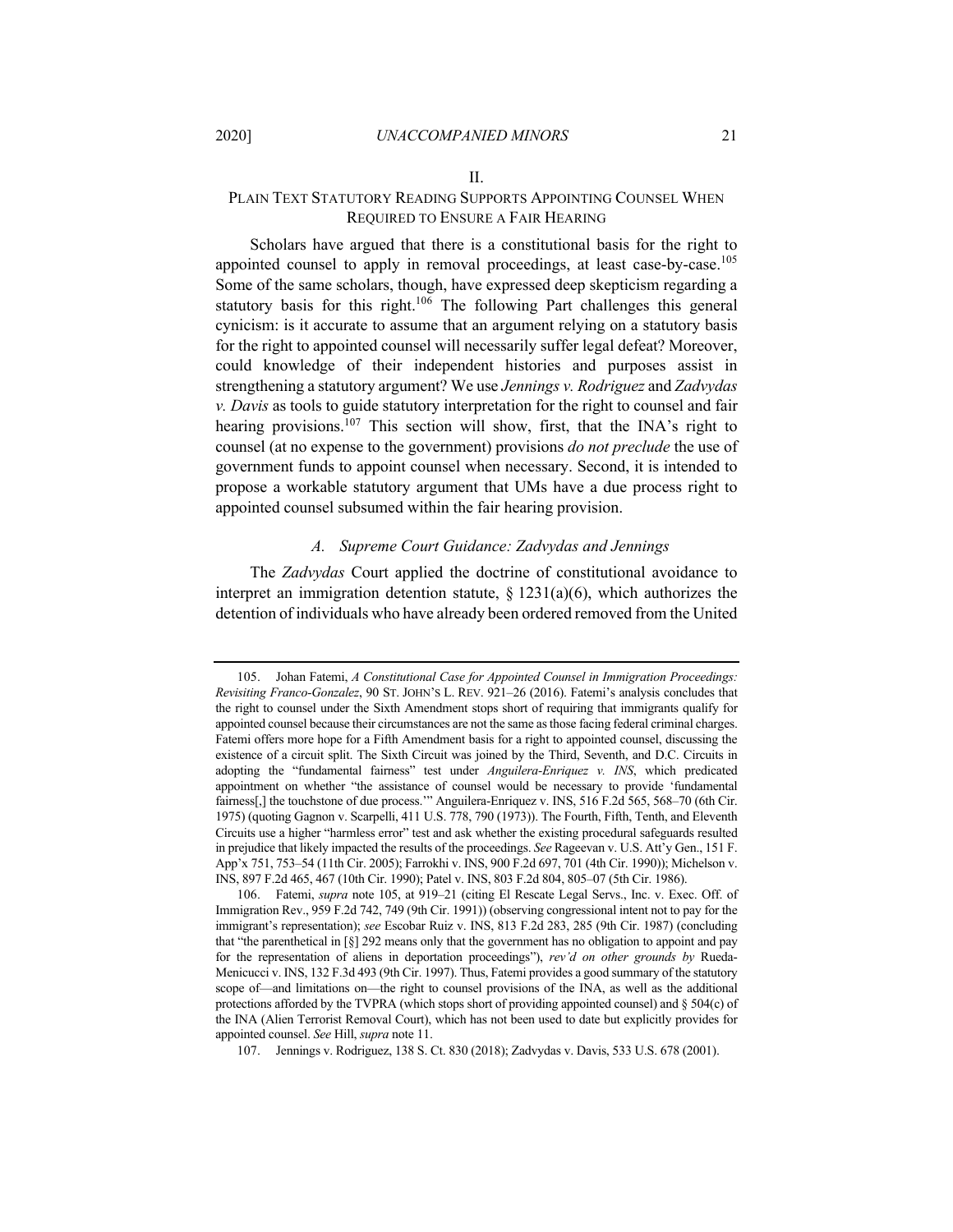States.<sup>108</sup> When an individual is ordered removed, the Attorney General, as a general matter, "shall" remove the individual from the United States within a period of 90 days.<sup>109</sup> After this time period elapses, certain individuals "may" be detained beyond the removal period, under 1231(a)(6).<sup>110</sup> The *Zadvydas* court held that a statute which allowed for indefinite detention would violate the Due Process Clause, after finding that the word "may" in  $\S$  1231(a)(6) created ambiguity, suggesting discretion but not necessarily unlimited discretion as to the length of detention.<sup>111</sup> The Court also pointed to the absence of any explicit statutory limit on the length of permissible detention as further evidence of ambiguity. $112$ 

More recently, in *Jennings v. Rodriguez*, the Supreme Court undertook an intensive analysis of another detention statute, involving the detention of certain individuals potentially subject to removal.<sup>113</sup> The Court used a strict textualist reading of the statutes to overrule the Ninth Circuit's holding that the doctrine of constitutional avoidance necessitated an interpretation of the detention statutes that required bond hearings every six months.<sup>114</sup> The Supreme Court found, however that the Ninth Circuit's interpretation was not supported by the statute and that the court of appeals had therefore misapplied the doctrine of constitutional avoidance.<sup>115</sup> Contrary to the Ninth Circuit's interpretation that detention was indefinite, and therefore constitutionally bereft, the Court found that  $\S 1225(b)(1)$  and (2) contained explicit text that limited detention periods. In the case of the former provision, individuals "shall be detained for further consideration of the application for asylum," and in the latter, individuals "shall be detained for a [removal] proceeding."

The respondents argued that a "reasonableness limit" on the length of detention<sup>116</sup> must be read into the statute in order to save these provisions from constitutional attack, but the Supreme Court firmly admonished this reading, as well as their application of the doctrine of constitutional avoidance:

<sup>108.</sup> *Zadvydas*, 533 U.S. at 689.

<sup>109.</sup> 8 U.S.C. § 1231(a).

<sup>110</sup>*. Id.*

<sup>111</sup>*. Zadvydas*, 533 U.S. at 690, 697.

<sup>112.</sup> *Id.*

<sup>113.</sup> Jennings v. Rodriguez, 138 S. Ct. 830 (2018). INA §§ 1225(b), 1226(a) and 1226(c) were at play in *Jennings*. These provisions outline the government's authority to detain certain categories of individuals who are either seeking to enter the country (under  $\S$  1225(b)) or who are already in the country (under § 1226(a) and (c)). 1952 Act, Pub. L. No. 414, 66 Stat. 163 (1952).

<sup>114.</sup> *Id.* at 837.

<sup>115.</sup> *Id.* at 836. The doctrine is a canon of statutory construction that attempts to "save" statutes from constitutional problems. It reflects the concern that constitutional issues should not needlessly be confronted, and also recognizes that members of Congress, like Justices of the Supreme Court, are bound by their oath to uphold the Constitution. *See* LARRY M. EIG, CONG. RESEARCH SERV., 97-589, STATUTORY INTERPRETATION: GENERAL PRINCIPLES AND RECENT TRENDS 24–25 (2014).

<sup>116.</sup> The respondents argued an alternative statutory construction: that a six-month limit on detention must be imposed in order to save the statute from constitutional attack. *Jennings*, 138 S. Ct. 830 at 837.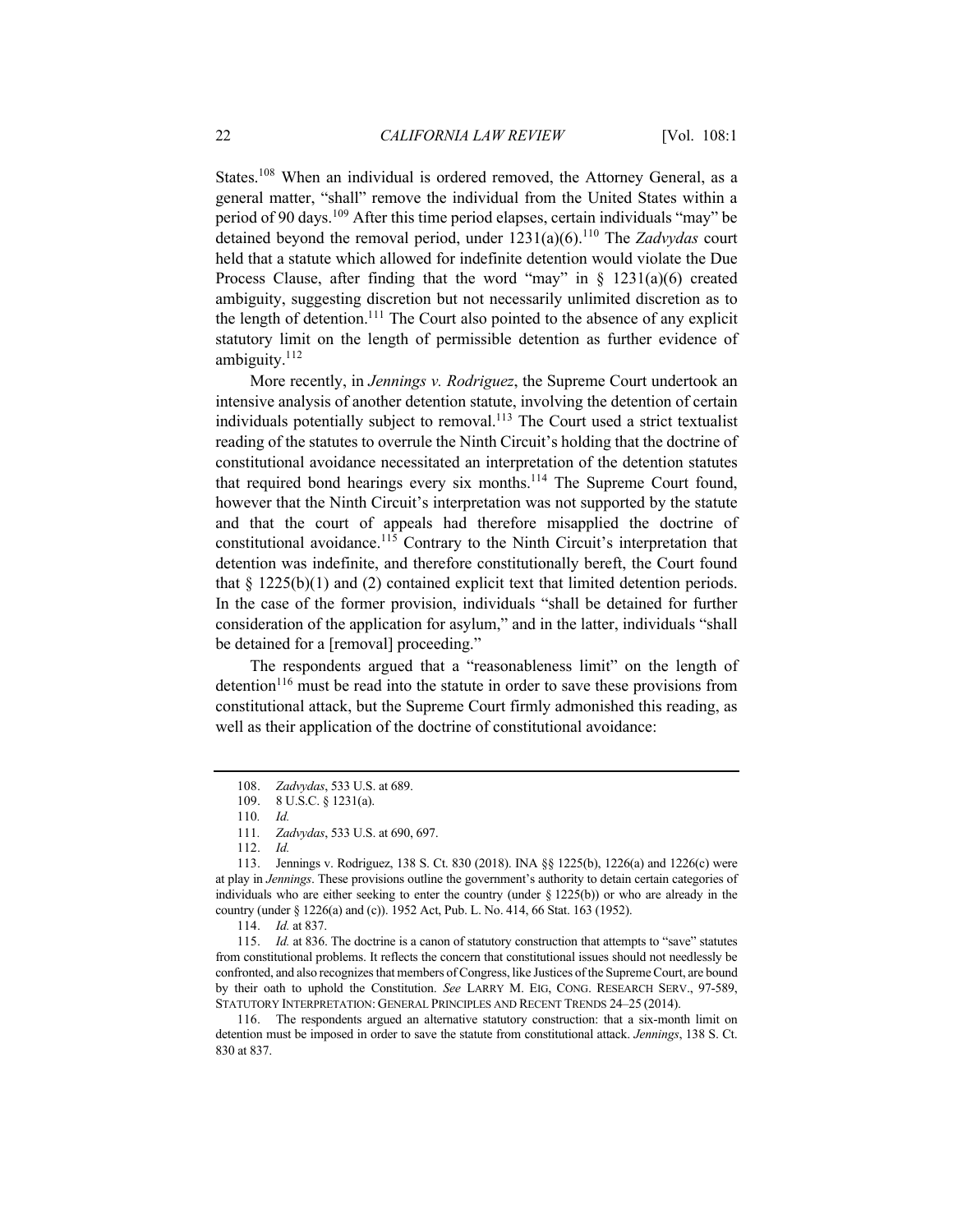Spotting a constitutional issue does not give a court the authority to rewrite a statute as it pleases. Instead, the canon permits a court to "choos[e] between competing *plausible* interpretations of a statutory text...." To prevail, respondents must thus show that  $\S$  1225(b)'s detention provisions may plausibly be read to contain an implicit 6 month limit. And they do not even attempt to defend that reading of the text. $117$ 

The Court chastised the court of appeals for "all but ignor [ing] the statutory text" and instead reading the *Zadvydas v. Davis* precedent to "grant[] a license to graft a time limit onto the text of § 1225(b)."118 Although characterizing *Zadvydas* as a "generous application of the constitutional avoidance canon,"119 the Court justified *Zadvydas*'s holding and application by surgically distinguishing the statutory scheme there from the provisions at play in *Jennings.*

According to the Court, notable differences existed between the statutory language in *Zadvydas* and *Jennings*. The Court highlighted the distinction between the use of the word "shall" and "may" in the text, as well as the presence or absence of language defining—and therefore limiting—the permissible length of detention in each statutory scheme. Further, express exemptions to the detention provisions at issue in *Jennings* provided additional justification for the court to infer that there were no other circumstances under which individuals detained under  $1225(b)$  could be released.<sup>120</sup>

In light of *Zadvydas* and *Jennings*, questions remain about the right to counsel and fair hearing provisions. Specifically, what is the plain text reading of these provisions given evidence that both provisions independently evolved and function? Second, and more importantly, can a plain text reading of these provisions support an argument that subgroups, like UMS, require the assistance of counsel to ensure UMs' right to a fair hearing?

#### *B. 1229a(b)(4)(A) Is Unambiguous*

#### *1. The Right to Counsel Provisions Do Not Refer to Appointed Counsel*

The source of the right to appointed counsel is not found in the INA's right to counsel provisions at all. The INA twice refers to the right to counsel: under 8 U.S.C. Section 1229a(b)(4)(A) and again in 8 U.S.C. Section 1362. Both have remarkably similar language and refer to the right to counsel as both a right (in the statutory sub-heading) and a privilege (in the actual statutory text underneath the sub-heading). Putting aside, for a moment, the classification as a right or a privilege, the two sections are transcribed, respectively, below:

"the alien shall have the privilege of being represented, at no expense to

<sup>117.</sup> *Id.* at 843 (parenthetical omitted).

<sup>118.</sup> *Id.*

<sup>119.</sup> *Id.*

<sup>120.</sup> *Id.* at 844.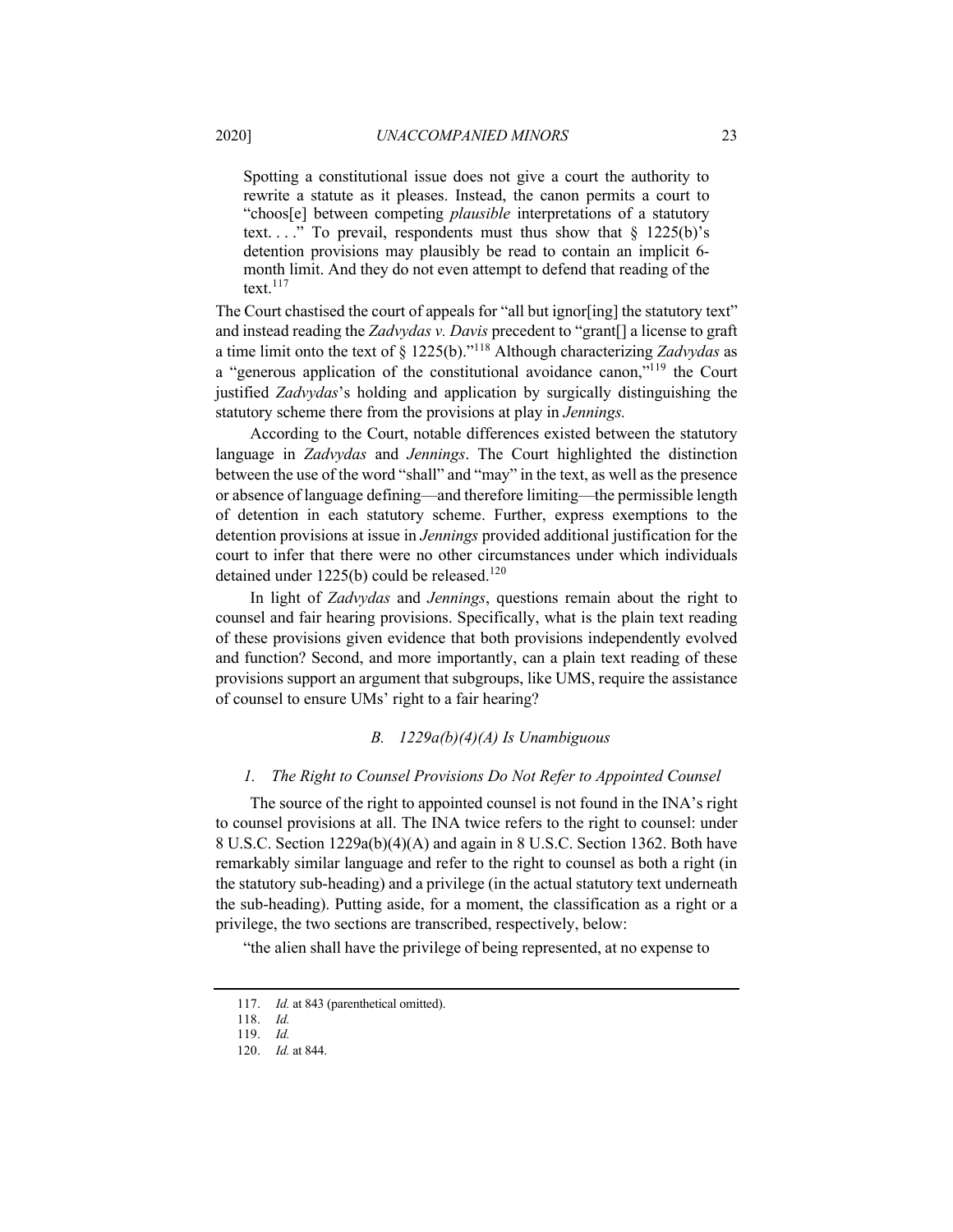the Government, by counsel of the alien's choosing who is authorized to practice in such proceedings"; and

"the person concerned shall have the privilege of being represented (at no expense to the Government) by such counsel, authorized to practice in such proceedings, as he shall choose."

While it is not surprising that one would look to such provisions as the source of a right to appointed counsel, as they both explicitly discuss the right to an attorney, this overlooks that the text is focused on *chosen* representation. The plain text makes it abundantly clear that this provision is not intended to be the source of a right to appointed counsel and therefore it cannot operate to prohibit appointed counsel at government expense where it is needed. Both provisions make explicit reference to representation by counsel that is *chosen* by the individual (in relevant part, Section 1229a(b)(4)(A) recites "counsel of the alien's choosing," and Section 1362 similarly references "counsel . . . as he shall choose"). Appointed counsel, as the Supreme Court has repeatedly upheld, involves no choice on the part of the defendant.<sup>121</sup> The element of choice in both provisions plainly signals that neither provision can refer to appointed counsel.<sup>122</sup>

If the provisions intended to provide for appointed counsel, they would have communicated such a constitutional mandate with "right" instead of "privilege." This suggests that the enumerated right of chosen representation does not refer to "appointed counsel" but rather serves as a clarification that individuals are entitled to have chosen representation in removal proceedings, such as border inspections, where attorneys are deliberately and explicitly disallowed.<sup>123</sup> That is to say, scholars may disagree on exactly what conditions justify appointing counsel under due process standards, but once appointment is deemed to apply, it certainly would be classified as a "right" rather than "privilege."

Finally, there is no merit to the argument that having a right to private counsel without government expense somehow supports a sweeping prohibition against government-funded appointed counsel. The *Jennings* Court warned against reading limitations into a statute where no such limitations exist, referring to this practice as "textual alchemy."124 In fact, the Court provided a lengthy counterargument to Justice Breyer's dissent, which posited an alternative meaning for the term "detain." Referring to Justice Breyer's meaning as a "legal

<sup>121.</sup> *See* United States v. Gonzalez-Lopez, 548 U.S. 140, 151 (2006) ("[T]he right to counsel of choice does not extend to defendants who require counsel to be appointed for them."); *see also* Wheat v. United States, 486 U.S. 153, 159 (1988).

<sup>122.</sup> The Alien Terrorist Removal Court, which has not been used to date, however, does provide for appointed counsel explicitly: "Any alien financially unable to obtain counsel shall be entitled to have counsel assigned to represent the alien." 8 U.S.C. § 1534(c)(1) (2018).

<sup>123</sup>*. See* 8. C.F.R. § 292.5(b) (2019) ("[N]othing in this paragraph shall be construed to provide any applicant for admission in either primary or secondary inspection the right to representation, unless the applicant for admission has become the focus of a criminal investigation and has been taken into custody.").

<sup>124.</sup> *Jennings*, 138 S. Ct. 830 at 846.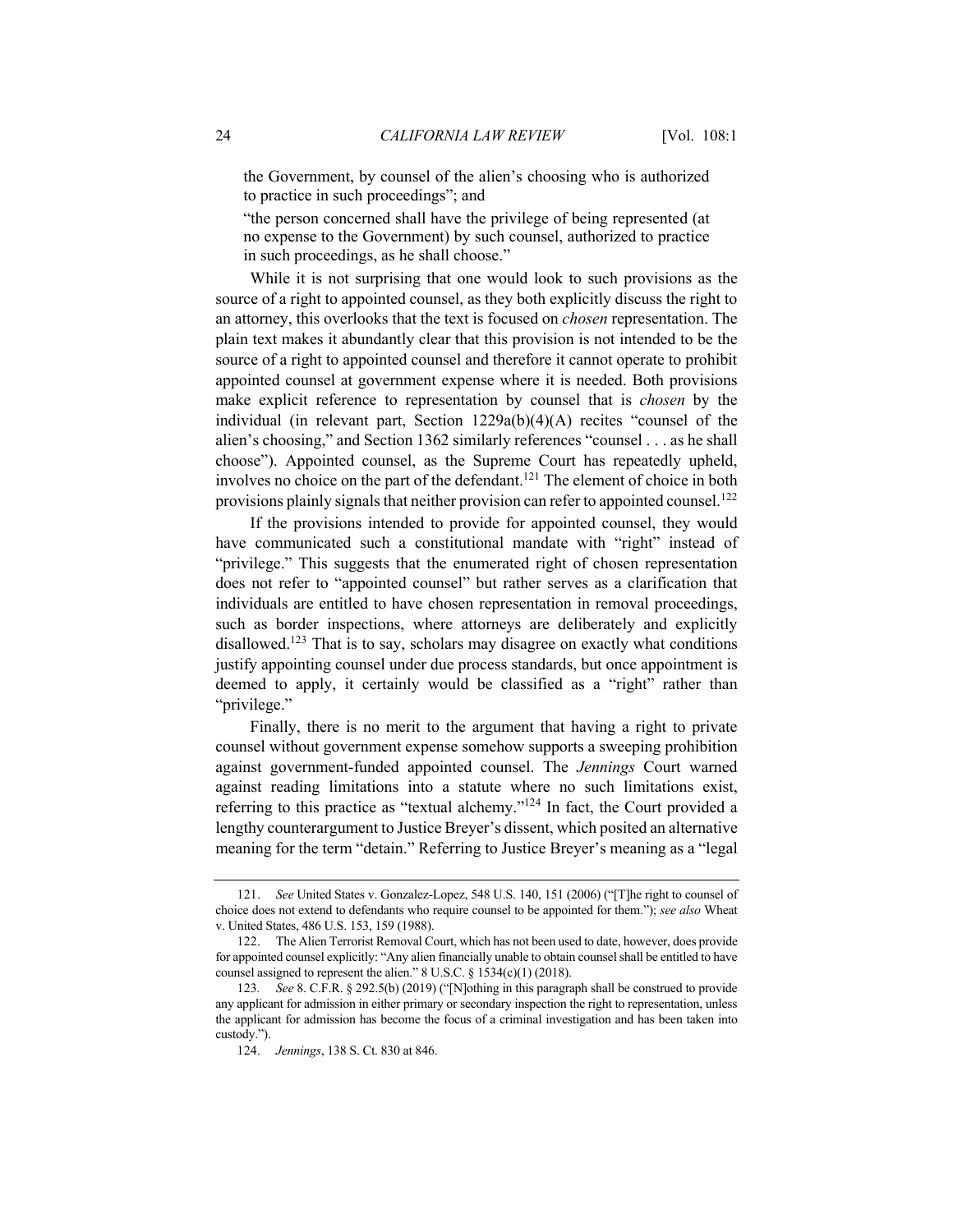equivalent of a sleight-of-hand trick," the majority explicitly identified Breyer's interpretation of 'detain' as a "non sequitur," stating: "Just because a person who is initially detained may later be released, it does not follow that the person is still 'detained' after his period of detention comes to an end."<sup>125</sup> Likewise, limiting government expenses for legal representation in certain circumstances does preclude the use of government funds for appointed counsel in others. In fact, §§ 1229a(b)(4)(A) and 1332 make no mention of appointed counsel at all. This interpretation would be tantamount to a re-writing of the statute.

#### *2. Rights Under 1229a(b)(4)(A), (B), and (C) Are Distinct*

As the Supreme Court and scholars have repeatedly noted, immigration law is a complex legal specialty of its own.<sup>126</sup> Congressional enactments relating to immigration are replete with cross-references, making the body of law precise but confusing. As an example, the criminal grounds for removal in the immigration statutes is complex and contains multiple subsections, oftentimes cross-referencing other statutory provisions which themselves contain multiple subsections.<sup>127</sup> With little doubt, Congress's use of the cross-reference is frequent and intentional. If Congress had intended to graft any funding limitations from 1229a(b)(4)(A) upon 1229a(b)(4)(B), it could have readily done so, as it frequently does elsewhere in the statutory scheme.<sup>128</sup> The Court has recognized that Congress speaks explicitly on issues when it has the intent to do so, and applied an assumption that Congress will legislate on major issues directly, rather than "hid[ing]  $\ldots$  elephants in mouseholes."<sup>129</sup> If Congress had intended for the government-funding limitation in subsection (A) to apply in subsection (B), it would have explicitly so stated or used language to unequivocally link the sections together.

Moreover, the three rights listed in Section 1229a(b)(4) contain no link or cross-reference to one another, allowing an important inference to be drawn: limitations found within the statutory text of one provision have no impact on or connection to—the statutory text of another and, accordingly, have no ability to constrain its operation. Thus, with respect to Section 1229a(b)(4), subsection

<sup>125.</sup> *Id.* at 849.

<sup>126.</sup> *See, e.g*., Padilla v. Kentucky, 559 U.S. 356, 369 (2010); Castro-Ryan v. INS, 847 F.2d 1307, 1312 (9th Cir. 1988) (referring to the INA as "second only to the Internal Revenue Code in complexity") (citing ELIZABETH HULL, WITHOUT JUSTICE FOR ALL: THE CONSTITUTIONAL RIGHTS OF ALIENS 107 (1985)); Beth J. Werlin, *Renewing the Call: Immigrants' Right to Appointed Counsel in Deportation Proceedings*, 20 B.C. THIRD WORLD L.J. 393, 414–17 (2000).

<sup>127.</sup> Rebecca Sharpless, *Clear and Simple Deportation Rules for Crimes: Why We Need Them and Why It's Hard to Get Them*, 92 DENV. U.L. REV. 933, 941–42 (2015).

<sup>128.</sup> *See, e.g.*, Esquivel-Quintana v. Sessions, 137 S. Ct. 1562, 1571 (2017) (noting that the INA explicitly cross-referenced certain federal criminal statutes to define certain terms in the statute, but did not cross-reference criminal statutes to define the age of consent for sex abuse of a minor; thus, the federal criminal statute could not be relied upon exclusively to define the term).

<sup>129.</sup> EIG, *supra* note 115, at 18 (quoting Whitman v. Adm'r. Trucking Ass'ns, Inc., 531 U.S. 457, 468 (2001)).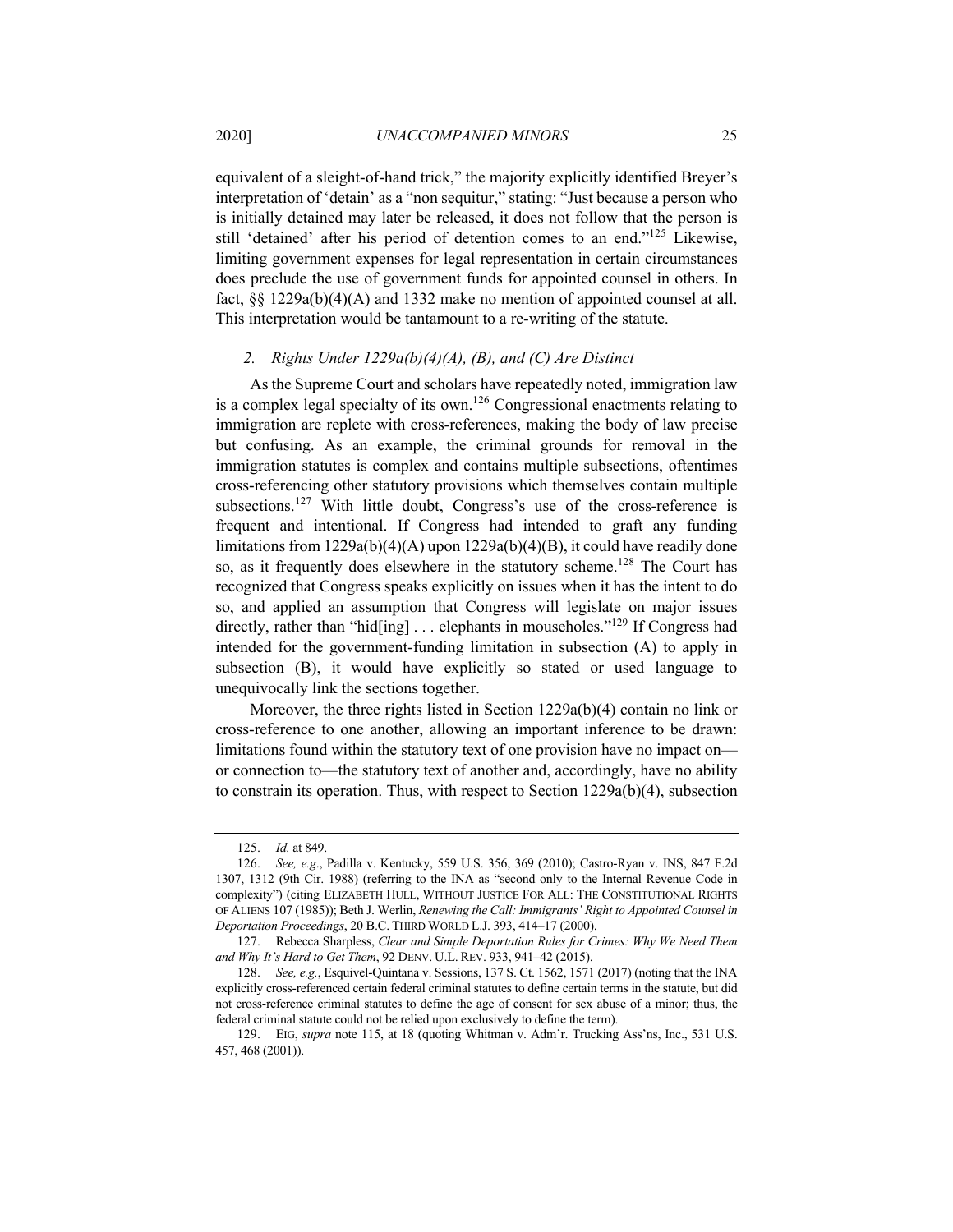(B) operates independently from subsection (A). The two subsections are grouped together only as a list of required rights for individuals in a removal proceeding. Subsection (A)'s limitation that the government will not be obligated to pay for an individual's choice of a private attorney does not similarly restrict any other listed provisions. Thus, accommodations potentially required to ensure an individual's right to a fair hearing under subsection (B), such as the appointment of counsel, are not constrained by subsection (A).

As an alternative to the cross-reference technique, Congress could have organized the statute differently. Had Congress intended government funding restrictions from subsection (A) to be superimposed on subsection (B), it could have organized the statute in a way to make this apparent. Congress could have easily changed the organization slightly by incorporating the right to counsel provision as a subsection of the right to a fair hearing, instead of as a standalone right, distinguishable from and unrelated to the others.<sup>130</sup> On its face this appears trivial, but it would have yielded significant interpretative differences. Notwithstanding the fact that the language still would reference private, not appointed, counsel, perhaps a better argument could be made that Congress had intended to create a substantive limitation on the parameters of the fair hearing. But this is not how the text is arranged or drafted; as such, "courts must presume that a legislature says in a statute what it means and means in a statute what it says there," and thus "[w]hen the words of a statute are unambiguous, then, this first canon is also the last: 'judicial inquiry is complete.'"<sup>131</sup> Further, the provision and the statute's general purpose—to broaden the due process protections for noncitizens—is consistent with the interpretation that Congress did not intend to limit government funding for appointed counsel to ensure a fair hearing.<sup>132</sup>

# *3. Use of the Word "Shall" Supports Unambiguous Reading*

*Jennings* and *Zadvydas* can be distinguished, in large part, due to Congress's word choice: the use of the word "shall" in *Jennings* evidenced a clear congressional intent to detain all individuals falling within a certain category until a certain event occurred ("further consideration of the application for asylum" under  $1225(b)(1)$ , or "a [removal] proceeding" under  $1225(b)(2)$ ).<sup>133</sup>

<sup>130.</sup> Thus, a hypothetical statute could read:

<sup>(4)</sup> Alien's Rights in Proceeding . . .

<sup>(</sup>A) the Alien shall have a reasonable opportunity to examine . . . the evidence against the alien, to present evidence on the alien's own behalf, and to cross-examine witnesses presented by the Government . . .

<sup>(1)</sup> the alien shall have the privilege of being represented, at no expense to the Government, by counsel of the alien's choosing who is authorized to practice in such proceedings, and (B) a complete record shall be kept of all testimony and evidence at the proceeding.

<sup>131.</sup> Connecticut Nat'l Bank v. Germain, 503 U.S. 249, 253–54 (1992) (citations omitted).

<sup>132.</sup> *See, e.g.*, S. REP. 81-1515, 624 (1950).

<sup>133.</sup> *Jennings*, 138 S. Ct. at 837 (2018).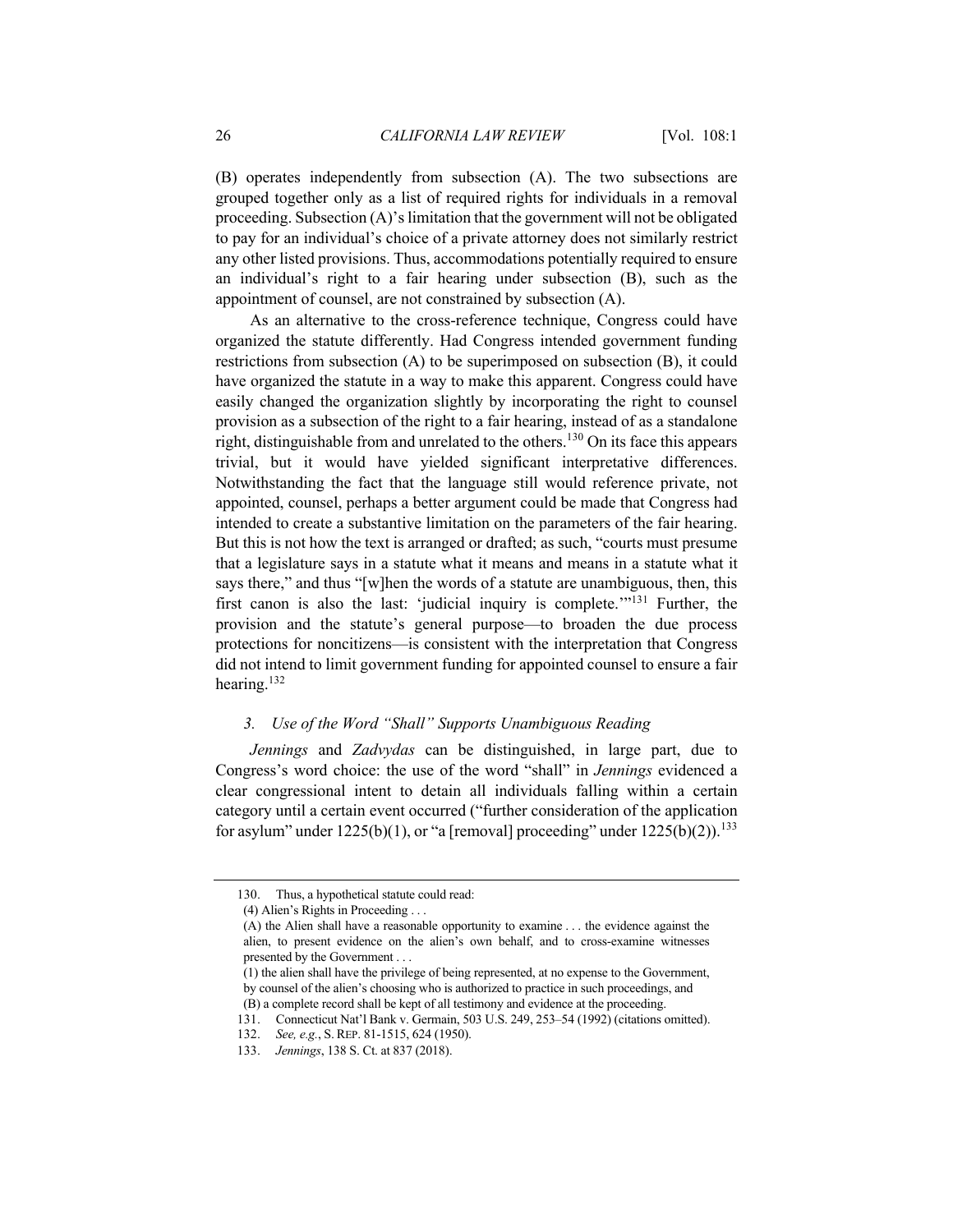The implication was that detention *must* continue until the end of the specified event. In *Zadvydas*, on the other hand, use of the word "may" suggested a degree of discretion.<sup>134</sup> 1231(a)(6) states that, after a removal order has been issued, the Attorney General has 90 days to effectuate this removal, during which time the individual *must* be detained.<sup>135</sup> After this period, however, certain individuals (falling within  $1231(a)(6)$ ) *may* be detained if they meet certain criteria.<sup>136</sup> The ambiguity in *Zadvydas* thus ensued largely from the use of the word "may," which suggests discretion, but not unlimited discretion. Conversely, the provisions at issue here consistently make use of the word "shall," which "usually connotes a requirement."<sup>137</sup> The Attorney General thus has no discretion but is instead *required* to provide all individuals in removal hearings a fair hearing under 1229a(b)(4)(B). Since a textual reading has shown that no similar federal funding limitations exist for Section 1229a(b)(4)(B) as exist for Section 1229a(b)(4)(A), appointment of counsel is one plausible way of satisfying the fair hearing requirement for subgroups who cannot get a fair hearing any other way. Further, Congress envisioned only one exception to the rights listed under the fair hearing provision, restricting the right to examine evidence against a noncitizen that relates to national security information. Under the doctrine of "*expressio unis est exclusio alterius*," the enumerated exception to the fair hearing requirement seems to suggest no other exemptions were intended.

# *C. "Reasonable Opportunity" Under 1229a(b)(4)(B) Presents the Only Potential for Ambiguity*

Having established that the plain text of the statutory provisions at play places no funding limitations on the fair hearing requirement, the only question that remains is this: What constitutes a "reasonable opportunity" for UMs to obtain a fair hearing? At this juncture, congressional intent becomes less obvious. To be certain, the addition of the word "reasonable" before "opportunity" provides some clue as to Congress's intent: a degree of flexibility according to individual circumstances must have been envisioned, or the standalone term "opportunity" would have sufficed.<sup>138</sup>

A cardinal rule of construction for textualist analysis is that the whole statute should be used as necessary, with various provisions being interpreted within its broader statutory context in a manner that furthers statutory purposes.139 One could try to infer Congress's intent by looking to other

<sup>134.</sup> *Id.* at 843.

<sup>135</sup>*. Id*.

<sup>136</sup>*. Id*. at 844.

<sup>137.</sup> *Id*. at 16 (quoting Kingdomware Tech. Inc. v. United States, 136 S.Ct. 1969, 1977 (2016)).

<sup>138</sup>*. See, e.g.*, Bailey v. United States, 516 U.S. 137, 146 (1995) ("We assume that Congress used two terms because it intended each term to have a particular, nonsuperfluous meaning.") (rejecting interpretation that would have made "uses" and "carries" redundant in statute penalizing using or carrying a firearm in commission of offense).

<sup>139.</sup> *See* EIG, *supra* note 115, at 4.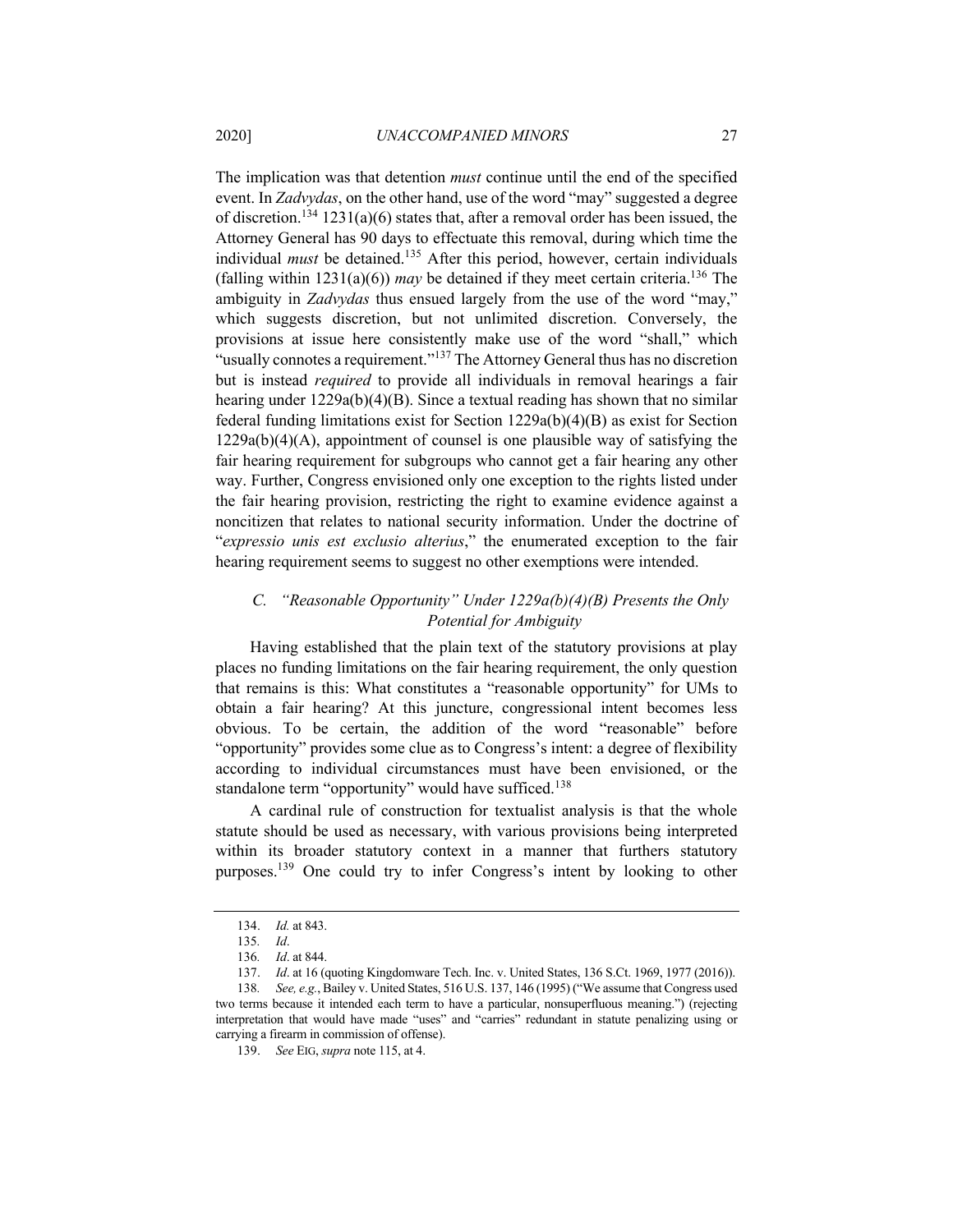provisions of the statute: did Congress provide additional safeguards for vulnerable groups elsewhere within the statute?<sup>140</sup> Under section 1229a, individuals with intellectual disabilities are given special accommodations when they cannot be physically present at their removal hearings, and this provision instructs the "Attorney General [to] prescribe safeguards to protect the rights and privileges of the [mentally incompetent] alien."141 Congress certainly recognized that individuals with minimal capability to understand and utilize their rights may require additional accommodations. Courts have likewise considered Congress's instruction regarding the limited proficiencies of compromised groups and have in turn answered the call to provide additional due process to accommodate such deficiencies.<sup>142</sup>

As in *Zadvydas*, legislative research to determine congressional intent underlying the term "reasonable opportunity" would help to inform this inquiry.<sup>143</sup> The judicial contours of "reasonableness" have, as the next Part considers, been sculpted throughout the years and, in the process, courts have expanded the scope of due process by incorporating unenumerated rights as a means of ensuring fundamental fairness. After all, the *sine qua non* of due process is the flexibility to dispense "such procedural protections as the particular situation demands."<sup>144</sup> This procedural flexibility was arguably codified by Congress's choice of the term "reasonable opportunity."

Here, that flexibility creates a lower limit with room for more protections when needed. Section 1229a(b)(4)(A) describes legal representation as a "privilege" and makes it clear that it applies to all people in removal proceedings (and in appeals as well). However, nothing in this text precludes other sections of the Act from affording greater protections for certain subgroups of noncitizens. In other words, the right to counsel provision creates a lower limit for *all* litigants in removal proceedings, and the right to a fair hearing provision creates supplemental due process rights for certain vulnerable groups who need more protection in the form of appointed counsel. When an entire class of litigants is unable to make use of their right to a fair hearing because they cannot

<sup>140.</sup> In fact, courts have suggested as much. In *Matter of M-A-M*, 25 I. & N. Dec. 474, 481–82, & n.2 (B.I.A. 2011), the Board of Immigration Appeals suggested that UMs have limited capacities and may, as a group, fall within the category of "incompetent" and thus require additional safeguards in the form of altered courtroom procedure. It states, "Immigration Judges already alter or tailor the conduct of hearings in response to a respondent's limited capacity, such as in proceedings involving unaccompanied minors." *Id.*

<sup>141.</sup> 28 U.S.C. 1229a(b)(3) (2012).

<sup>142.</sup> *See, e.g.*, *Matter of M-A-M*, 25 I. & N. Dec. at 481–82 & n.2 (acknowledging that children may have limited capacities and that Immigration Judges have discretion to accommodate children's limited capacities by adjusting hearing procedures); *see also* Franco-Gonzalez v. Holder, CV-02211- DMG, 2013 U.S. Dist. LEXIS 186258, at \*12–13 (C.D. Cal. Apr. 23, 2013).

<sup>143.</sup> *See* Zadvydas v. Davis, 533 U.S. 678, 701 (2001). In *Zadvydas*, the Court relied on *United States v. Witkovich,* 353 U.S. 194 (1957)*,* which discussed legislative history indicating Congress had expressed doubts regarding the constitutionality of detention for longer than six months. Thus, the court inferred that Congress intended a "reasonable" length of detention to mean six months or fewer.

<sup>144.</sup> Morrissey v. Brewer*,* 408 U.S. 471, 481 (1972).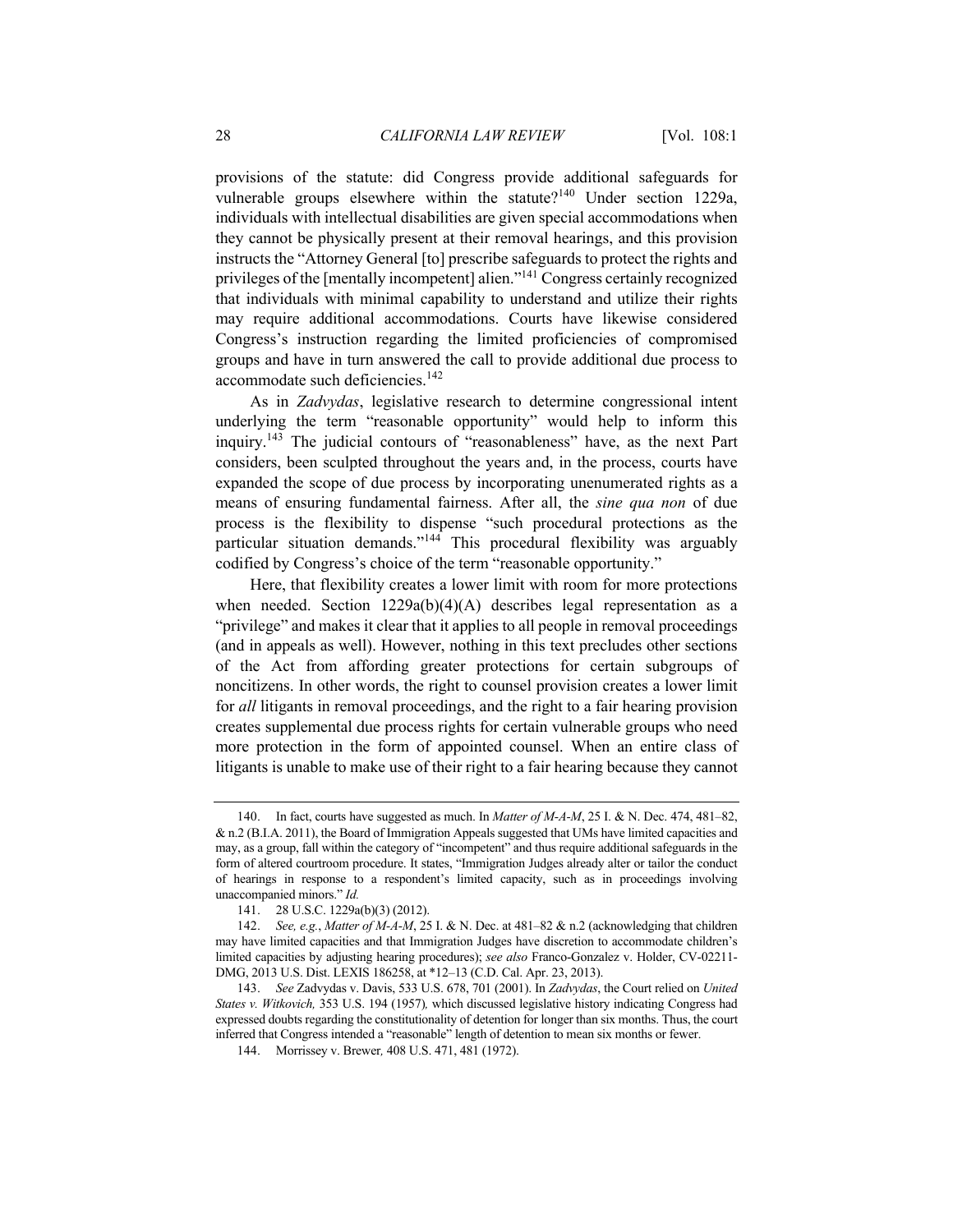understand the proceedings against them and therefore cannot present any meaningful defense to charges brought, the hearing cannot be deemed "fair" under Section  $1229a(b)(4)(B)$ , and other accommodations must be made to level the playing field and provide them access to this right.<sup>145</sup> The guarantee of a fair hearing is reduced to a hollow charade for UMs who cannot leverage this right without assistance: their impotence parallels the plight of paraplegic plaintiffs in *Tennessee v. Lane* who had a Fourteenth Amendment due process right of access to the courts but could not physically get to the higher levels of the courthouse because they were wheelchair-bound and the building had no elevator.<sup>146</sup> UMs cannot understand proceedings against them to sufficiently advocate on their own behalf and therefore require appointed counsel to ensure their statutory right to a fair hearing.

Grafting heightened requirements onto the fair hearing provision has certainly been done before and, in practice, gives meaning to the concept of a "reasonable opportunity" in the context of a removal hearing. Thus,  $\S1229a(b)(4)(A)$  has been found to contain unenumerated rights when these rights are necessary to vindicate enumerated rights. For example, while the fair hearing provision of the INA does not mention translation services per se, immigration courts and federal courts alike have found that a hearing requires some translation services to ensure fairness.<sup>147</sup> In *Perez-Lastor v. INS*, the court created a threshold for the fairness calculus, stating that, for the proceeding to be fair, it "must be translated into a language the alien understands."<sup>148</sup> Chronologically paralleling the *Perez-Lastor* decision, the Clinton administration in the late 1990s concluded a major initiative to provide Limited

<sup>145</sup>*. See, e.g.*, Oshodi v. Holder, 729 F.3d 883, 888–94 (9th Cir. 2013) (finding that an asylum applicant who is not allowed to testify as to the contents of his application, detailing the abuse he endured in his home country, did not receive a fair hearing); *see also* Vargas-Hernandez v. Gonzales, 497 F.3d 919, 926–27 (9th Cir. 2007) ("Where an alien is given a full and fair opportunity . . . to present testimony and other evidence in support of the application, he or she has been provided with due process."); Shoaira v. Ashcroft, 377 F.3d 837, 842 (8th Cir. 2004) ("For a deportation hearing to be fair, an IJ must allow a reasonable opportunity to examine the evidence and present witnesses.").

<sup>146.</sup> *See* Tennessee v. Lane, 541 U.S. 509 (2004) (holding Congress did not exceed congressional authority under U.S.CONST. amend XIV, § 5 when it enacted Title II of the Americans with Disabilities Act, and therefore affirming the denial of the state's claim of sovereign immunity). Two paraplegics sued the state of Tennessee when it failed to make the state court system equally accessible to all. The Supreme Court found that the right of access to the courts was a fundamental due process right under the Fourteenth Amendment. *See generally* Americans with Disabilities Act, 42 U.S.C. § 12101(b)(1) (2018) (stating its purposes as: "to provide a clear and comprehensive national mandate for the elimination of discrimination against individuals with disabilities"). The ADA Amendments of 2008 stated Congress's finding that "physical and mental disabilities in no way diminish a person*'*s right to fully participate in all aspects of society, but that people with physical or mental disabilities are frequently precluded from doing so because of prejudice, antiquated attitudes, or the failure to remove societal and institutional barriers." Pub. L. No. 110-325, § 2, 122 Stat. 3553 (2009).

<sup>147.</sup> *See* Matter of Tomas, 19 I. & N. Dec. 464, 465 (B.I.A. 1987) ("The presence of a competent interpreter is important to the fundamental fairness of a hearing."); *see also* Perez-Lastor v. INS, 208 F.3d 773, 778 (9th Cir. 2000).

<sup>148.</sup> *Perez-Lastor*, 208 F.3d at 778.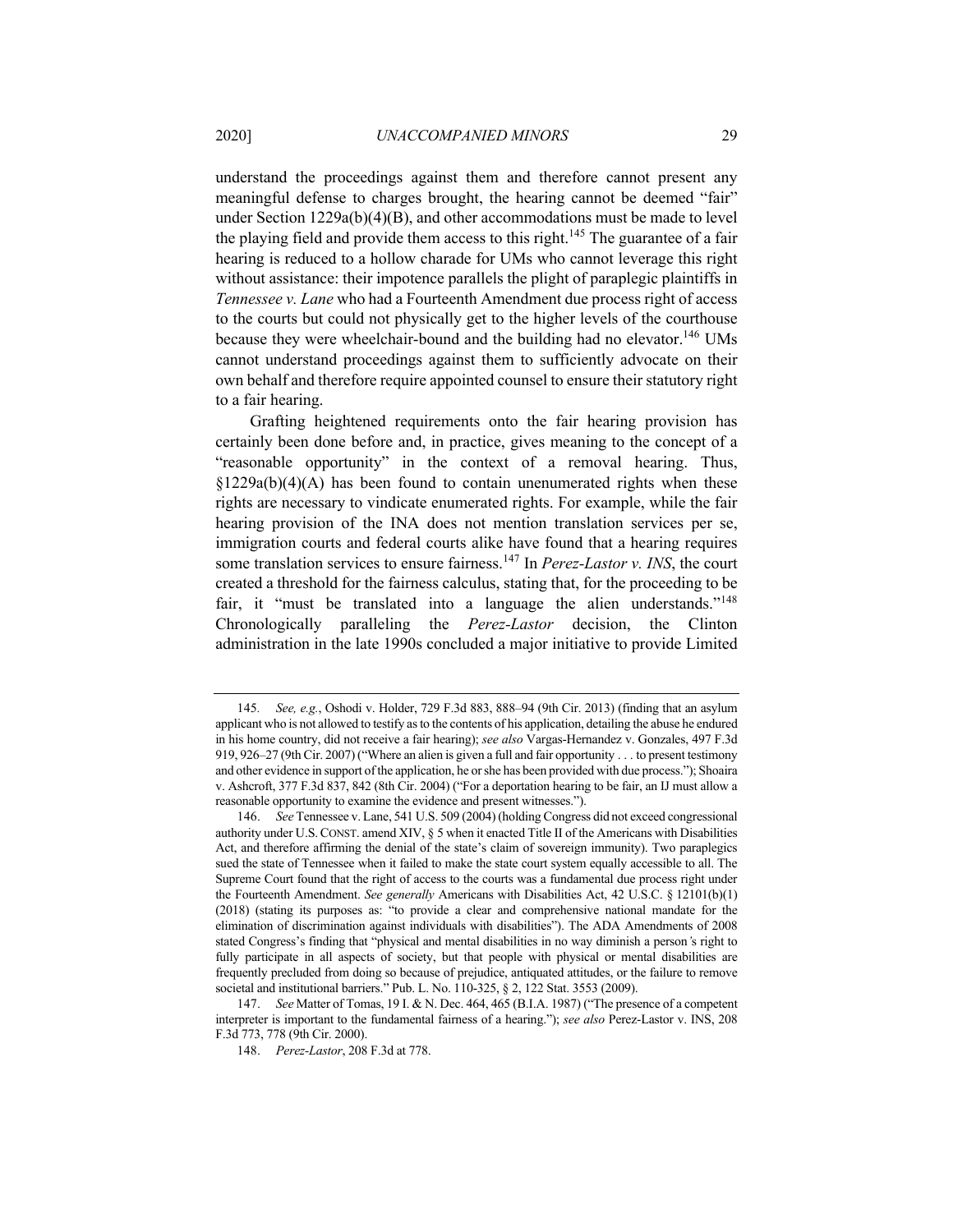English Proficiency (LEP) individuals meaningful access to government agencies and federally funded services. This initiative culminated in an Executive Order requiring federal agencies to draft guidelines to ensure compliance with Title VI requirements of the Civil Rights Act of 1964, which prohibited recipients of federal funding from engaging in discrimination on the basis of race, religion, color, or national origin.<sup>149</sup> Since language is typically a proxy for national origin, Title VI has been held to protect LEP individuals from discrimination on the basis of language.<sup>150</sup>

Although translation services offer some protection to demystify proceedings, the scope of this protection is surprisingly limited. Most jurisdictions require interpreters in immigration proceedings to translate only questions asked directly to—and answers given by—respondents;<sup>151</sup> the rest of

Although an alien in exclusion or deportation proceedings is entitled to a fair hearing, we do not find that due process requires translation of the entire hearing. In most cases, all that need be translated are the immigration judge's statements to the alien, the examination of the alien by his counsel, the attorney for the [Immigration and Naturalization Service], and the immigration judge, and the alien's responses to their questions. However, the immigration judge may determine, in the sound exercise of his discretion, that the alien's understanding of other dialogue is essential to his ability to assist in the presentation of his case. For

<sup>149.</sup> Exec. Order No. 13166, 65 Fed. Reg. 50, 121 (Aug. 11, 2000). The Executive Order is based on Title VI of the Civil Rights Act of 1964. *See* 42 U.S.C. §§ 2000d to -d7 (2018). The DOJ was tasked with implementing this order and issued guidance to other agencies identifying four factors to be used in determining the nature and scope of Title VI obligations with respect to LEP individuals: (1) the number or proportion of LEP individuals who are eligible to be served by the program; (2) the frequency of contact that LEP individuals have with the program; (3) the nature and importance of the program to LEP beneficiaries; and (4) the resources available to accommodate these needs. Enforcement of Title VI of the Civil Rights Act of 1964—National Origin Discrimination Against Persons with Limited English Proficiency: Policy Guidance, 65 Fed. Reg. 50, 123 (Aug. 16, 2000). Following further revision, final DOJ guidance was issued on June 18, 2002. Guidance to Federal Financial Assistance Recipients Regarding Title VI Prohibition Against National Origin Discrimination Affecting Limited English Proficient Persons, 67 Fed. Reg. 41, 455 (June 18, 2002). For a discussion of the scope and limits of President Clinton's LEP initiative, see Muneer Ahmed, *Interpreting Communities: Lawyering Across Language Difference*, 54 UCLA L. REV. 999, 1016–19 (2007).

<sup>150.</sup> *See* Lau v. Nichols, 414 U.S. 563 (1974) (holding that the San Francisco Unified School District violated Title VI by failing to provide adequate instruction for LEP children of Chinese descent). *But cf.* Franklin v. District of Columbia, 960 F. Supp. 394, 432 (D.D.C. 1997) (dismissing Title VI claims of Hispanic inmates who were disqualified from certain prison programs because disqualification was the result of limited English proficiency rather than race, color, or national origin). For further discussion of related caselaw, see JANE PERKINS, KAISER COMM'N ON MEDICAID & THE UNINSURED, ENSURING LINGUISTIC ACCESS IN HEALTH CARE SETTINGS: LEGAL RIGHTS AND RESPONSIBILITIES 4 n.19 (2d ed. 2003).

<sup>151.</sup> The practice of providing partial interpretation in immigration court proceedings, unless the immigration judge determines that full interpretation is necessary, has survived due process challenges. *See* El Rescate Legal Servs., Inc. v. Exec. Office of Immigration Review, 959 F.2d 742 (9th Cir. 1991) (holding that the policy of partial interpretation is facially constitutional under the Due Process Clause but remanding for other reasons). At least one court has implicitly found the practice of partial interpretation to violate due process, but it refused to order any relief for the violation. *See* Tejeda-Mata v. INS, 626 F.2d 721, 726–27 (9th Cir. 1980) (holding implicitly that the immigration judge's refusal to permit simultaneous interpretation of testimony against a noncitizen in deportation proceedings violated the Due Process Clause, but that the violation constituted harmless error). The Board of Immigration Appeals has revealed pragmatic concerns regarding the provision of translation services: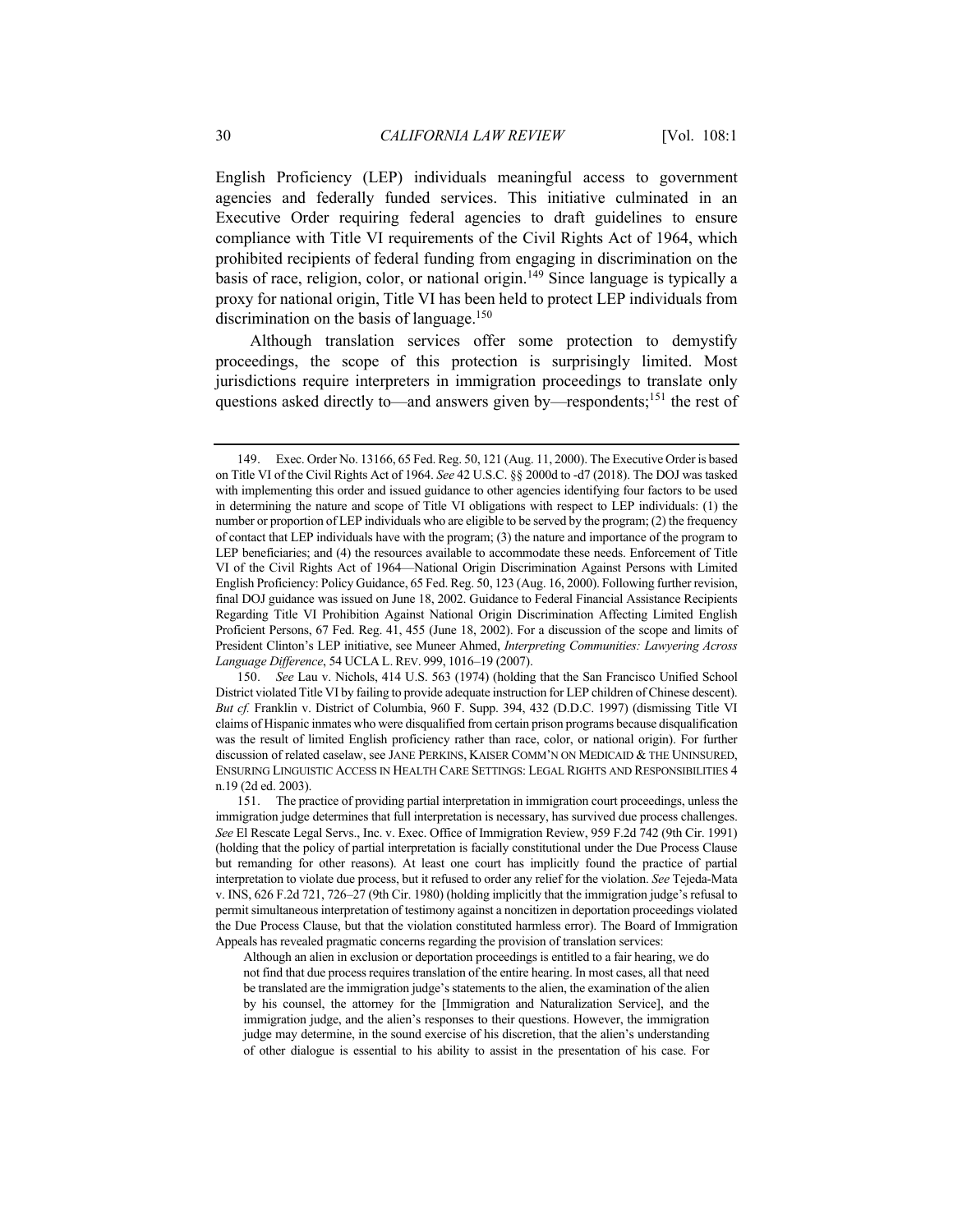the proceeding is largely a mystery to individuals whose very lives often lie in the balance. Individuals in immigration proceedings need accommodation beyond literal statutory boundaries to ensure a fair hearing.

Under 1229a(b)(4)(B), courts have also found that timely production of adverse evidence is an implicit aspect of the right to a fair hearing. The *Bondarenko* court found that a "reasonable opportunity to examine the evidence" presumed that evidence must be disclosed to individuals in immigration proceedings to ensure their right to a fair hearing.<sup>152</sup> Immigration regulations also require that notice of the right to counsel be given to individuals in removal hearings.<sup>153</sup> Effectively, where there had been only one enumerated right under the INA (the right to counsel), regulations have created an additional unenumerated due process right—the right to be made aware that one has a right to counsel. This regulation reflects an implicit understanding that a right is ineffective without knowledge that one possesses it.

The right to a fair hearing is similarly impaired when individuals cannot effectively participate in it. Just as the rights to a fair hearing and to asylum have narrow use and little value without additional due process protections such as adequate notice procedures and interpretation services, the right to a fair hearing for UMs goes wholly unclaimed without the right to appointed counsel when necessary. A hearing is inherently unfair without proper accommodations where (1) an unaccompanied child lacks cognitive and emotional skills due to their young age, and (2) because of this cannot exercise statutory rights, including the

example, where a witness testifies regarding factual matters which specifically relate to the alien's own testimony, effective cross-examination may necessitate translation of the witness's testimony. On the other hand, arguments presented by counsel and the rulings of the immigration judge are primarily legal matters, the translation of which generally would not be required where the alien is represented and the protection of his interests is ensured by counsel's presence.

Matter of Exilus, 18 I. & N. Dec. 276, 281 (B.I.A. 1982) (citations omitted); *accord* Matter of Tomas, 19 I. & N. Dec. 464 (B.I.A. 1987) (finding that, where respondents are not fluent in English, the presence of a competent interpreter is essential to assure fundamental fairness, particularly in phases of the proceeding that require the respondents' meaningful participation).

<sup>152.</sup> Bondarenko v. Holder, 733 F.3d 899, 907 (9th Cir. 2013) (citing Cinapian v. Holder, 567 F.3d 1067, 1075 (9th Cir. 2009)) (holding that DHS's failure to disclose forensic reports in advance of a hearing or to make the author available for cross-examination and the IJ's subsequent consideration of the reports denied the petitioners a fair hearing). *But cf.* Lyon v. ICE, 171 F. Supp. 3d. 961, 977 (N.D. Cal. 2016) ("[T]he INA does not expressly address the process of gathering . . . evidence. Neither the language of the statute (which provides only for the reasonable opportunity to *present* evidence) nor any existing case precedent cited . . . supports [an] expansive reading of the INA that would provide for a general right to investigate and gather evidence in advance of and in preparation for a removal hearing.") (emphasis in original).

<sup>153.</sup> 8 C.F.R. §§ 1240.10(a)(1)–(3) (2019) ("[T]he immigration judge shall: (1) Advise the respondent of his or her right to representation . . . and require the respondent to state then and there whether he or she desires representation; (2) Advise the respondent of the availability of free legal services . . . located in the district where the removal hearing is being held; (3) Ascertain that the respondent has received a list of such programs.").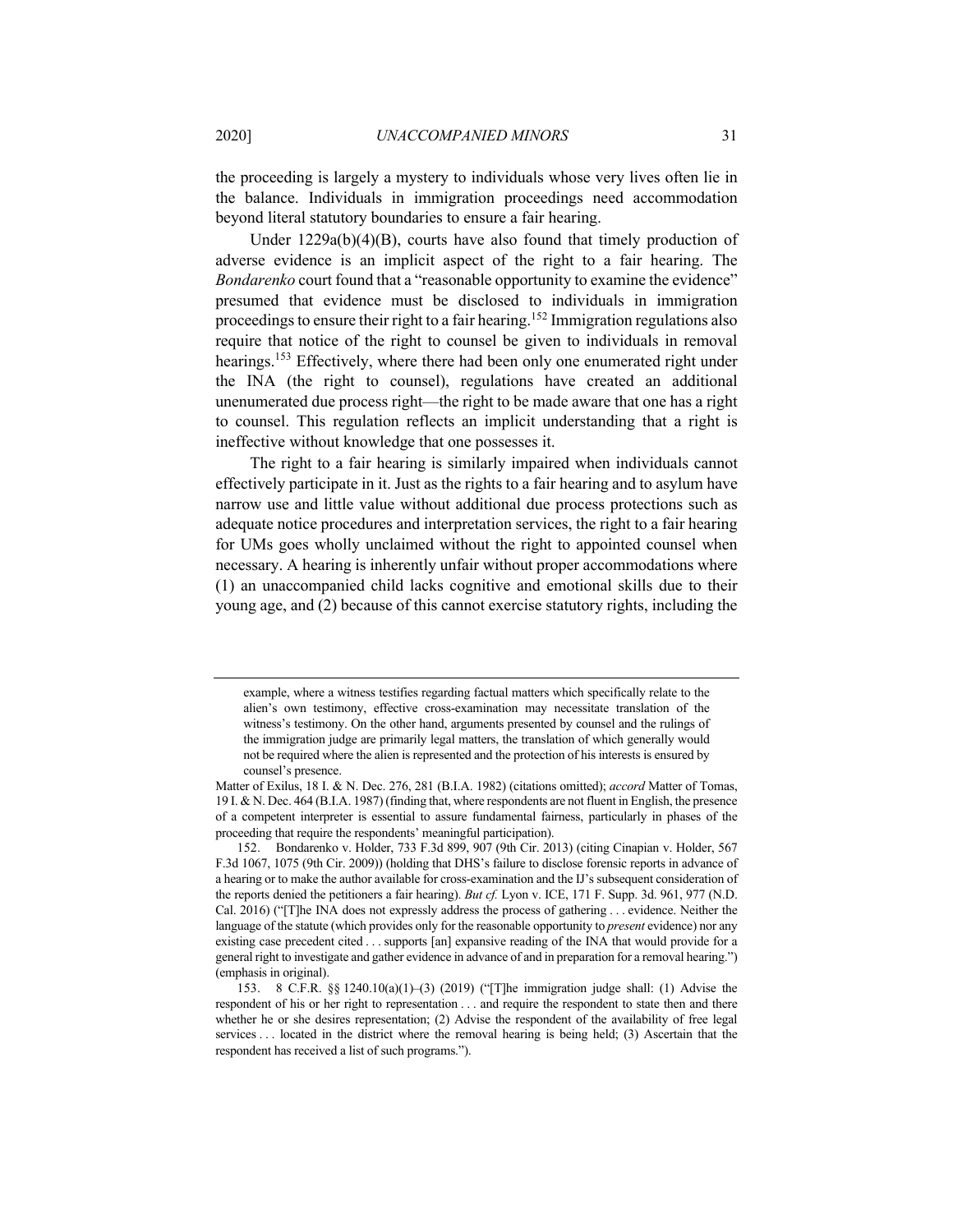rights to testify, cross-examine witnesses, and execute strategic determinations necessary in a case.<sup>154</sup>

There are other instances where courts have effectively created a previously unrecognized and unenumerated right to vindicate an enumerated statutory right. DHS was recently ordered to adopt and implement uniform procedural mechanisms to give individuals in DHS custody adequate notice of a one-year asylum time limit to ensure that they could file for asylum in a timely manner.<sup>155</sup> In a decision reminiscent of *Miranda v. Arizona*, <sup>156</sup> the Western District of Washington in *Mendez Rojas v. Washington* effectively grafted an unenumerated right directly onto asylum statutory provisions, safeguarding the right to asylum by mandating explicit and uniform notice procedures for a vulnerable group of litigants.<sup>157</sup>

The examples above illustrate that noncitizens in removal proceedings have very real due process rights, that these rights extend far beyond the bare statutory rights itemized in the INA, and that the accompanying rights to notice and access are often implied in statutory due process rights. An enumerated statutory right without the power to access it or the notice that one indeed possesses it has little practical value, but instead frustrates congressional intent by denying UMs the very statutory rights conferred upon them under the INA and the TVPRA.<sup>158</sup>

For UMs as a class of noncitizen, the right to a fair hearing guaranteed under § 1229a(b)(4)(B) cannot be vindicated *without* appointed counsel paid for, when necessary, by the government. This right to appointed counsel is the only means of ensuring that UMs' opportunity to defend against removal charges rises to the standard of *reasonableness* created by Congress. This need for appointed counsel could be mitigated by the holding, adopted by some circuits, that Immigration Judges have an affirmative obligation to fully and fairly develop the

<sup>154.</sup> Even though the Ninth Circuit ultimately denied a minor petitioner's claim that the fair hearing provision of the INA or the Due Process clause create a categorical right to appointed counsel for minors as a group, Judge Owens, concurring, contemplated the likelihood of a different outcome resulting from the special circumstances faced by UMs. *See* C.J.L.G. v. Sessions, 880 F.3d 1122, 1151 (9th Cir. 2018).

<sup>155.</sup> Mendez Rojas v. Johnson, 305 F. Supp. 3d 1176, 1188 (W.D. Wash. Mar. 29, 2018). With limited exceptions, an individual must apply for asylum within one year of the date of the immigrant's arrival in the United States. 8 U.S.C. § 1158 (a)(2)(B) (2018).

<sup>156.</sup> Miranda v. Arizona, 384 U.S. 436, 468, 498 (1966) (holding that notice of one's Fifth Amendment rights must be given prior to police interrogation to adequately safeguard these rights, and discussing the "fundamental" nature of one's Fifth Amendment right to the system of constitutional rule, as compared with the simplicity of providing adequate notice of that right).

<sup>157.</sup> In *Mendez*, the court explicitly relied on the vulnerable nature of those applying for asylum in requiring a uniform procedure for providing asylum rights. The court stated that the compromised nature of those seeking asylum was an important consideration in this case, since litigants "ha[d] suffered severe trauma, d[id] not speak English, [we]re unfamiliar with the United States' complicated immigration legal system, and d[id] not have access to counsel." *Mendez*, 305 F. Supp. 3d at 1185.

<sup>158.</sup> William Wilberforce Trafficking Victims Protection Reauthorization Act, 8 U.S.C. § 1232 (2018) (strengthening federal human trafficking laws and adding provisions to govern and protect unaccompanied children entering the United States).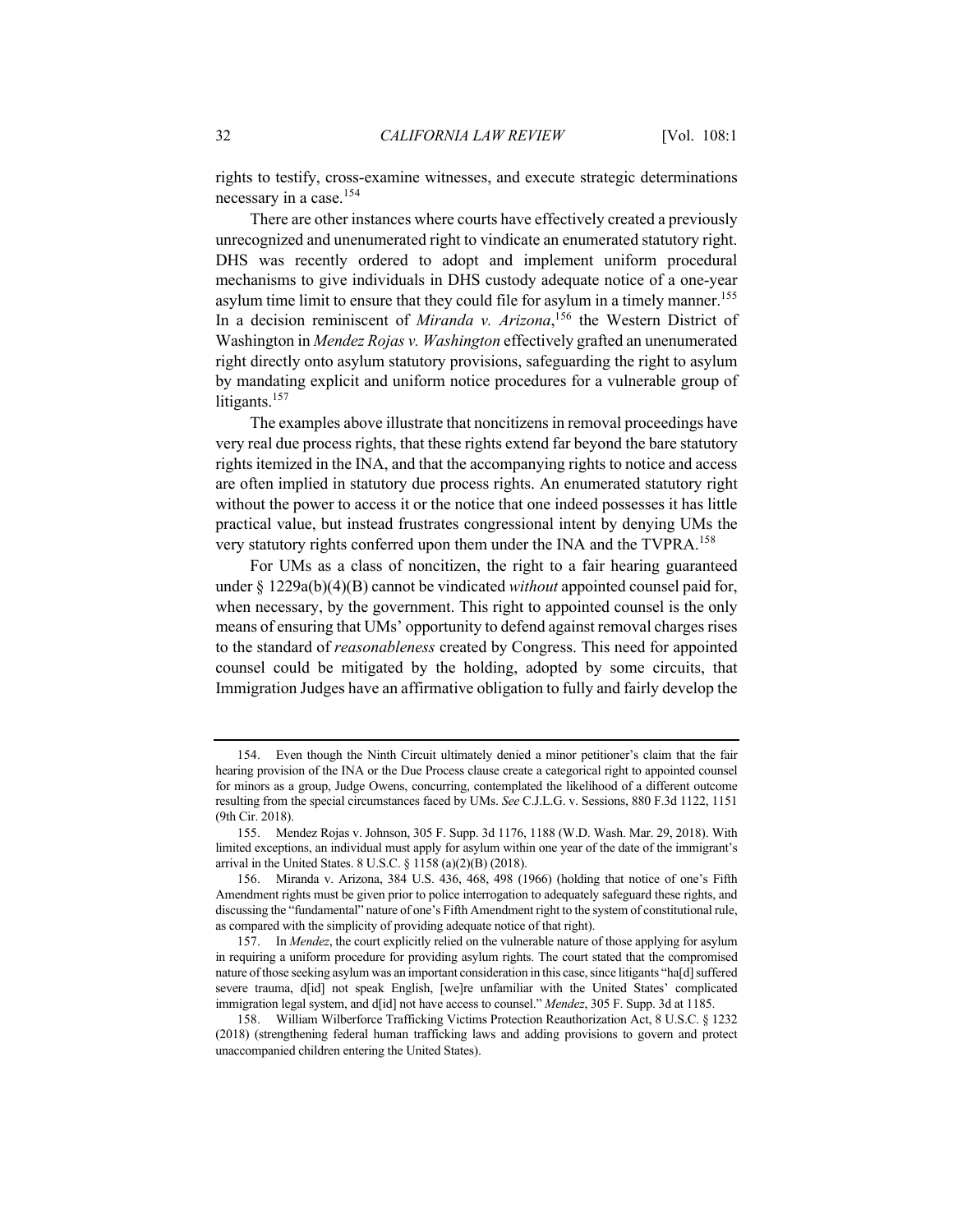record for appeal, particularly for *pro se* litigants.159 Nevertheless, the expectation that one individual could simultaneously play the role of advocate, factfinder, and arbitrator seems questionable at best.<sup>160</sup> No amount of impartiality on behalf of a decision maker could overcome the many disadvantages faced by UMs: their young age; their unfamiliarity with the English language and U.S. customs more generally; the complexity of immigration law; the lack of an advocate, family member, or friend;, and the reality that many UMs have experienced a high degree of physical or psychological trauma.

Considering the severity of the consequence for those affected, UMs deserve every opportunity to pursue and potentially succeed in each claim they can advance.<sup>161</sup> Part III will therefore be guided by the following inquiry: When does a hearing require appointed counsel in order to make it fundamentally fair? Part III traces the development of the appointment doctrine over the past century,

161. The constitutional and statutory due process rights of UMs should be thought of distinctly and be parsed liberally in order to fully explore and exhaust all distinct claims for fair process. Failure to bifurcate statutory and constitutional lines of argument and to dissect differences that result from each line may result in critical miscarriages of justice, particularly in the case of vulnerable groups like UMs who have heightened statutory rights under the TVPRA. For UMs, given their inherent vulnerabilities and the congressionally fortified statutory scheme designed to protect them, an independent examination of the statutory and constitutional underpinnings of a right to a fair hearing has the potential to yield real differences in outcome. Even if INA provisions were designed to be exactly coextensive with constitutional due process protections, UMs' unique circumstances—in conjunction with real differences in circuit-court approaches, constitutional interpretations, and eventual outcomes—result in patchy, conflicting holdings and uncertainty for litigants. This state of uncertainty is likely to persist while appeals courts wait for the Supreme Court to take on a case which will create more uniform standards and guidelines. At least one recent case has engaged in the multifaceted and thornier process of teasing out statutory and constitutional arguments; in so doing, the court acknowledged, first, the singularity of arguments originating in statutory versus constitutional rights, and, second, that distilling these distinct lines of argument can truly be outcome-determinative. Lyon v. ICE, 171 F. Supp. 3d 961 (N.D. Cal. 2016). The court construed the statutory language under both Section  $1229a(b)(4)(A)$  and (B) narrowly, refusing to hold that limitations on detainees' ability to make phone calls to attorneys amounted to a denial of counsel under the statute, or that the right to a reasonable opportunity to present evidence included a more expansive right to *gather* evidence. *Id.* at 974–77. However, the court found that noncitizen detainees had a Fifth Amendment right to a full and fair hearing, which included the right of *access* to counsel. This access was found to be implicated by government regulations that limited telephone calls to counsel, particularly for detainees in *Lyon*, who were not in close physical proximity to their attorneys. *Id.* at 981 ("Plaintiffs contend that phone conditions have impaired their right to gather and present evidence in *defending themselves* against the government's effort to deport them. In this context, detainees have a Fifth Amendment guarantee to a full and fair hearing and this includes access to counsel (of their own choosing).") (emphasis in original).

<sup>159.</sup> *See* Jacinto v. INS, 208 F.3d 725, 734 (9th Cir. 2000) (holding that immigration judges are obligated to fully develop the record in those circumstances where applicants appear without counsel); *see also* 8 U.S.C. § 1229a(b)(1) (providing that the IJ "shall administer oaths, receive evidence, and interrogate, examine, and cross-examine the alien and any witnesses").

<sup>160.</sup> *See* Sarah Sherman-Stokes, *No Restoration, No Rehabilitation: Shadow Detention of Mentally Incompetent Noncitizens*, 62 VILL. L. REV. 787, 812–15 (outlining how the role of the IJ has evolved over time in an effort to imbue the role with additional impartiality, but acknowledging the lingering questions that persist in spite of these attempts); *id.* at 814 n.145 (compiling related scholarship addressing the need for further reform relating to the impartiality of IJs).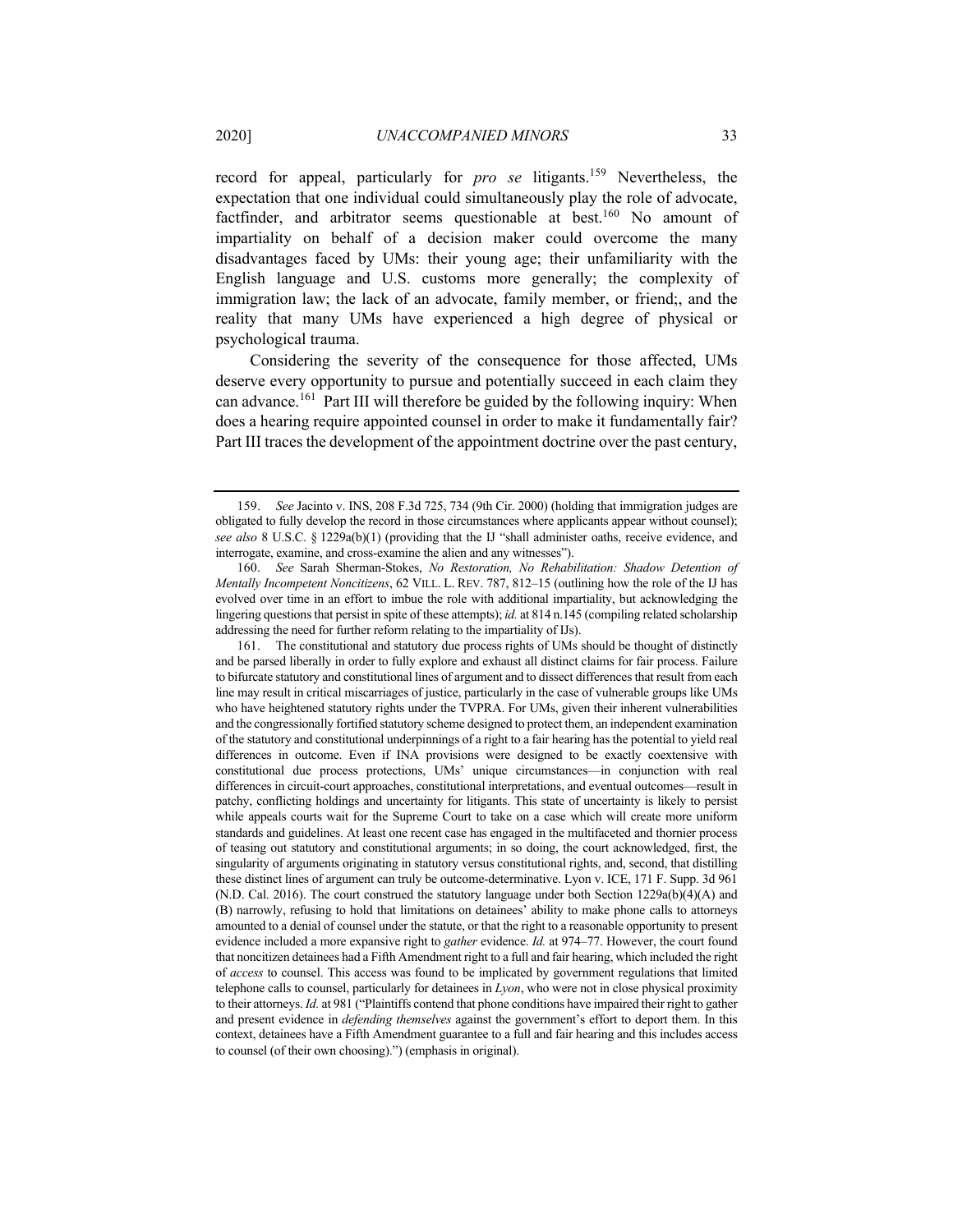creating a "roadmap" to help identify the trends and factual scenarios that justify appointing counsel to ensure a hearing's fairness in cases arising under the Fifth, Sixth, or Fourteenth Amendments. Finally, Part IV positions removal hearings for UMs on this roadmap, even though they do not seem to fit comfortably into any one approach or factual scenario. These parts provide what we deem to be the best way of arriving at a categorical statutory right to appointed counsel based on a positive liberty interest and the weighing of the factors identified and repeatedly stressed in the caselaw.

# III.

# WHEN DOES A HEARING REQUIRE APPOINTED COUNSEL TO ENSURE FUNDAMENTAL FAIRNESS?

The appointment doctrine first emerged in the context of criminal trials, mainly because of concerns relating to an imbalance of power and knowledge at trial combined with the potential for a significant impairment of personal liberty in the form of prison time. The doctrine has evolved over the past century, gradually expanding into the realm of the modern administrative state, where the rules for its application, under the Fifth or Fourteenth Amendments, are considerably more blurred.<sup>162</sup> Part III examines caselaw in the criminal, quasicriminal, and civil contexts to identify the factors that sway a court to justify a holding that a categorical right to appointed counsel is warranted. As this part will show, the Sixth Amendment rights have traditionally been easier for the court to rationalize since the loss of a liberty interest (due to penal institutionalization) is clear. Even cases that fall outside of the purview of the Sixth Amendment use the same general criteria to determine whether a hearing requires appointed counsel to ensure fairness. However, courts grapple extensively with the *scope* of this right under the 5th Amendment.

<sup>162.</sup> While immigration statutes deal exclusively with federal issues and are therefore unequivocally subject to federal law, cases included in the following discussion address rights emerging from the Fifth, Sixth, and Fourteenth Amendments. Under federal law, these rights arise directly from the text of the Sixth Amendment; under state law, the right finds its origins in the Due Process clause of the Fourteenth Amendment. The Fourteenth Amendment caselaw is included for a number of reasons. First, and most generally, we attempt to illustrate the Supreme Court's evolving view of the centrality of the right to fair criminal and quasi-criminal process. Second, it allows for a more complete and thorough understanding of how the doctrine might be applied to a wider array of criminal and quasicriminal factual scenarios. The Fourteenth Amendment caselaw is also useful simply because there is more of it. Further, it presents more opportunities to refine the outer edges of the doctrine, since much of the caselaw originates in state statutes addressing topics like delinquency proceedings, termination of parental rights, failure to pay child support resulting in civil contempt, and transfer of prisoners to mental health facilities. These are exactly the "shades of gray" factual scenarios that help to define and refine the doctrine's exact boundaries, both in terms of what qualifies as civil or criminal and in terms of how expansive and inclusive the term "liberty interest" is. Finally, the inclusion of the entire body of Supreme Court caselaw allows for a more expansive search to find a set of facts that parallel the actual circumstances faced by UMs in a removal hearing, which, though termed "civil," is better understood as an amalgamation of civil and criminal components.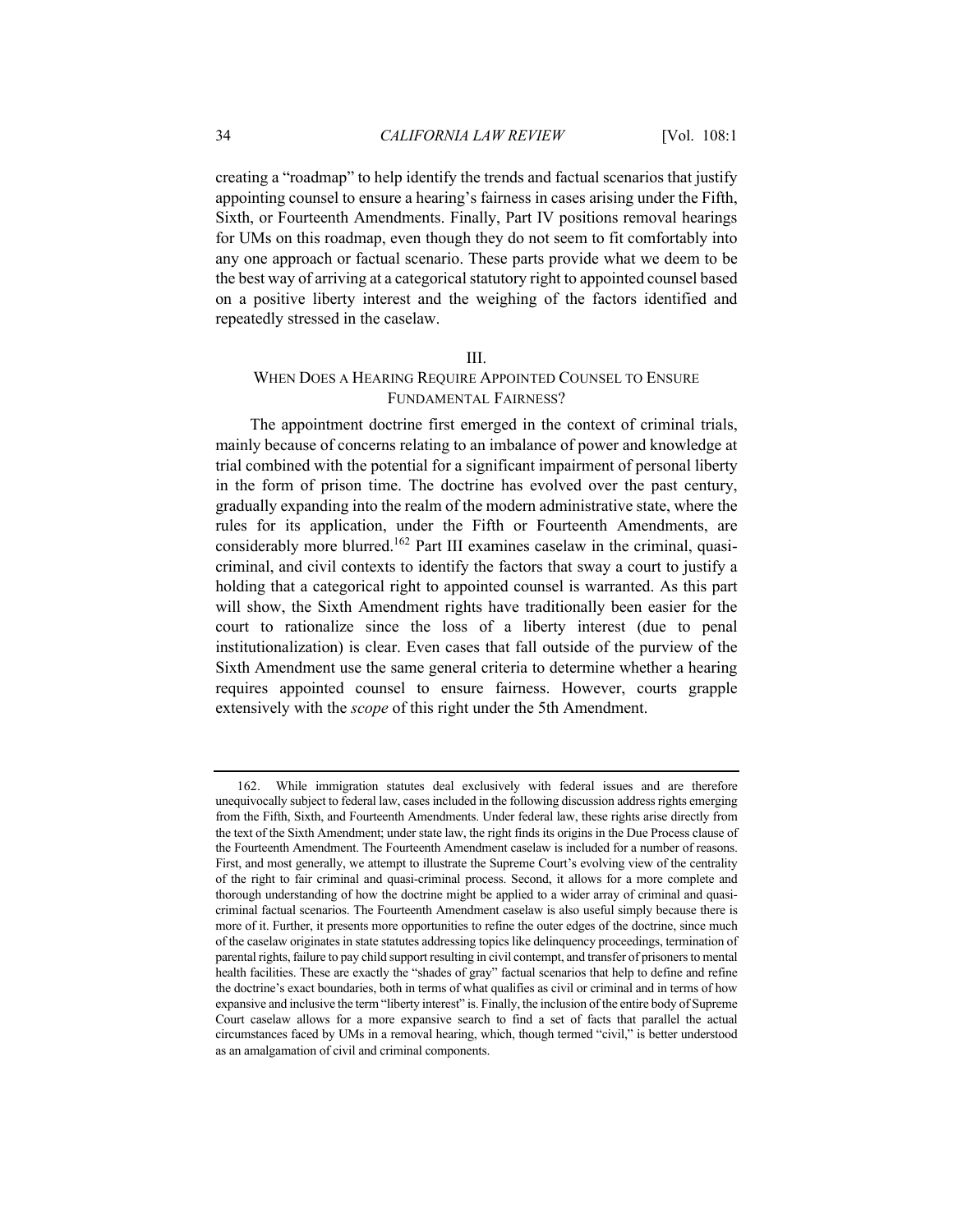# *A. Criminal Cases Almost Always Require a Categorical Right*

UMs, a class of children whose plight closely parallels the dire conditions faced by indigent criminal defendants, would derive the most benefits from a categorical right to appointed counsel, a right which has taken many decades to evolve even in criminal cases. At the time that the INA was passed in 1952, the idea of the judiciary requiring appointed counsel to criminal defendants who could not otherwise afford it was a relatively new concept.<sup>163</sup> A criminal defendant's right to appointed counsel under the Sixth Amendment—applied to the States through the Due Process Clause of the 14th Amendment—first emerged and later was expanded to entire categories of defendants in the Supreme Court jurisprudence of the 1930s.<sup>164</sup>

*Powell v. Alabama* was the Supreme Court's first opportunity to consider whether due process requires the State to appoint counsel under the Sixth and Fourteenth Amendments.<sup>165</sup> The *Powell* court held that State courts have a duty to appoint counsel to criminal defendants charged with a capital offense who are unable to make their own defense.<sup>166</sup> Relying on, among other things, defendants' youth, illiteracy, ignorance, and distance from families and friends, the court stated:

The right to be heard would be, in many cases, of little avail if it did not comprehend the right to be heard by counsel. Even the intelligent and educated layman has small and sometimes no skill in the science of law. If charged with crime, he is incapable, generally, of determining for himself whether the indictment is good or bad. He is unfamiliar with the rules of evidence. Left without aid of counsel, he may be put on trial without a proper charge, and convicted upon incompetent evidence, or evidence irrelevant to the issue or otherwise inadmissible. He lacks both the skill and knowledge to prepare his own defense, even though he have a perfect one. He requires the guiding hand of counsel at every step in the proceedings against him.<sup>167</sup>

The Court underscored the importance of the right to be heard by counsel even in civil cases, finding that the elements of a fair hearing would not be met if a litigant were denied the right to be heard by counsel.<sup>168</sup>

If *Powell* alluded to the severe imbalance of knowledge, experience and power that can often result for an unrepresented defendant in a criminal trial,

<sup>163.</sup> *See* Good, *supra* note 11, at 115–20 (summarizing the history of the source of the right to appointed counsel in the criminal context).

<sup>164.</sup> *Id.*

<sup>165.</sup> Powell v. Alabama, 287 U.S. 45 (1932).

<sup>166.</sup> *Id.* at 71.

<sup>167.</sup> *Id.* at 68–69.

<sup>168.</sup> *Id.* at 69 ("If in any case, civil or criminal, a state or federal court were arbitrarily to refuse to hear a party by counsel, employed by and appearing for him, it reasonably may not be doubted that such a refusal would be a denial of a hearing, and, therefore, of due process in the constitutional sense.").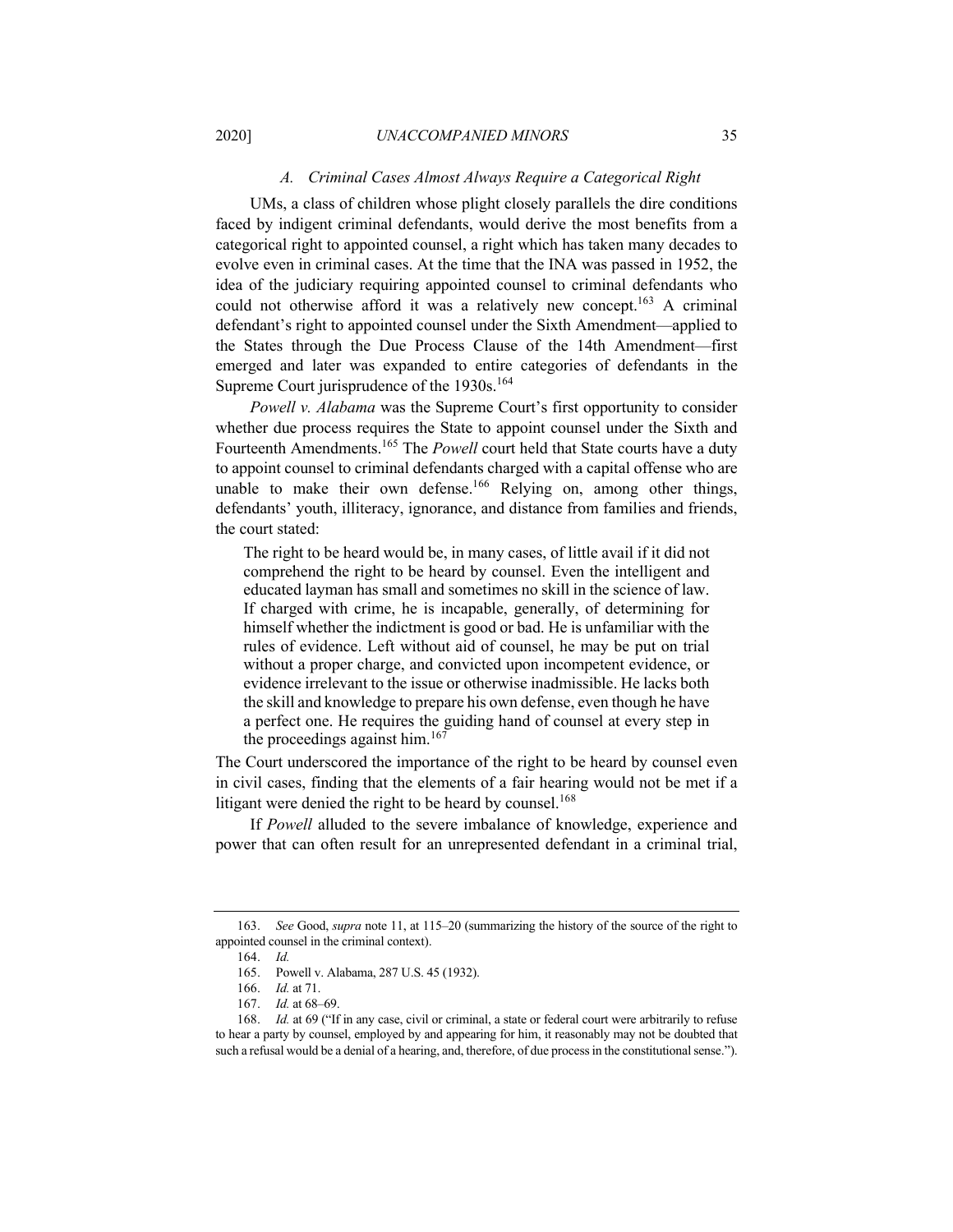*Johnson v. Zerbst* elucidated the injustice of having a trained and experienced State attorney pitted against an untrained and unrepresented defendant:

[The Sixth Amendment] embodies a realistic recognition of the obvious truth that the average defendant does not have the professional legal skill to protect himself when brought before a tribunal with power to take his life or liberty, wherein the prosecution is presented by experienced and learned counsel. That which is simple, orderly and necessary to the lawyer—to the untrained layman—may appear intricate, complex, and mysterious.169

Relying on the discrepancy of power and knowledge between unrepresented defendants and prosecuting attorneys, the Court thus held that *all* defendants in federal criminal prosecutions have a Sixth Amendment right to court-appointed counsel.<sup>170</sup>

The categorical expansion of the right to appointed counsel was short-lived. In the early 1940s, *Betts v. Brady*, <sup>171</sup> since overruled, adopted a case-by-case approach to whether the Sixth Amendment should be applied to the States, citing federalism concerns:

The due process clause of the Fourteenth Amendment does not incorporate, as such, the specific guarantees found in the Sixth Amendment, although a denial by a state of rights or privileges specifically embodied in that and others of the first eight amendments may, in certain circumstances, or in connection with other elements, operate, in a given case, to deprive a litigant of due process of law in violation of the Fourteenth [Amendment]. $172$ 

*Betts* made clear that the decision of whether to appoint counsel to criminal defendants should be left to the States as a matter of legislative policy.<sup>173</sup> Absent a categorical mandate, courts over the next two decades employed a "special circumstances" approach under *Betts* for determining whether appointed counsel was necessary to ensure fundamental fairness in a criminal proceeding.<sup>174</sup>

The *Betts* court began carving out the nature of these special circumstances in more detail. The defendant in *Betts* was accused of robbery and requested to have counsel appointed for him for lack of funds. This request was denied, as was custom in Maryland since appointment of counsel was reserved for cases of murder and rape.<sup>175</sup> In reaching the conclusion that the circumstances of the case did not offend the Due Process Clause's requirement of fundamental fairness, *Betts* reasoned that the accused defendant's age and average intellect, as well as his previous experience of having been convicted of larceny in criminal court,

<sup>169.</sup> Johnson v. Zerbst, 304 U.S. 458, 462–63 (1938).

<sup>170.</sup> *Id.* at 463.

<sup>171.</sup> Betts v. Brady, 316 U.S. 455 (1942).

<sup>172.</sup> *Id.* at 461–62.

<sup>173.</sup> *Id.* at 471.

<sup>174.</sup> *See* Good, *supra* note 11, at 118.

<sup>175.</sup> *Betts*, 316 U.S. at 456–57.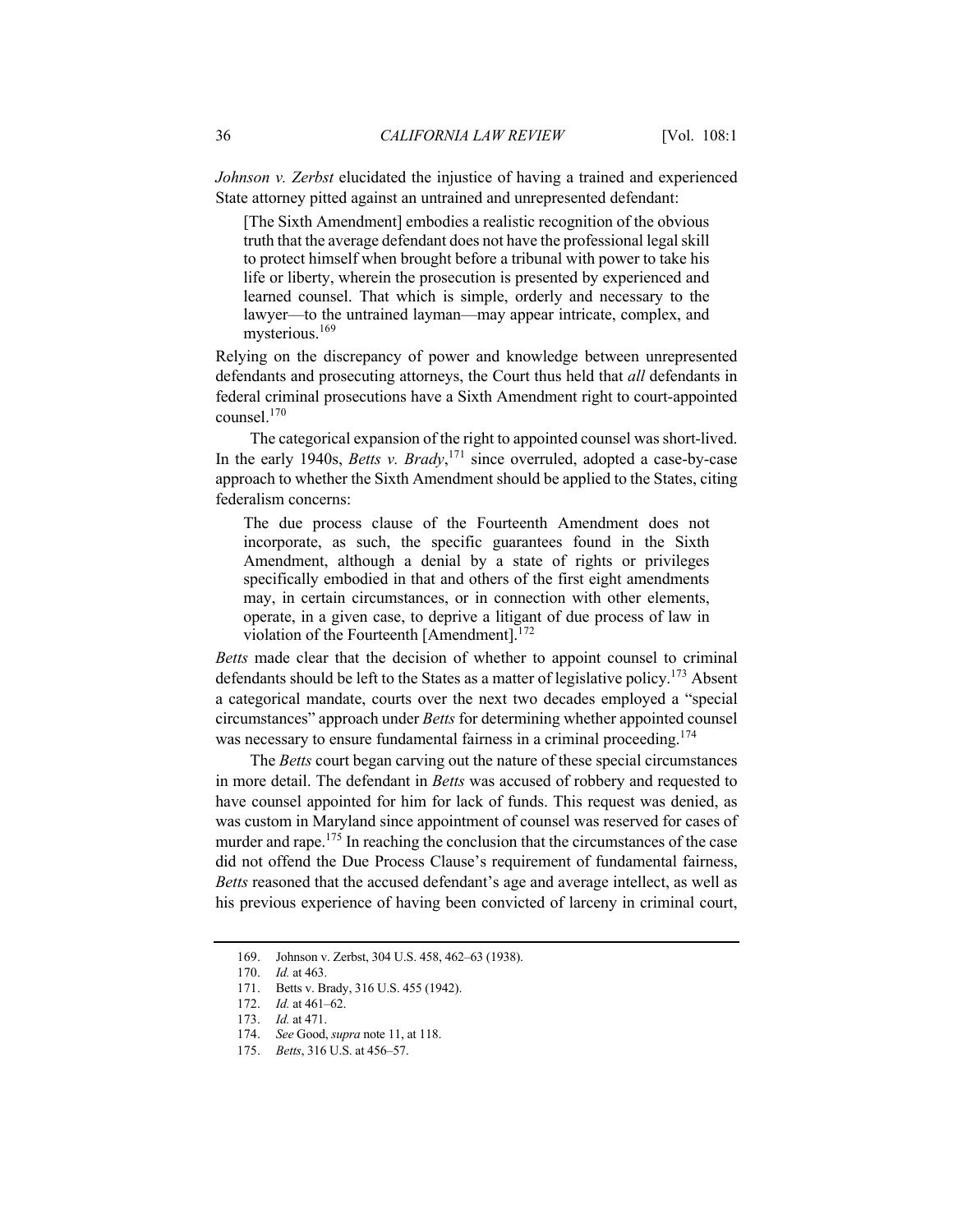constituted the special circumstances that did not warrant state appointment of counsel.<sup>176</sup> Further, the defendant's case was based on an alibi defense, and "[t]he simple issue was the veracity of the testimony for the State and that for the defendant."<sup>177</sup>

The *Betts* approach prevailed for the next two decades, allowing States to avoid having to categorically assign counsel to indigent defendants so long as "special circumstances" were present. The "special circumstances" inquiry allowed for a case-by-case application of the appointment doctrine in criminal cases and was focused largely on two factors: the complexity of the issues at play and the capability of the defendant.

This approach prevailed until the Warren Court had the opportunity to expand the scope of appointment doctrine under the Sixth Amendment to a categorical right. The Warren Court breathed life into the Fourteenth Amendment's Equal Protection and Due Process Clauses by applying them, as had been intended, to the States.<sup>178</sup> Warren believed it was the judiciary's responsibility to enforce constitutional liberties and guarantees, and to take on cases that addressed the social inequalities Americans were experiencing at the time.<sup>179</sup> He was clear in his position that the Constitution should be interpreted in light of the "evolving standards of decency that mark the progress of a maturing society."<sup>180</sup>

In 1963, *Gideon v. Wainwright* expanded the application of the Fourteenth Amendment to individual states. It found that the Sixth Amendment mandates a

The 14th Amendment was intended, among other things, to apply the protections of the individual rights found in the 5th Amendment to the States, and to ensure that the Bill of Rights would apply to state or local law and to all government actors. *Id.* at 707. "Yet by the time Earl Warren joined the Court in 1953, only a handful of Bill of Rights provisions had been applied to the states. In the 18 year span from when Earl Warren became Chief Justice until two year after his 1969 retirement, by contrast, the Court incorporated an additional dozen provisions (mostly involving criminal procedure)." *Id*.

179. *See id.* at 692.

180. *Id.* at 697.

<sup>176.</sup> *Id.* at 472–73.

<sup>177.</sup> *Id.*

<sup>178.</sup> In 1953, President Eisenhower appointed Earl Warren as Chief Justice of the Supreme Court, where he remained until he retired in 1969. Chief Justice Warren presided over the Court during a period of great unrest and uncertainty in the United States. The Fourteenth (and Fifteenth) Amendments had created a series of rights and guarantees for African Americans that had been largely unfulfilled in many Southern States, resulting in policies of systemic, institutionalized racism. The demand for justice coalesced into a unified civil rights movement across the country. The Cold War and the nuclear arms race were causing escalating tensions between Russia and the United States, and McCarthyism had reached its heyday as congressional committees tried to root out communists and communist sympathizers with little regard to civil liberties. For historical perspective on the Warren Court, see generally Michael Anthony Lawrence, *Justice-as-Fairness as Judicial Guiding Principle: Remembering John Rawls and the Warren Court*, 81 BROOK. L. REV. 673 (2016).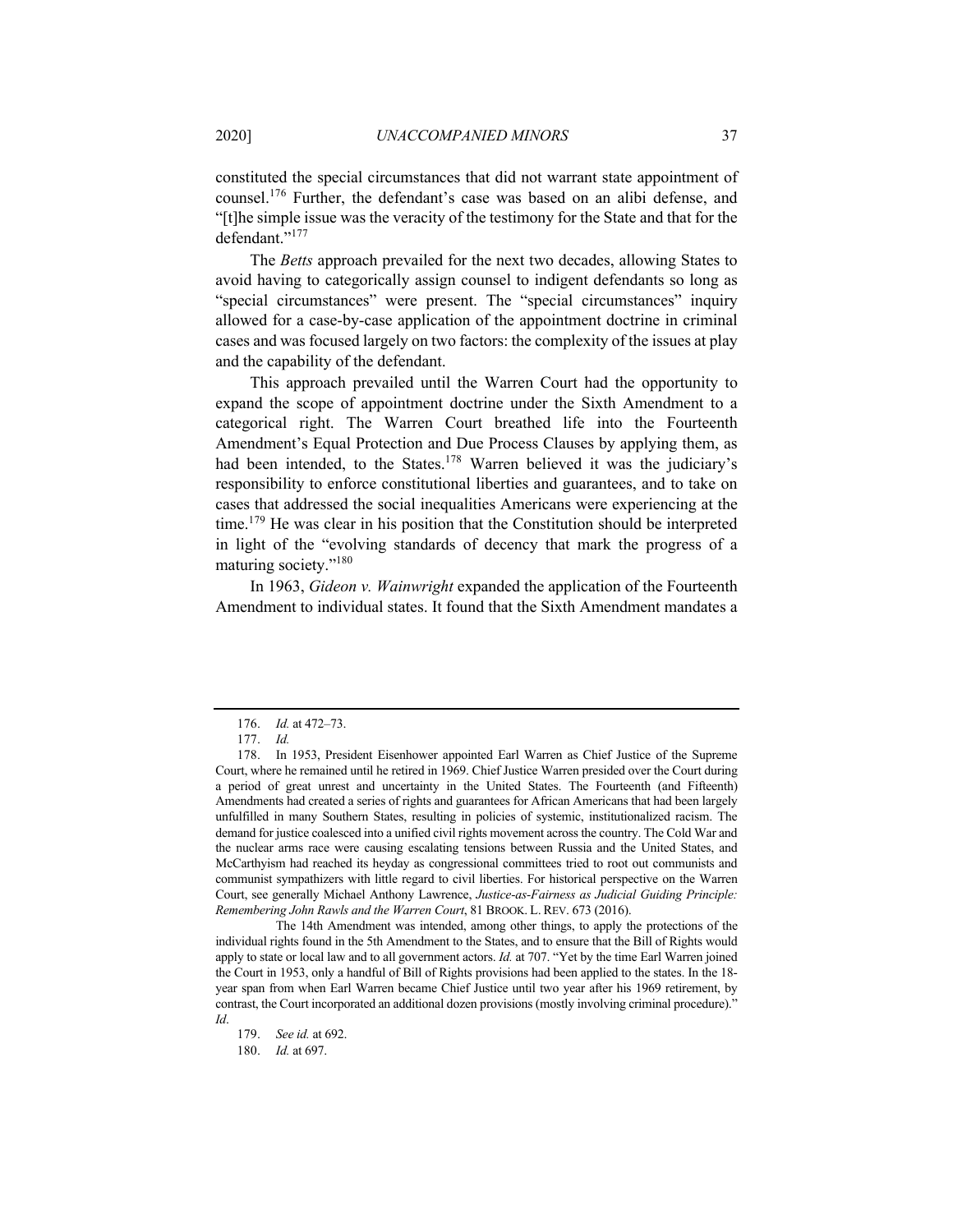categorical right to appointed counsel for indigent defendants accused of a felony in all state criminal cases:<sup>181</sup>

Not only [pre-*Betts* precedents] but also reason and reflection require us to recognize that in our adversary system of criminal justice, any person haled into court, who is too poor to hire a lawyer, cannot be assured a fair trial unless counsel is provided for him . . . That government hires lawyers to prosecute and defendants who have the money hire lawyers to defend are the strongest indications of the widespread belief that lawyers in criminal courts are necessities, not luxuries. The right of one charged with crime to counsel may not be deemed fundamental and essential to fair trials in some countries, but it is in ours.<sup>182</sup>

*Gideon* notably defined a trial's "fairness" directly in terms of the defendant's right to counsel. In other words, in a criminal setting at least, a trial would not be deemed "fair" *unless* counsel were present to protect against the defendant's potential loss of liberty. Fairness had been functionally tied to the presence of counsel for the purpose of leveling the playing field in adversarial situations when an individual's personal liberty was at stake. Despite officially coupling its reasoning to the Sixth Amendment, *Gideon* nevertheless advanced some support for an argument in favor of appointed counsel under the Fifth Amendment due to both amendments' concern for the underlying notion of fairness.<sup>183</sup>

*Argersinger v. Hamlin*, decided just two years after Warren retired as Chief Justice, was the highwater mark for the expansion of the right to appointed counsel under the Sixth Amendment. In that case, the Court held that appointment of counsel for indigent defendants applied not just for felonies but for petty and misdemeanor offenses as well.184 The *Argersinger* court reiterated some of the factors it deemed paramount to securing a fair trial justifying the appointment of counsel, including the prejudice that can accompany trials where defendants are unrepresented, the deprivation of liberty involved, and the accompanying harms to the individual that may result after imprisonment.<sup>185</sup>

The shift from a case-by-case approach in *Betts* to the categorical right to appointed counsel established by *Gideon* illustrates one way that due process

<sup>181.</sup> Gideon v. Wainwright, 372 U.S. 335 (1963). For a discussion of using and extending the logic of *Gideon* as an essential starting point to ensure fairness for removal hearings, particularly for vulnerable groups, see generally Lucas Guttentag & Ahilan Arulanantham, *Extending the Promise of Gideon: Immigration, Deportation and the Right to Counsel*, 39 HUM. RTS. 14 (2013).

<sup>182.</sup> *Gideon*, 372 U.S. at 344.

<sup>183.</sup> *See, e.g.*, Werlin, *supra* note 126, at 400 ("Although the Sixth Amendment did not apply to deportation proceedings, the reasoning adopted by the Supreme Court in *Gideon* lends support to a right to appointed counsel under the Fifth Amendment since both Amendments encompass underlying concerns about fairness."); *see also* William Haney, *Deportation and the Right to Counsel*, 11 HARV. INT'L L.J. 177, 184–85 (1970).

<sup>184.</sup> Argersinger v. Hamlin, 407 U.S. 25, 34–37 (1972) (discussing the importance of and concern for fairness, especially when considering the volume of cases and the need for speediness in the misdemeanor docket).

<sup>185.</sup> *Id.*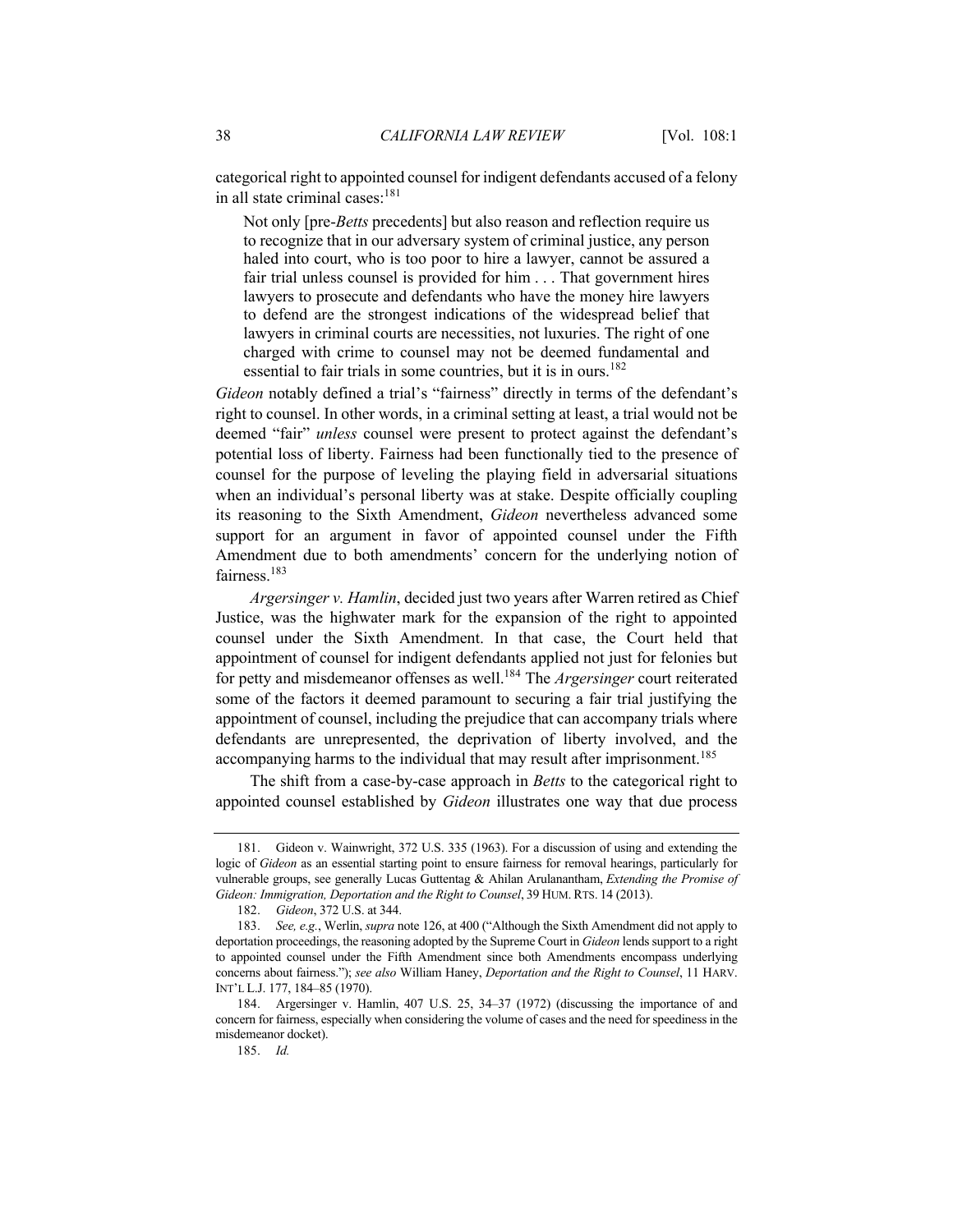rights can evolve: categorical rights sometimes find their origins in the hardfought battles of highly vulnerable groups or individual defendants.<sup>186</sup> What begins as a right for some, can blossom into a right for all. As Justice Harlan noted in the concurrence in Gideon, "The Court has come to recognize . . . that the mere existence of a serious criminal charge constituted in itself special circumstances requiring the services of counsel at trial."<sup>187</sup>

Just three years after *Gideon*, the Supreme Court had the opportunity to again address the importance of fairness to the appointed counsel determination, but this time in a civil context for precisely the group of particularly vulnerable defendants whose rights are in question here: children.

# *B. Quasi-Criminal Cases, Especially for Vulnerable Classes, Sometimes Require a Categorial Right*

When civil hearings jeopardize the physical liberty of children in the same way criminal hearings do, and the hearings are both adversarial and imbalanced, appointed counsel is the only means of ensuring due process. Just four years after *Gideon* was decided, the Warren Court extended the appointment doctrine even further when it decided in *Gault* that children in state civil delinquency proceedings should be afforded the same right to appointed counsel,<sup>188</sup> not under the Sixth Amendment but under the Due Process clause of the Fourteenth Amendment instead. Even though the Sixth Amendment limits the scope of the right to counsel to *criminal* defendants, the Supreme Court seemed to suggest that if a civil proceeding implicated the same liberty interests as a criminal proceeding, the same rights afforded to a criminal defendant must be provided in order to comport with the minimal constitutional requirements of Due Process:

A proceeding where the issue is whether the child will be found to be "delinquent" and subjected to the loss of his liberty for years is comparable in seriousness to a felony prosecution. The juvenile needs the assistance of counsel to cope with problems of law, to make skilled inquiry into the facts, to insist upon regularity of the proceedings, and to ascertain whether he has a defense and to prepare and submit it. The child requires "the guiding hand of counsel at every step in the proceedings against him."<sup>189</sup>

The facts of *Gault* involved a fifteen-year-old boy named Gerald who, while on probation for another offense, was accused of making lewd comments via telephone to a neighbor.<sup>190</sup> Gerald was immediately brought to a detention

<sup>186.</sup> *See* Good, *supra* note 11, at 119 ("The transition from *Betts*to *Gideon* indicates also that the rights of particularly vulnerable defendants sometimes constitute the seeds from which a more robust categorical right to counsel later sprouts.").

<sup>187.</sup> *Gideon*, 372 U.S. at 351 (Harlan, J., concurring).

<sup>188.</sup> *See In re* Gault*,* 387 U.S. 1, 4 (1967).

<sup>189.</sup> *Id.* at 36 (quoting Powell v. Alabama, 287 U.S. 45, 69 (1932)).

<sup>190.</sup> *Id.* at 4.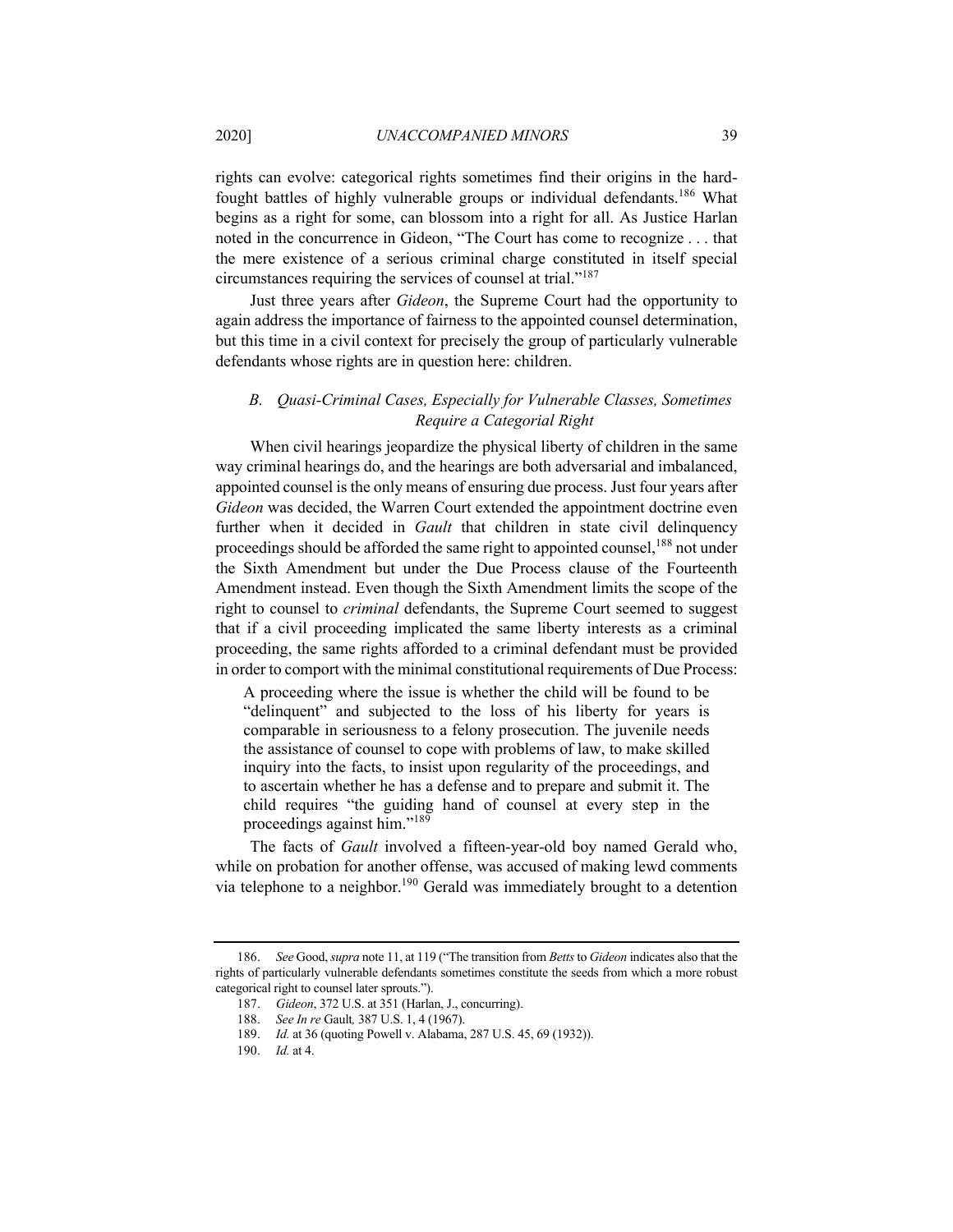home and held for at least three days.<sup>191</sup> After determining that he was "delinquent," a judge committed Gerald to a juvenile detention home for a period of six years until he was twenty-one.<sup>192</sup> Appellants, Gerald's parents, challenged the constitutionality of the Juvenile Code of Arizona, asserting that Gerald's due process rights to receive notice of the charges, have the assistance of counsel, confront and cross-examine witnesses against him, and refrain from selfincrimination were abrogated under the circumstances.<sup>193</sup>

*Gault* provides a succinct history of the development of the civil delinquency system for juveniles. The delinquency system was developed on the notion that children are "essentially good" and should not be made to feel that they are under arrest or on trial in the same way that an adult would; in fact, the rules of criminal procedure do not even apply in juvenile court.<sup>194</sup> Instead, the court was intended to act as a parent, and the child was to be "treated" and "rehabilitated" rather than punished. Due process rights for the child did not exist because the child had no right to liberty, but rather only a right to "custody," which the state could take over if the child's actual parent had failed in their duties and allowed the child to become delinquent.<sup>195</sup>

Throughout the opinion, the Court suggests that the touted differences between civil juvenile delinquency proceedings and adult criminal proceedings may be little more than lip service to a gentler, rehabilitative justice system that never existed. In fact, the Court minimized the significance of the civil characterization of delinquency proceedings, referring to this endeavor as "[a] feeble enticement of the 'civil' label-of-convenience which has been attached to juvenile proceedings."196 The Court noted that the judge's interactions with Gerald were hardly distinguishable from a judge's interaction with a criminal defendant.<sup>197</sup> Further, the deprivation of liberty involved with commitment to a delinquency home closely resembled a penal sentence in an adult penitentiary.<sup>198</sup> Where defendants are highly vulnerable and a hearing is virtually

<sup>191.</sup> *Id.* at 6 n.2.

<sup>192.</sup> *Id.* at 7–8.

<sup>193.</sup> *Id.* at 9–10.

<sup>194.</sup> *Id.* at 15.

<sup>195.</sup> *Id.* at 17.

<sup>196.</sup> *Id.* at 49–50 (discussing the Fifth Amendment's applicability to civil delinquency proceedings and holding that the right against self-incrimination applies to children in such proceedings).

<sup>197.</sup> *Id.* at 28 ("Indeed, so far as appears in the record before us, except for some conversation with Gerald about his school work and his 'wanting to go to the . . . Grand Canyon with his father,' the points to which the judge directed his attention were little different from those that would be involved in determining any charge of violation of a penal statute.").

<sup>198.</sup> *Id.* at 27 ("The fact of the matter is that, however euphemistic the title, a 'receiving home' or an 'industrial school' for juveniles is an institution of confinement in which the child is incarcerated for a greater or lesser time . . . . Instead of mother and father and sisters and brothers and friends and classmates, his world is peopled by guards, custodians, state employees, and 'delinquents' confined with him for anything from waywardness to rape and homicide.").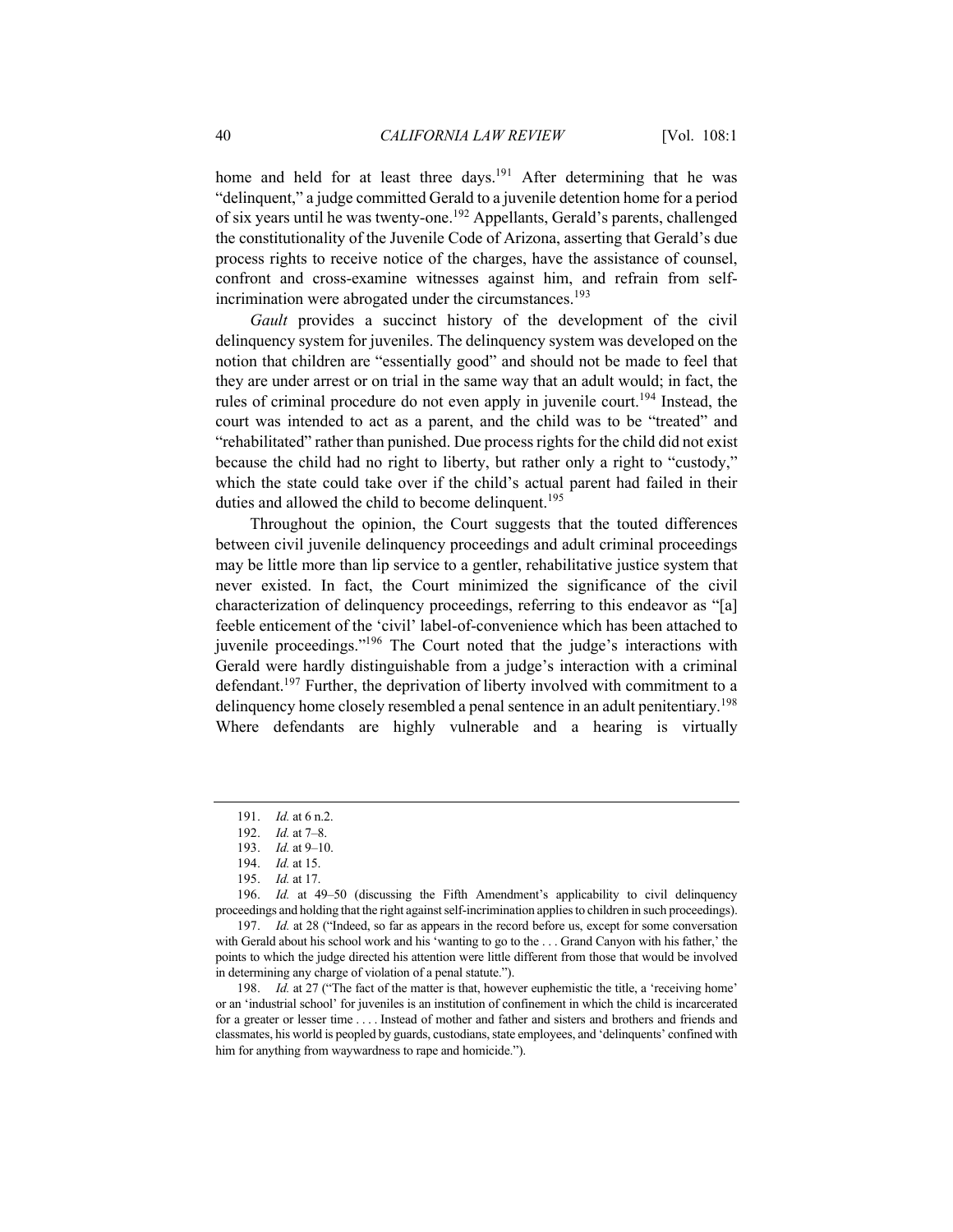indistinguishable from a criminal proceeding, $199$  due process will require appointed counsel to protect the right to liberty, at least in the absence of a knowing and intelligible waiver. In fact, just twenty-five years earlier, the court had recognized that the vulnerability of certain defendants "by reason of age, ignorance, or mental capacity" could compel heightened due process protections like appointed counsel.<sup>200</sup>

Furthermore, while the premise of juvenile delinquency proceedings rests on the assumption that the child is handed over to the State because parents have failed in their duty to effectively perform their custodial functions, this clearly was not the case in *Gault*. Appellants in *Gault* were Gerald's parents, even though the due process rights they sought to enforce belonged to their son. Unlike in *Powell*, where family and friends were too distant to be of any help,  $201$ Gerald's parents were not just present but were closely involved and supportive of Gerald at his hearings. Yet, parental availability and even Mrs. Gault's *actual* knowledge that she could have appeared with counsel at the juvenile hearing were no substitute for the minimal requirements of due process:

Mrs. Gault testified that she knew that she could have appeared with counsel at the juvenile hearing. This knowledge is not a waiver of the right to counsel which she and her juvenile son had, as we have defined it. They had a right to be advised that they might retain counsel and to be confronted with the need for specific consideration of whether they did or did not choose to waive the right. If they were unable to afford to employ counsel they were entitled, in view of the seriousness of the charge and the potential commitment, to appointed counsel, unless they chose waiver. Mrs. Gault's knowledge that she could employ counsel was not an "intentional relinquishment or abandonment" of a fully known right.<sup>202</sup>

Mrs. Gault's knowledge of her son's right to counsel did not suffice to satisfy her or her son's due process right. Even in a civil context and absent a knowing waiver, children and parents must be notified that counsel will be appointed to those who cannot afford it if the juvenile's liberty may be severely curtailed.

The opinion also discusses the value of adversary methods in fact-finding and distillation of the truth:

[T]he procedural rules which have been fashioned from the generality of due process are our best instruments for the distillation and evaluation

<sup>199.</sup> The Court says as much prior to reaching its holding that there is a right to appointed counsel in delinquency cases: "There is no material difference in this respect between adult and juvenile proceedings of the sort here involved." *Id.* at 36.

<sup>200.</sup> *See* Wade v. Mayo, 334 U.S. 672, 684 (1948). The facts and circumstances in *Wade* led the Supreme Court to hold that the district court made no clear error when it found that the failure to appoint counsel for an eighteen-year-old when he was an inexperienced youth incapable of representing himself, even when there were no complicated legal questions, was a denial of due process under the Fourteenth amendment.

<sup>201.</sup> *See supra* discussion of *Powell* Part III.A.

<sup>202.</sup> *In re Gault*, 387 U.S. at 41–42.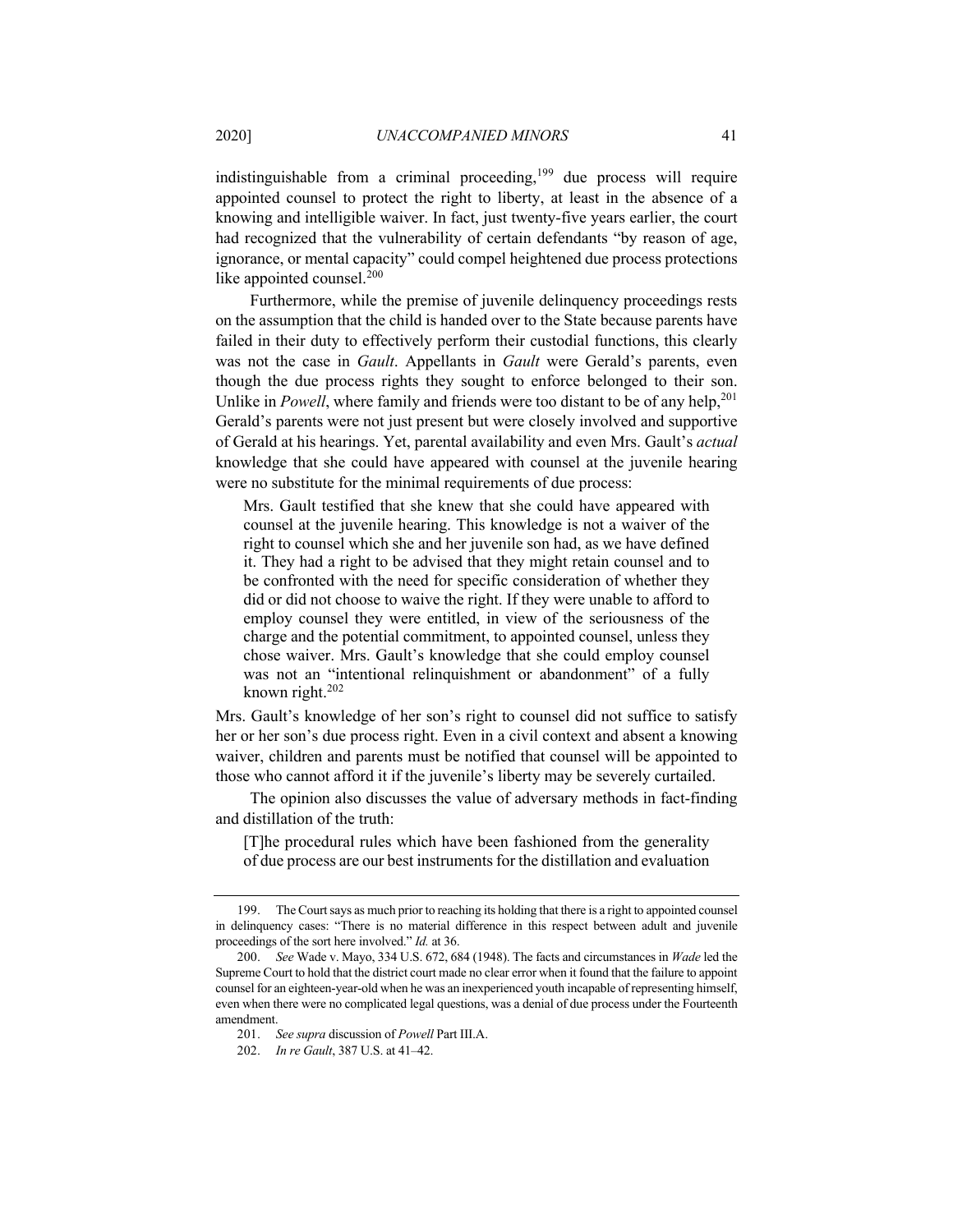of essential facts from the conflicting welter of data that life and our adversary methods present. It is these instruments of due process which enhance the possibility that truth will emerge from the confrontation of opposing versions and conflicting data.203

Where liberty interests at stake are vital and litigant capability is low, the integrity of the fact-finding process is especially important.

The decision sharply criticized the Arizona Supreme Court's argument that parents and probation officers may be relied upon to protect the child's best interest.<sup>204</sup> The court discarded the notion that a probation officer could ever play such a role when they act as arresting officers, bring delinquency charges against the child, and act as witness against the child.<sup>205</sup> The court likewise dismissed the judge as a potential child advocate since the adjudicatory procedure is in line with adult criminal proceedings.<sup>206</sup> Interestingly, the Court never addressed whether Gerald Gault, who, in the court's own words, "appear[ed] to have a home, a working mother and father, and an older brother,"<sup>207</sup> could have effectively used his parents as advocates for his best interests. The Court's holding implicitly rejected this notion, however.

Under the facts of *Gault*, even when dedicated, supportive parents are available to act as a child's advocate, constitutional mandates of due process require that attorneys alone are qualified to advocate on behalf of children in civil hearings resembling criminal ones. In other words, Gault stands for the proposition that a civil hearing that closely approximates a criminal proceeding, in the magnitude of its physical liberty consequences, adversarial nature, and serious imbalance of power and knowledge between state attorneys and a lone defendant, must afford the same due process protections. This is particularly true in quasi-criminal scenarios, where appointed counsel is required to level the playing field to restore the element of fairness to the trial when the capacities of the litigants are restricted.

#### *C. Civil Cases Require a Categorical Right Much Less Frequently*

The modern-day appointment doctrine and the requirements of a fair hearing in the civil setting developed alongside the rise of the modern administrative state, as an effort to guide courts in determining what procedural process was due to individuals being deprived of a government entitlement or a liberty interest.208 The doctrine is guided largely by *Goldberg v. Kelly* and *Mathews v. Eldridge*, cases that dealt with the application of the Fifth

<sup>203</sup>*. Id*.

<sup>204.</sup> *Id.* at 34–37.

<sup>205.</sup> *Id.* at 36.

<sup>206.</sup> *Id.*

<sup>207.</sup> *Id.* at 28.

<sup>208</sup>*. See* Jason Parkin, *Due Process Disaggregation*, 90 NOTRE DAME L. REV. 283, 288–89 (2014).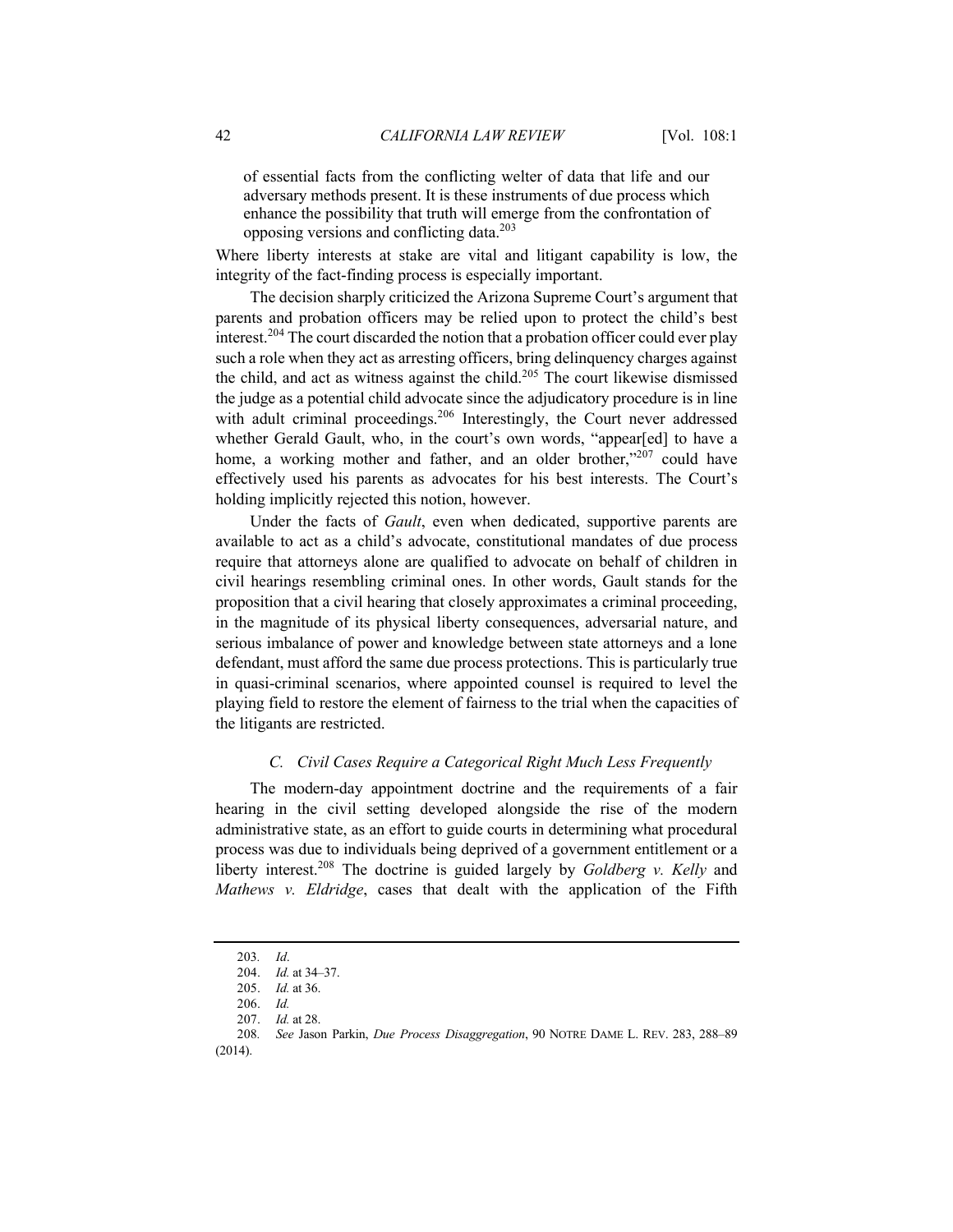Amendment Due Process Clause in the contexts of welfare and Social Security disability benefits respectively.<sup>209</sup>

While not dealing with the appointment doctrine per se, *Mathews* nevertheless addressed the need for and the timing of evidentiary hearings in disability cases.<sup>210</sup> Further, it solidified a set of factors to be weighed and balanced in ascertaining the adequacy of due process in administrative hearings.211 Courts do not uniformly adopt and apply *Mathews* in appointment cases, however, and the analysis in immigration cases often proceeds under the Sixth Circuit test outlined in *Aguilera*,<sup>212</sup> which relies heavily on *Gagnon v*. *Scarpelli*, a Supreme Court case addressing the due process rights of a probationer.<sup>213</sup> A mix of approaches ensued, yet definite themes have emerged. This Part identifies and integrates common strands running between distinct factual circumstances and distills factors required to warrant a categorical right to appointed counsel.

# *1. Gagnon, Aguilera, Mathews, and Lassiter: A Categorical Right Hinges on a Loss of Physical Liberty*

At issue in *Gagnon v. Scarpelli* was whether a man whose probation was revoked required appointed counsel to ensure the fundamental fairness of the hearing. The Court declined to find that the State was constitutionally obligated to categorically appoint counsel, but instead adopted a case-by-case standard because it was more flexible and because the Court found that the need for counsel was the exceptional case rather than the rule.<sup>214</sup> The Court provided guidance to help identify those exceptional situations where counsel might be required, stressing that counsel should be appointed in cases where the probationer either denied violating probation or claimed circumstances that might justify or mitigate the violation. The Court directed the decision-making agency to take into consideration the complexity of—or difficulty in presenting—the subject matter and probationers' capability of speaking effectively for themselves.215 The *Gagnon* decision supports an ancillary, albeit implied, conclusion: if typical litigants in probation revocation hearings do not require appointed counsel because the issues are not highly complex and they are able to speak effectively for themselves, would a *categorical* right to appointed counsel be justified if typical litigants in a group could *not* effectively speak for themselves with respect to characteristically complex issues?

<sup>209.</sup> *See generally* Mathews v. Eldridge, 424 U.S. 319 (1976); Goldberg v. Kelly, 397 U.S. 254 (1970).

<sup>210.</sup> Lassiter v. Dep't of Soc. Servs., 452 U.S. 18, 27 (1981) (summarizing *Mathews v. Eldridge*).

<sup>211.</sup> *Id*.

<sup>212.</sup> Aguilera-Enriquez v. INS, 516 F.2d 565 (6th Cir. 1975).

<sup>213.</sup> Gagnon v. Scarpelli, 411 U.S. 778 (1973).

<sup>214.</sup> *Id.* at 790.

<sup>215.</sup> *Id.* at 790–91*.*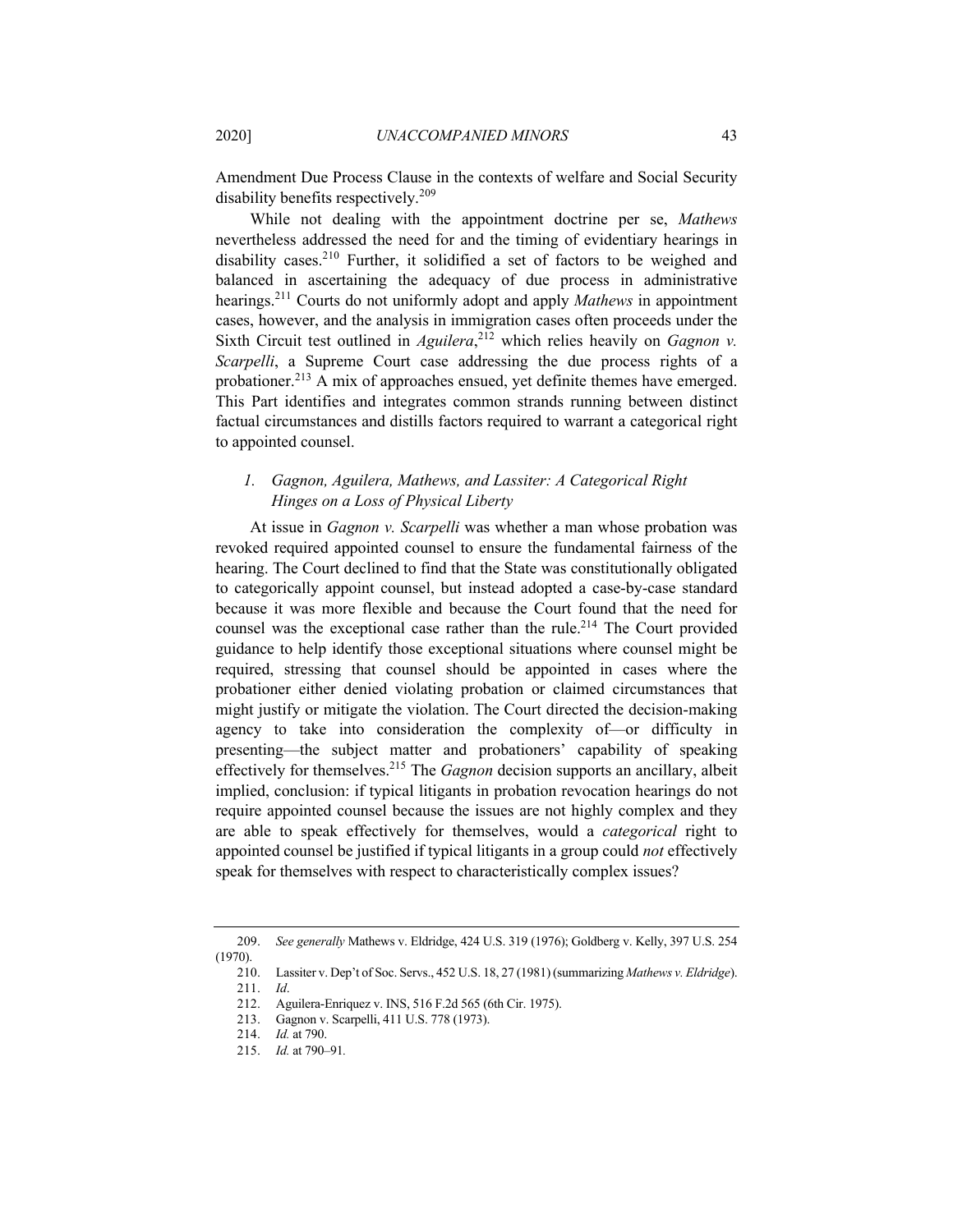The Sixth Circuit in *Aguilera* adopted the logic of *Gagnon's* case-by-case approach in the removal context, holding that, for an indigent immigrant, the test for due process "is whether, in a given case, the assistance of counsel would be necessary to provide 'fundamental fairness, the touchstone of due process.'"<sup>216</sup> Ultimately, the court found that an attorney could have done nothing to change the final result that Aguilera should be deported because of his prior narcotics conviction. The court, however, dropped a footnote of great significance, stating that "[w]here an unrepresented indigent alien would require counsel to present his position adequately to an immigration judge, he must be provided with a lawyer at the Government's expense ... Otherwise, 'fundamental fairness' would be violated."<sup>217</sup>

Just two years later, *Mathews* directed courts to weigh three factors to determine the sufficiency of due process in administrative hearings:

(1) the private interest that will be affected by the official action; (2) the risk of an erroneous deprivation of such interest through the procedures used, and the probable value, if any, of additional procedural safeguards; and (3) the Government's interest, including the fiscal and administrative burdens that the additional or substitute procedures would entail.<sup>218</sup>

Where the procedural protection at stake is appointed counsel, *Lassiter v. Department of Social Services* adds a wrinkle to the *Mathews* calculus. Under *Lassiter*, to find that an entire group of litigants has a categorical right to appointed counsel, "[a court] must balance [the *Mathews*] elements against each other, and then set their net weight in the scales against the presumption that there is a right to appointed counsel only where the indigent, if he is unsuccessful, may lose his personal freedom."<sup>219</sup> *Lassiter* was certainly controversial in its holding that an indigent, uneducated woman at risk of having her child permanently taken away from her, in an adversarial setting and pitted against the state's attorneys, has no right to an appointed lawyer.<sup>220</sup> However, it reflects the Court's underlying views about appointed counsel—physical liberty is key to the Court's analysis when appointing counsel to entire groups of litigants in a civil context.<sup>221</sup>

<sup>216.</sup> *Aguilera-Enriquez*, 516 F.2d at 568 (quoting *Gagnon*, 411 U.S. at 790).

<sup>217.</sup> *Id*. at 568 n.3.

<sup>218.</sup> Mathews v. Eldridge, 424 U.S. 319 (1976).

<sup>219.</sup> Lassiter v. Dep't of Soc. Servs., 452 U.S. 18, 27 (1981).

<sup>220</sup>*. See generally id.*

<sup>221.</sup> *See, e.g.,* Beverly Balos*,* Edward v. Sparer *Symposium: Civil* Gideon*: Creating a Constitutional Right to Counsel in the Civil Context: Domestic Violence Matters: The Case for Appointed Counsel in Protective Order Proceedings,* 15 TEMP. POL. CIV. RTS. L. REV. 557, 593 ("In withholding appointed counsel from the petitioner in *Lassiter*, the Court relied on a limited definition of physical liberty. The Court cited selected cases which implied that, for due process purposes, the deprivation of one's physical liberty and personal freedom is generally associated with instances of incarceration or civil commitment.") (arguing in favor of a broader definition of physical liberty to include bodily integrity and autonomy in the case of domestic violence victims).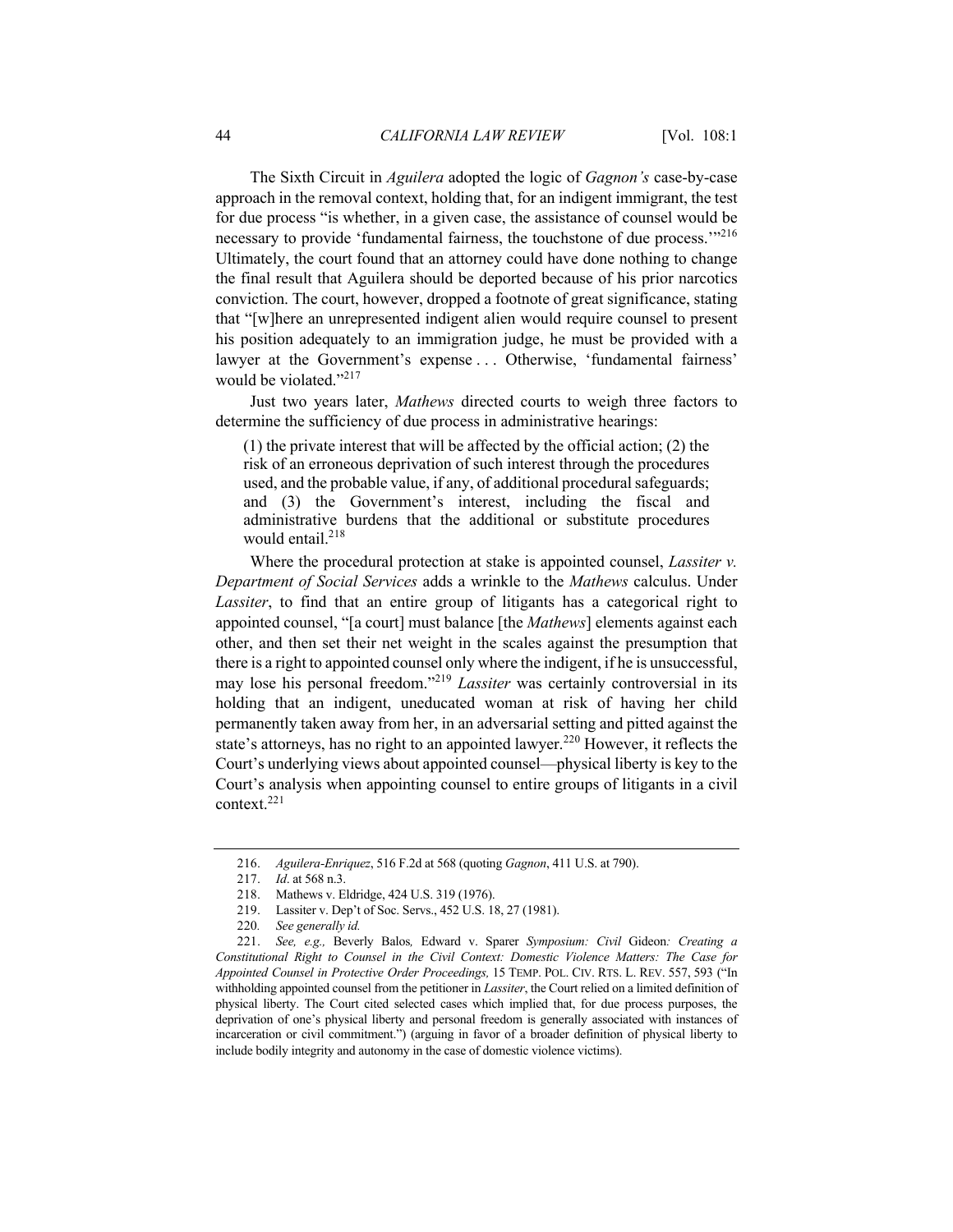Textually, the right to counsel is enumerated only in the Sixth Amendment in the criminal arena. Even there, the idea that criminal defendants have a right to *appointed* counsel has arisen over the course of many decades as a *judicial* interpretation of what fairness requires. Looking at the state of the appointment doctrine from a textualist perspective, then, it becomes more apparent why a loss of physical liberty is required before the Court will create a categorical right to appointed counsel in civil cases, even if the facts of *Lassiter* were the wrong opportunity for the Court to create this standard. Just like in *Gault*, the more closely a civil case approximates a criminal one*—vis-à-vis* the loss of physical liberty—the more apt the Court is to find the existence of a categorical right to appointed counsel. Vulnerable litigants, complex legal issues, and adversarial hearings characterized by gross power imbalances will provide more evidence of a need to appoint counsel in a civil case.

Appointing counsel in a civil case is an uphill and, thus far, unprecedented battle, as Justice Thomas recognized in the Court's most recent appointment doctrine case:

Despite language in its opinions that suggests it could find otherwise, the Court's consistent judgment has been that fundamental fairness does not categorically require appointed counsel in any context outside of criminal proceedings. The majority is correct, therefore, that the Court's precedent does not require appointed counsel in the absence of a deprivation of liberty. But a more complete description of this Court's cases is that even when liberty is at stake, the Court has required appointed counsel in a category of cases only where it would have found the Sixth Amendment required it—in criminal prosecutions.<sup>222</sup>

Nevertheless, statutes can independently create an expectation of a liberty interest. Stepping outside the scope of a purely criminal Sixth Amendment context, we next address the treatment of state-created liberty interests and evaluate the possibility of garnering a categorical right to appointed counsel in such instances.

# *2. When a Positive Liberty Interest Is at Play*

If a direct loss of physical liberty is difficult for a particular group of litigants to establish, there may be another approach to elevate due process standards required: by arguing for the existence of a positive liberty interest. For the purpose of this article, we will define "positive liberty interest" in the same way Professor Ann Woolhandler has, as "a liberty interest that derives from nonconstitutional law, and particularly from statutes."<sup>223</sup> As Professor Woolhandler correctly recognizes, the majority of the caselaw expounding on the creation of positive liberty interests has been in the prison context, but she

<sup>222.</sup> Turner v. Rogers, 564 U.S. 431, 454–55 (2011) (Thomas, J., dissenting) (internal citations omitted).

<sup>223.</sup> *See* Woolhandler, *supra* note 17, at 845.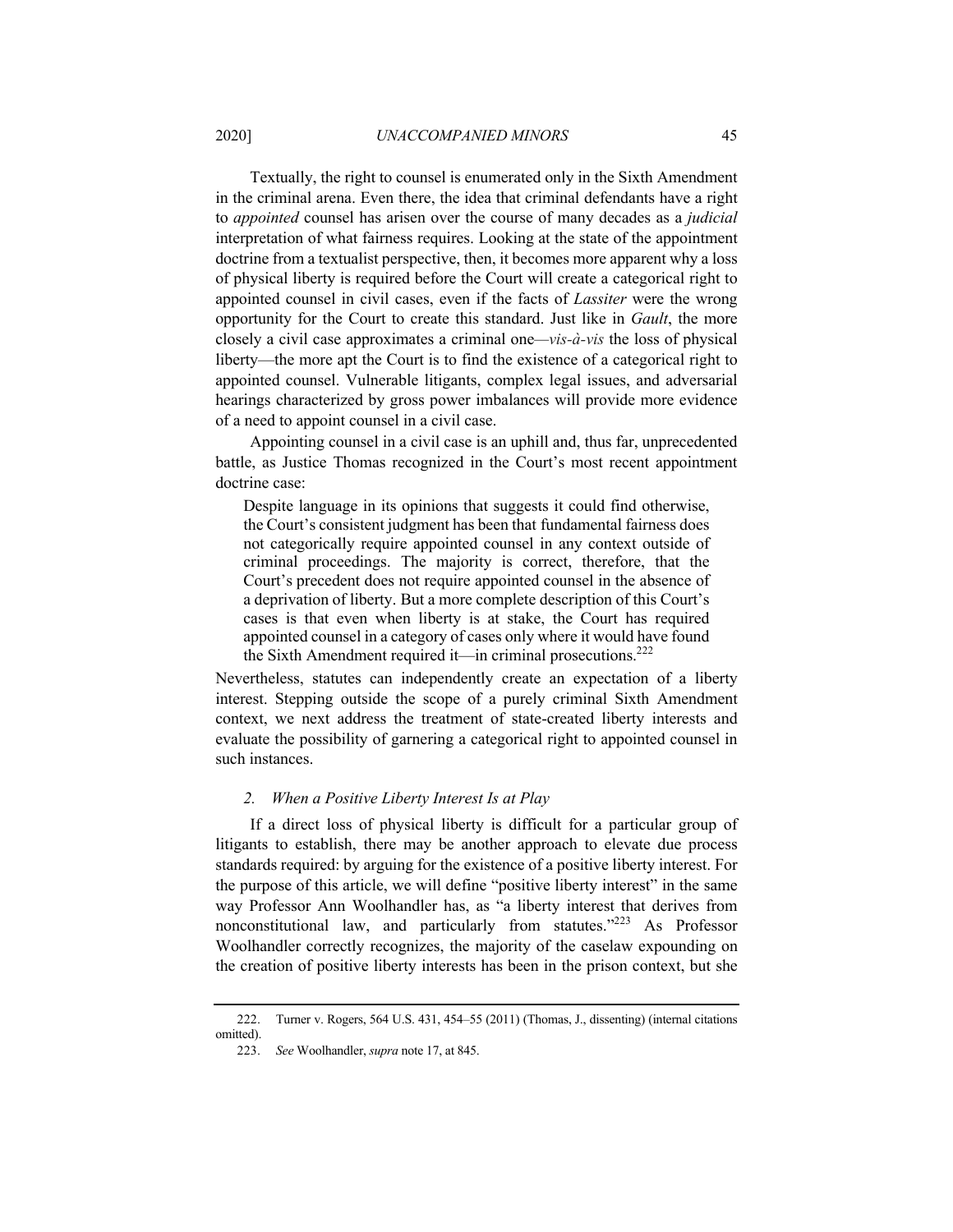astutely identifies immigration statutes as having the potential to create positive liberty interests as well.<sup>224</sup>

Courts have developed general guidelines for determining whether a particular statute has created a positive liberty interest for prisoners where no constitutional due process right had existed before.<sup>225</sup> In *Wolff*, for example, the Court found that prisoner have a state-created liberty interest in "good-time credits" (credits for good behavior that can lead to shortening of the prisoner's sentence), which may not be revoked without appropriate due process protection.226 Cases following *Wolff* have emphasized that, in order for a liberty interest to be created, regulations should contain "specific directives to the decisionmaker that if the substantive predicates are present, a particular outcome must follow."227 In *Sandin v. Conner*, the Supreme Court reiterated the requirement that state-created liberty interests generally should be limited to regulations that contain language that guide discretion; going still further, the Court required that the curtailment of liberty imposed by a prison regulation "impose[] atypical and significant hardship on [the] inmate in relation to the ordinary incidents of prison life."<sup>228</sup>

Thus, even prisoners can have significant liberty interests. Most often, a successful positive liberty interest argument is rooted in penal regulations or state laws that alter prisoners' expectations with respect to heightened restrictions placed on their bodies or the terms of their confinement. *Vitek v. Jones* presented a case highly analogous to the circumstances of UMs in removal hearings. The Court considered a Nebraska statute that allowed prison officials to involuntarily transfer prisoners to a psychiatric hospital upon a showing by a prison-designated

<sup>224.</sup> *See id.* at 846–48.

<sup>225.</sup> Addressing the validity of a positive liberty interest in the immigration context is in no way intended to diminish the argument that a constitutional due process right exists for a recognized subclass of unaccompanied minors.

<sup>226.</sup> Wolff v. McDonnell, 418 U.S. 539, 556–57 (1974); *see also* Morrissey v. Brewer, 408 U.S. 471 (1972) (suggesting that a positive liberty interest relating to the conditions of prisoners' parole results in elevated constitutional due process protections).

<sup>227.</sup> *See*, *e.g*., Ky. Dep't of Corr. v. Thompson, 490 U.S. 454, 463 (1989).

<sup>228.</sup> Sandin v. Conner, 515 U.S. 472, 484 (1995). Two different approaches have coexisted in the prison setting, which has confused the liberty analysis somewhat. The first approach looks at the nature of the liberty deprivation and its importance to the individual prisoner, while the second looks to the expectations created by state law to determine whether a liberty interest exists. *Id.* at 481. Despite this inconsistency, *Sandin v. Conner* made both of these approaches more difficult to establish. In finding that no liberty interest existed for a prisoner transferred to 30 days of segregated confinement, which would have triggered due process prior to *Sandin*, the Court elevated the standard for finding a positive liberty interest. *See id*. at 479. For a discussion of state-created liberty interests in the prisoners' rights setting, see, e.g., Deana Pollard Sacks, *Elements of Liberty*, 61 S.M.U. L. REV. 1557, 1567–68 (2008). The guidance of *Wolff*, however, remains good law even after *Sandin*. *See* Donna H. Lee, *The*  Law of Typicality: Examining the Procedural Due Process Implications of Sandin v. Conner, 72 FORDHAM L. REV. 785, 809–34 (2004) (providing a comprehensive analysis of caselaw after *Sandin,*  contending that states have been left to consider state positive law without a thorough framework for determining what constitutes an unconstitutional compulsion in the prison context, and stating that the Ninth, Tenth, and Eleventh Circuits have applied a broad, if inconsistent, method of identifying positive state liberty interests.).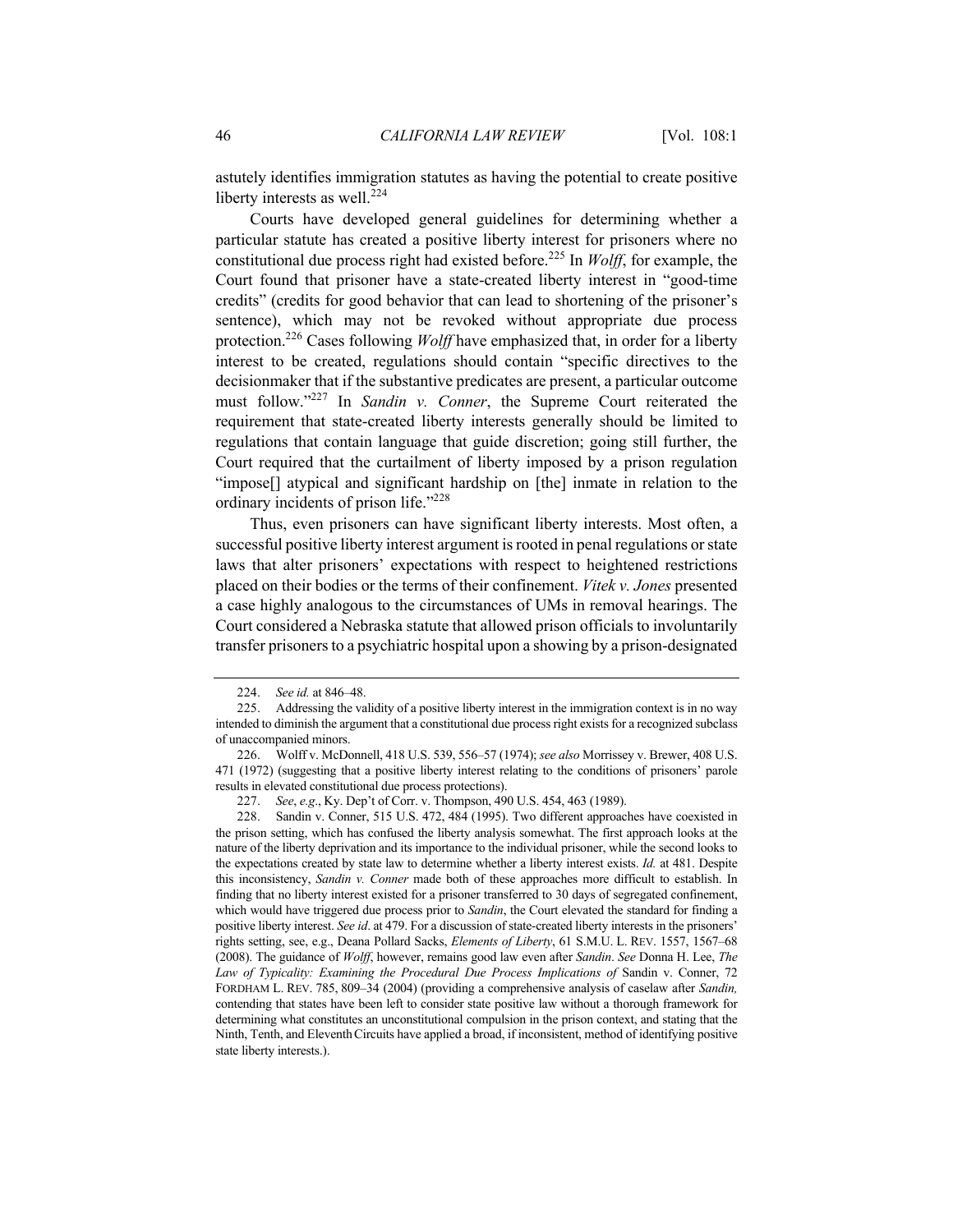physician or psychologist that the prisoner suffered from an intellectual disability.<sup>229</sup> While a prisoner should perhaps expect to be transferred between facilities at the prison's discretion,  $230$  the Court reasoned that a transfer to a mental hospital would go beyond the expectations of an ordinary prisoner.<sup>231</sup> The Court was one Justice away from appointing counsel for an entire group of litigants due to the need for enhanced due process protections required by a positive liberty interest.<sup>232</sup> Justice Powell concurred in judgment but modified the final order to require a categorical right to qualified assistance in the form of mental health counselors, rather than attorneys, before inmates could be transferred to a psychiatric hospital where they might be subject to involuntary intrusions on their bodies as well as the stigma associated with commitment in a psychiatric hospital.<sup>233</sup> The Court relied heavily on the district court opinion,<sup>234</sup> which found the statute unconstitutional for lack of adequate due process protections under the Fourteenth Amendment after applying *Mathews* to evaluate the competing private and public interests at stake.<sup>235</sup>

*Vitek* is instrumental in a number of important respects. First, it showed that positive liberty interests can afford litigants—even convicted felons, who have diminished liberty interests by nature of their imprisonment—heightened due process rights. Second, it dealt with a vulnerable class of defendants (those with potential intellectual disabilities). Third, it came painstakingly close to requiring a categorical right to appointed counsel for indigent prisoners, instead requiring appointment of qualified mental health professionals because the inquiry turned on a medical question: whether the prisoner had mental health problems or disorders. Finally, it expanded the scope of what the Court considers a "liberty interest" for the purposes of the appointment doctrine beyond the traditional concept of incarceration to encompass alternative concepts.<sup>236</sup> *Lassiter*, while creating a new presumption that a litigant's physical liberty must be at risk to justify categorical mandates for appointed counsel, does nothing to diminish the

<sup>229.</sup> Vitek v. Jones, 445 U.S. 480 (1980); *see also* Miller v. Vitek, 437 F. Supp. 569, 571 (D. Neb. 1977) (quoting relevant language from Nebraska statute).

<sup>230.</sup> *See* Meachum v. Fano, 427 U.S. 215, 216 (1976) (holding that transferring inmates between prisons does not implicate the Due Process Clause, even if the conditions of the second prison are substantially less favorable).

<sup>231.</sup> Vitek v. Jones, 445 U.S. at 489–91 ("[I]f the State grants a prisoner a right or expectation that adverse action will not be taken against him except upon the occurrence of specified behavior, 'the determination of whether such behavior has occurred becomes criminal and the minimum requirements of procedural due process appropriate for the circumstances must be observed.'") (quoting Wolff v. McDonnell, 418 U.S. 539, 558 (1974)).

<sup>232.</sup> *Id.* at 496–97.

<sup>233.</sup> *Id.* at 500.

<sup>234.</sup> *Miller*, 437 F. Supp. at 569.

<sup>235.</sup> *Vitek*, 445 U.S. at 494–97 (discussing district court opinion in *Miller*, 437 F. Supp. at 573– 75).

<sup>236.</sup> *See id.* at 493–94 (involving the stigma arising from being classified as "mentally ill" as well as accompanying involuntary psychiatric treatment).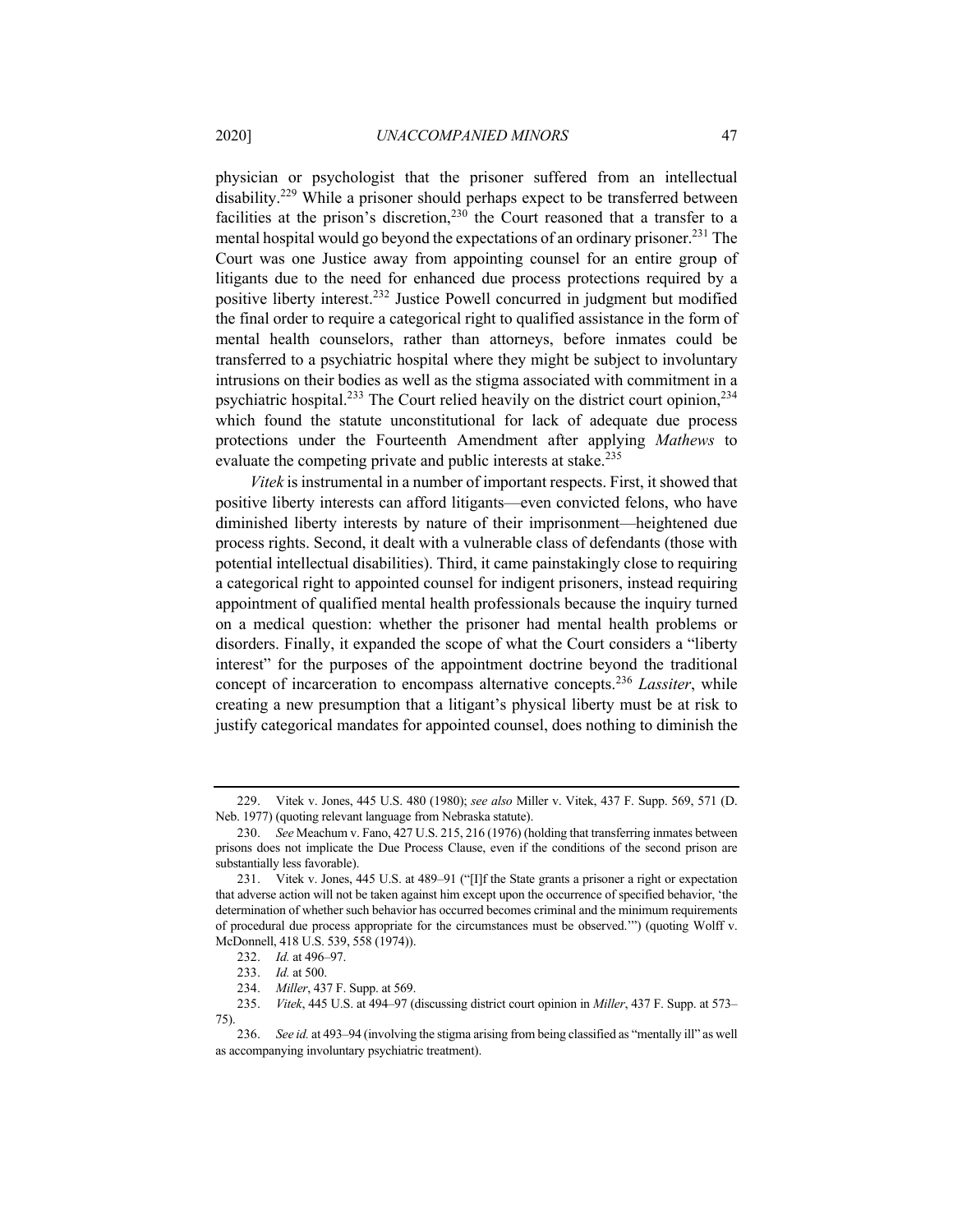implication in *Vitek* that a loss of physical liberty (1) is not solely limited to incarceration and (2) can arise from positive liberty interests.

Notwithstanding judicial reluctance to expand the appointment doctrine, the courts have thus made clear that statutes can create protected liberty interests where none existed before, resulting in additional due process protection for an entire group.<sup>237</sup> Once a liberty interest attaches, due process protections are required to "insure that the state-created right is not arbitrarily abrogated."<sup>238</sup> The Supreme Court has yet to hear a case raising the issue of whether a categorical right to appointed counsel can be based solely on a statutorily created "positive" liberty interest. However, it remains clear that constitutional due process rights can nevertheless be triggered and enhanced by such interests.<sup>239</sup> A categorical right to mental health counselors may have been the appropriate remedy for prisoners contesting a mental health issue and standing opposite a medical expert looking to institutionalize them. A categorical right to a legal advocate is certainly the correct solution for UMs who expect protection under the TVPRA from the dangers they face in returning to their homeland, and who stand alone opposite government attorneys looking to remove them.

#### IV.

# POSITIONING UM REMOVAL HEARINGS WITHIN THE APPOINTMENT DOCTRINE LANDSCAPE

With the statutory bar to appointed counsel, now removed UMs as a group require a categorical right to appointed counsel to preserve their right to a fair hearing. Part IV will distill general themes from case law and present what we

<sup>237.</sup> *See, e.g.*, *id.* at 488 (holding that a state statute created a liberty interest for a prisoner threatened with transfer to a psychiatric hospital); *see also* Greenholtz v. Neb. Penal Inmates, 442 U.S. 1, 12 (1979) (finding that a state law created a sufficient expectancy of parole to give rise to a constitutionally protected liberty interest with regard to parole decisions in a particular context); Morrissey v. Brewer, 408 U.S. 471, 479 (1972) (finding that a liberty interest was created by the proper adherence to parole restrictions).

<sup>238</sup>*. Vitek*, 445 U.S. at 488–89 (quoting Wolff v. McDonnell, 418 U.S. 539, 557 (1974)). *Wolff* held that a statute created a liberty interest protected under the Due Process Clause for prisoners whose "good-time credits" could be taken away only for serious misbehavior. *Wolff*, 418 U.S. at 555.

<sup>239.</sup> Assuming, *arguendo*, that a statute created a liberty interest that implicated the physical liberty of similarly situated members of a group, the statute could hypothetically meet the *Lassiter* presumption in the following way: just as a statute might fail due process scrutiny by not providing minimal due process protections under the Constitution, so too could a statute bolster a liberty interest for a group of people. Once liberty interests are legislatively bolstered, supplemental due process protection must be provided before those interests can be taken away. In other words, the statute has spawned a previously unrecognized due process right that could fairly be characterized as a "springing" interest. *See generally Vitek*, 445 U.S. 480 (explaining that the statute created an elevated expectation that prisoners would not be stigmatized and transferred to a mental health facility without supplementary due process, and finding a categorical right to a qualified mental health professional to represent and advocate for the prisoner); Goldberg v. Kelly, 397 U.S. 254 (1970) (explaining statutorily conferred property interest of welfare benefits triggered the issue of what process was due once the state decided to confer these benefits).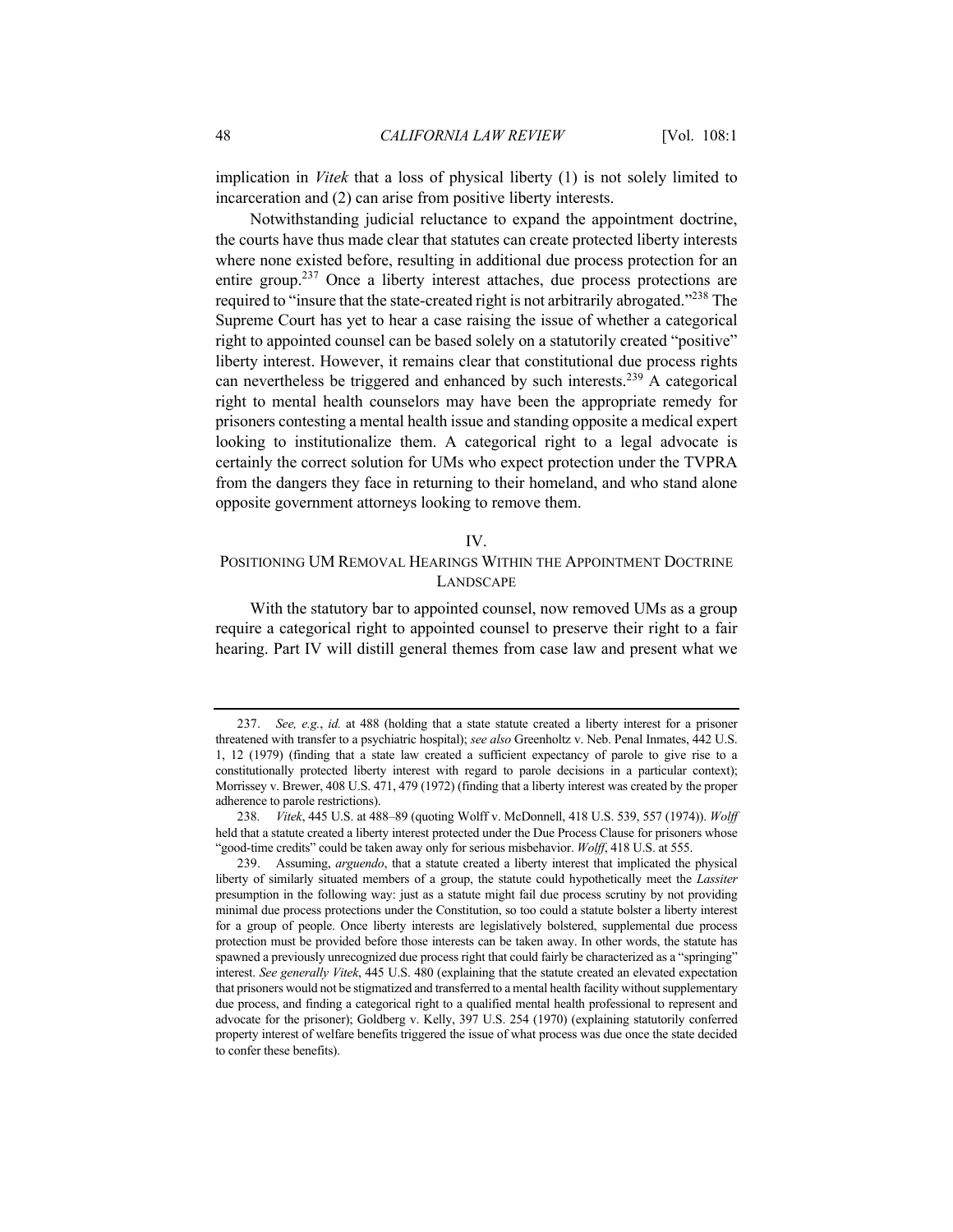consider to be the best argument for securing a categorical right to appointed counsel under the fair hearing provision.

#### *A. Hearings Are Quasi-Criminal in Nature*

Although removal hearings are classified as civil, they share substantive similarities with criminal proceedings and carry comparable consequences. A child suspected of being undocumented is placed under arrest and taken into custody by Immigration and Customs Enforcement (ICE) officials or Customs and Border Patrol (CBP) inspectors. The child is then processed in a similar fashion to someone arrested for a crime—the child is fingerprinted, photographed, and officially "charged" with violations of immigration law.240 The unaccompanied child, who is on average eleven years old,  $241$  is informed of their rights, including the right to counsel at no expense to the government. Occasionally, payment of bond money is a condition of release. After the child receives a notice to appear, which includes the charges brought against them, they are expected to show up for a master calendar hearing. During this hearing, the immigration judge decides, based on a series of questions and whether the child admits to sufficient facts, if the child should be immediately removed or if they are entitled to an individual hearing.<sup>242</sup> Assuming they receive an individual hearing, they are expected to prepare an opening statement, cross-examine witnesses, prepare exhibits, and prepare a defense as to why removal is not appropriate. In short, unaccompanied children are treated like adults in criminal hearings that masquerade as civil hearings, but with no promise of legal assistance.

A removal hearing lurks somewhere in the space between the civil and the criminal.<sup>243</sup> A good example of the quasi-criminal nature of a removal hearing lies in the burden of proof required. The government must prove removability by "clear, unequivocal, and convincing evidence."<sup>244</sup> This shows the unique character of a removal hearing and its potentially harsh consequences, which teeter somewhere between the criminal "beyond a reasonable doubt" and the

<sup>240.</sup> *See generally The Removal Process*, FINDLAW.COM, http://immigration.findlaw.com/deportation-removal/overview-of-removal-procedures.html [https://perma/cc/PA3T-AKHP].

<sup>241.</sup> NAT'L CONFERENCE OF STATE LEGISLATURES,CHILD MIGRANTS TO THE UNITED STATES (Oct. 28, 2014), http://www.ncsl.org/research/immigration/child-migrants-to-the-united-states. aspx#trends [https://perma.cc/X9DG-3TP9].

<sup>242.</sup> IMMIGRANT LEGAL RES. CTR. ATTORNEYS, REPRESENTING CLIENTS AT THE MASTER CALENDAR HEARING 1 (2018), https://www.ilrc.org/sites/default/files/resources/rep\_clnts\_mstr\_cal\_hearing-20181220.pdf

<sup>[</sup>https://perma/cc/EUF6-6M54].

<sup>243.</sup> *See generally* Daniel Kanstroom, *The Right to Deportation Counsel in* Padilla v. Kentucky: *The Challenging Construction of the Fifth-and-a-Half Amendment*, 58 UCLA L. REV. 1461 (2011) [hereinafter Kanstroom, *The Right to Deportation Counsel*].

<sup>244.</sup> Woodby v. INS, 385 U.S. 276, 277 (1966) (later codified under 8 C.F.R. § 1240.8(a) 2019).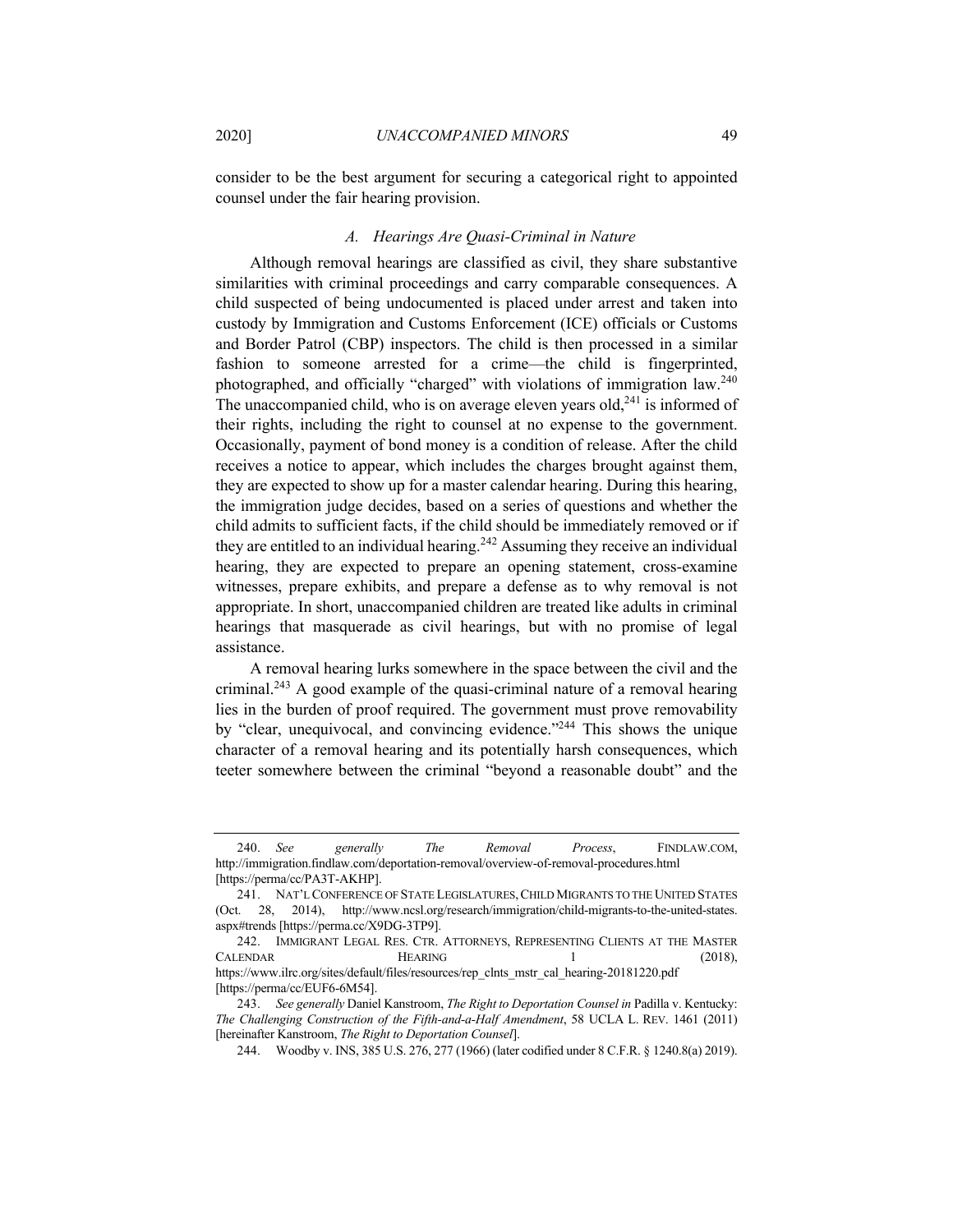civil "preponderance of the evidence" standard. As the Supreme Court noted in *Woodby v. INS*:

To be sure, a deportation proceeding is not a criminal prosecution . . . But it does not syllogistically follow that a person may be banished from this country upon no higher degree of proof than applies in a negligence case. This Court has not closed its eyes to the drastic deprivations that may follow when a resident of this country is compelled by our Government to forsake all the bonds formed here and go to a foreign land where he often has no contemporary identification.<sup>245</sup>

Here, the court seems to wrestle with the idea that immigration hearings change lives so drastically but still yields to civil practice standards.

Throughout the years, courts have recognized removal as a very serious consequence, characterizing it as a loss that extinguishes life and property.<sup>246</sup> Relatively recently, the Supreme Court had an opportunity to characterize the consequences of removal in *Padilla v. Kentucky*, further identifying the difficulties that have plagued the courts in classifying the consequences that immigrants face under the statutory scheme.<sup>247</sup> The *Padilla* court reiterated the severity of removal as a consequence, and, as a result, held that the right to effective counsel requires an attorney to affirmatively provide advice related to the deportation consequences of a criminal conviction.<sup>248</sup> The Court used the harsh consequences of deportation as a way to justify its holding, stating, "The severity of deportation—'the equivalent of banishment or exile'—only underscores how critical it is for counsel to inform her noncitizen client that he faces a risk of deportation."249 Some have heralded *Padilla* as a breakthrough in the Court's rigid, formalistic characterization of removal as a purely civil and nonpunitive consequence, and, at least for certain types of removal, as a signal that the Court may be moving closer to recognizing the material similarities between removal and criminal consequences.<sup>250</sup>

<sup>245.</sup> *Id.* at 285.

<sup>246.</sup> *See, e.g.*, Bridges v. Wixon, 326 U.S. 135, 147 (1945) ("[D]eportation may result in the loss of all that makes life worth living.") (internal quotation marks omitted); Ng Fung Ho v. White, 259 U.S. 276, 284 (1922) ("To deport one who so claims to be a citizen obviously deprives him of liberty . . . . [I]t may result also in loss of both property and life; or of all that makes life worth living.").

<sup>247</sup>*. See* Padilla v. Kentucky, 559 U.S. 356, 364 (2010).

<sup>248.</sup> *Id.* at 373–74.

<sup>249.</sup> *Id.* at 374–75 (quoting Delgadillo v. Carmichael, 332 U.S. 388, 390–91 (1947)); *see also* Gastelum-Quinones v. Kennedy, 374 U.S. 469, 479 (1963) ("[D]eportation is a drastic sanction, one which can destroy lives and disrupt families.").

<sup>250.</sup> *Compare* Kanstroom, *The Right to Deportation Counsel*, *supra* note 243, at 1475 (proposing, in light of *Padilla*, an "Amendment V1/2" model to bridge the divide between the more flexible due process standard used in Fifth Amendment jurisprudence used for civil cases and the more specific guarantees of the Sixth Amendment to more fully recognize the reality that deportation consequences—which are tied directly to the criminal justice system and are highly punitive in nature require an appropriate mix of the fundamental fairness required by the Fifth Amendment with certain specific constitutional protections (like appointed counsel) due to criminal defendants), *with* Terri Day & Leticia Diaz, *Immigration Policy and the Rhetoric of Reform: "Deport Felons not Families"* Moncrieffe v. Holder*, Children at the Border, and Idle Promises*, 29 GEO. IMMIGR. L.J., 181, 197–98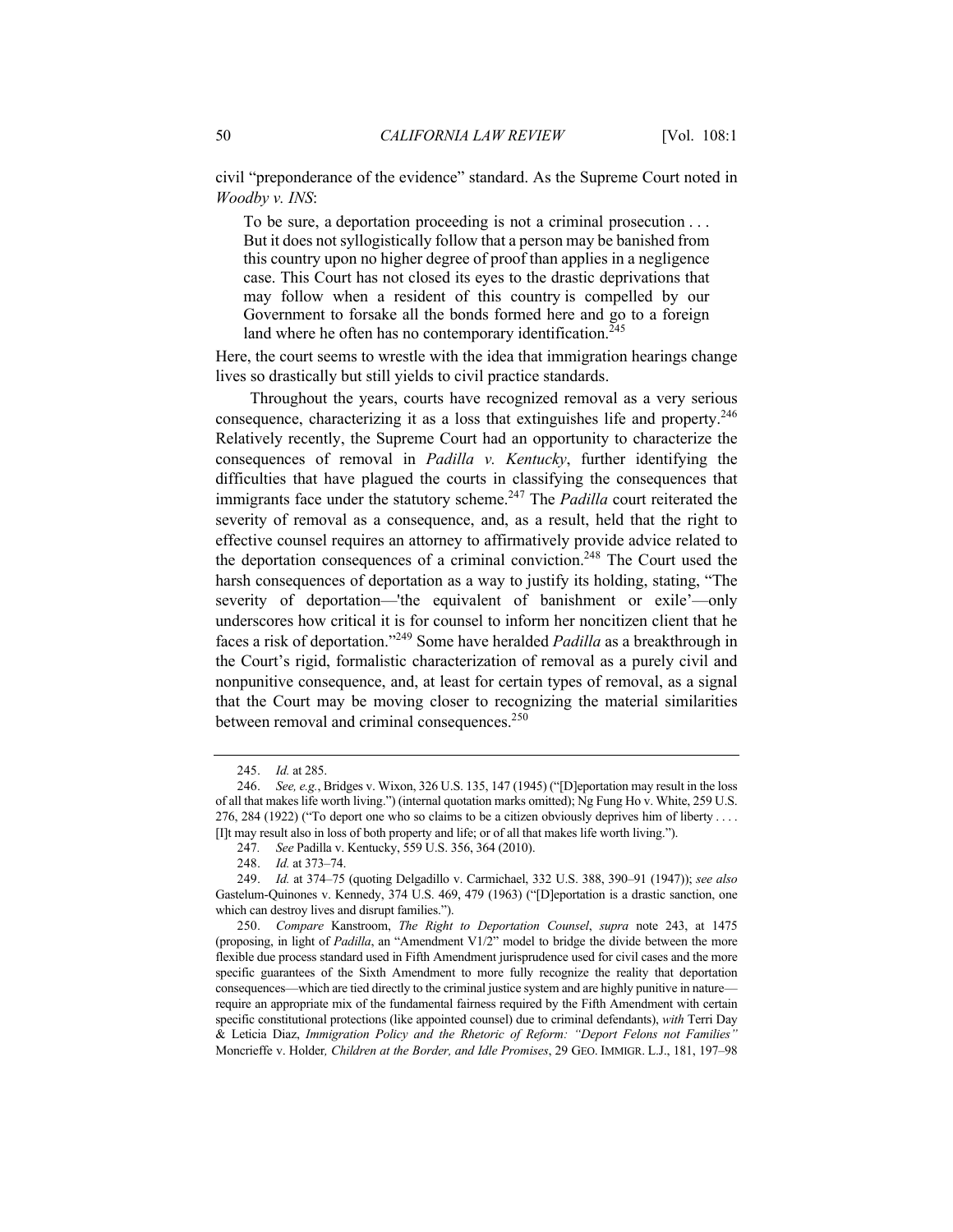To the extent *Padilla* has eroded the formal distinction between the civil and the criminal in removal proceedings, courts have more room for flexibility, the epitome of due process. As the Supreme Court has duly noted with respect to the notion of due process:

Due process of law requires that the proceedings shall be fair, but fairness is a relative, not an absolute concept. It is fairness with reference to particular conditions or particular results . . . What is fair in one set of circumstances may be an act of tyranny in others.<sup>251</sup>

It is difficult, if not impossible, to imagine an eleven-year-old child who is capable of taking advantage of the due process protections afforded to them, such as notice to prepare a defense, the opportunity to speak on their own behalf, and the right to cross-examine witnesses: each and every one of the "procedural protections" afforded under the INA is meaningless to a child, who is incapable of taking advantage of those protections without the assistance of counsel.<sup>252</sup> The "right to counsel (at no expense to government)" provision in the INA would operate, in practice, to deprive unaccompanied minors of any *possibility* of a fair hearing unless that phrase is interpreted as a "minimum" standard for all immigrants without precluding the possibility for heightened safeguards under the fair hearing provision in special cases or for certain subgroups.<sup>253</sup> Congress has explicitly provided for special protection of individuals who are unable to take advantage of the enumerated due process rights without additional assistance, evidencing intent to level the playing field for those incapable of taking advantage of these rights on their own.<sup>254</sup>

<sup>(2015) (&</sup>quot;Although [Padilla's holding that noncitizens have the right to effective assistance of counsel regarding the immigration consequences of a criminal conviction] is a far cry from incorporating the holding in *Gideon v. Wainwright* to immigration proceedings, the holding in *Padilla* clearly recognizes that deportation is not merely a civil matter*.*").

<sup>251.</sup> Snyder v. Massachusetts, 291 U.S. 97, 116–17 (1934) (affirming the lower court's decision that defendant's absence when jury was shown the crime scene did not violate his due process rights under the Fourteenth Amendment).

<sup>252.</sup> Studies have shown that unaccompanied minors represented by attorneys are five to six times more likely to obtain a favorable outcome allowing them to stay in the United States. *See* WILLIAM A. KANDEL, CONG. RESEARCH SERV., R43599, UNACCOMPANIED ALIEN CHILDREN: AN OVERVIEW, 12, tbl.1 (2017) (summarizing outcomes for UAC initial case completion for period between July 2014 through June 2016); *see also* SYRACUSE UNIVERSITY, TRAC IMMIGRATION, REPRESENTATION FOR UNACCOMPANIED CHILDREN IN IMMIGRATION COURT (2014) [hereinafter TRAC IMMIGRATION, REPRESENTATION FOR UNACCOMPANIED CHILDREN], http://trac.syr.edu/immigration/reports/371 [https://perma.cc/NG4C-8EDR] (citing 73 percent chance that unaccompanied minors represented by attorneys between FY 2012–2014 were allowed by immigration judge to remain in the United States, compared with 15 percent of those who remained unrepresented).

<sup>253.</sup> Apposite here is *Franco-Gonzalez v. Holder*, which lays necessary groundwork for this argument, by intrinsically connecting appointed counsel (or at least an appointed "qualified representative") to plaintiff vulnerability and reinforcing the need for greater degrees of equity, stratification, and nuance in relation to the appointment doctrine. Franco-Gonzalez v. Holder, CV-10- 02211-DMG, 2013 U.S. Dist. LEXIS 186258, at \*1 (C.D. Cal. Apr. 23, 2013).

<sup>254</sup>*. See* 8 U.S.C. § 1229a(b)(3) (2018) (providing deference to the Attorney General to supplement due process protections to "mental[ly] incompet[ent]" individuals whose presence at a removal hearing is "impracticable," and indicating a legislative understanding of individuals with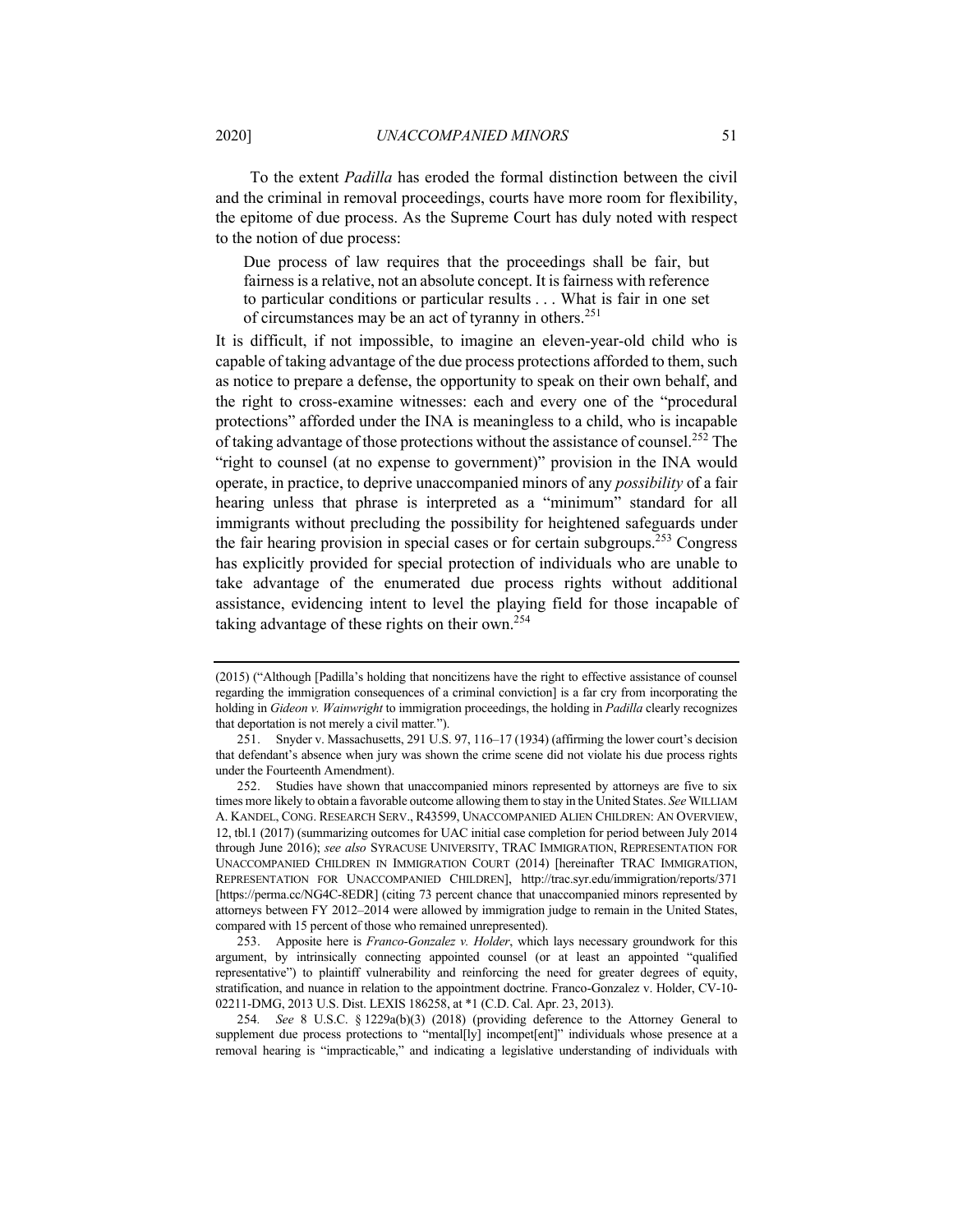The *Gault* court aptly revealed that a civil hearing that is de facto criminal both in practice and in effect cannot hide behind a "civil label-of-convenience" for purposes of the Sixth and Fourteenth Amendments.<sup>255</sup> Nevertheless, although *Padilla* helped to recharacterize removal hearings somewhat by acknowledging the severity of removal consequences, courts have generally been averse to expanding the scope of a civil right to appointed counsel beyond the limits set in *Gault*, which addressed a juvenile delinquency proceeding.<sup>256</sup> The framework of the TVPRA has, however, extended to UMs a statutorily conferred liberty interest designed to protect minors against certain crimes intended to do bodily harm.<sup>257</sup> Before statutory protections can be withdrawn, heightened due process protection must be afforded to those whom the TVPRA was designed to protect.

### *B. UMs Have Been Granted a Positive Liberty Interest*

Scholars have argued persuasively for a constitutional right to appointed counsel for UMs. This argument is supported by jurisprudential developments favoring a right to counsel for unaccompanied minors,<sup>258</sup> the expansion of a noncitizen's constitutional interest in remaining in the United States,  $259$  the enactment of the TVPRA, $260$  and recent studies correlating the likelihood of

257. William Wilberforce Trafficking Victims Protection Reauthorization Act of 2008, Pub. L. No. 110-457, § 235(a)(4), 122 Stat. 5044 (codified as amended at 8 U.S.C. § 1232 (2018)).

258. In *A Child's Right to Counsel in Removal Proceedings,* Good uses *Matthews v. Eldridge* as a framework to explore how the evolution of Supreme Court doctrine has made a strong case for the right to counsel for unaccompanied minors. Specifically. Good explains how the Supreme Court has effectively elevated the private interests of unaccompanied minors over the fiscal and administrative burden to the government in a way that provides significant support for a due process right to counsel argument for unaccompanied minors under *Matthews v. Eldridge*. *See* Good, *supra* note 11, at 127–48; *see also Turner*, 564 U.S. at 447 (holding that asymmetry of representation increases the risk of erroneous deprivation of rights and militates in favor of appointed counsel); Padilla v. Kentucky, 559 U.S. 356, 360 (2010) (recognizing right to counsel in deportation proceedings due to similarity between criminal punishment and deportation); Lassiter v. Dept. of Soc. Servs., 452 U.S. 18, 35 (1981) (holding that both direct and indirect deprivations of liberty are private interests that weight the *Mathews* scales in favor of enhanced procedural rights).

259*. See Padilla*, 559 U.S. at 360; *see also* INS v. St. Cyr, 533 U.S. 289, 322 (2001) (the "right to remain in the United States may be more important to the [noncitizen] than any jail sentence") (quoting 3 BENDER, CRIMINAL DEFENSE TECHNIQUES §§ 60A.01–.02[2] (1999)).

260. The Trafficking Victims Protection Reauthorization Act of 2008 was meant to create basic procedures to ensure the appropriate treatment of children in the immigration system and to enhance the ability of our legal system to process these children in an orderly and efficient manner. *See What are the TVPRA Procedural Protections for Unaccompanied Children?*, KIDS IN NEED OF DEF. (Apr. 1, 2019),

intellectual disabilities and a willingness to adjust due process protections discretionarily for such subgroups).

<sup>255.</sup> *In re* Gault, 387 U.S. 1, 49–50, 62 (1967); *see also* Kanstroom, *The Right to Deportation Counsel*, *supra* note 243, at 1502 ("Formal categories . . . have long been in some tension with vital interests and basic human rights in deportation cases.").

<sup>256.</sup> See Turner v. Rogers, 564 U.S. 431, 453–55 (2011) (Thomas, J., dissenting) (discussing application of *Gault*, and concluding that Supreme Court decisions narrowly tailored the application of *Gault* only to civil proceedings that are functionally equivalent to criminal ones, and to situations where there is a clear deprivation of physical liberty under the Sixth Amendment).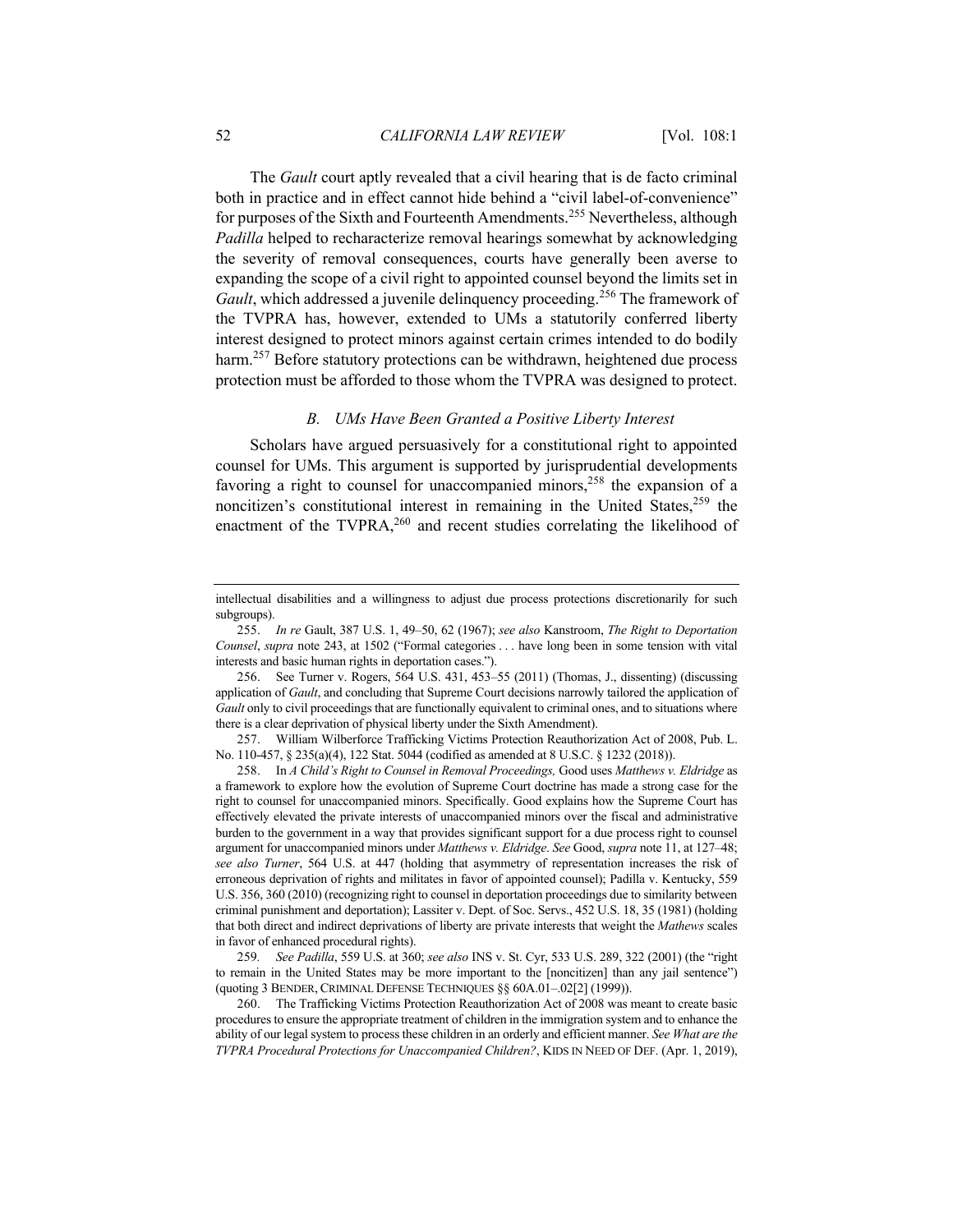success in immigration court with the presence or absence of counsel.<sup>261</sup> Scholarship has converged mainly on a Fifth Amendment argument for assigning counsel to guarantee due process protections.<sup>262</sup> To date, however, courts have been leery of accepting a purely constitutional argument that the type of liberty deprivation associated with removal in the case of UMs is of a magnitude required to justify a categorical right to appointed counsel.<sup>263</sup> At least for a welldefined "subgroup" of immigrants, the *Lassiter* presumption may be overcome by identifying a positive liberty interest, in spite of how courts characterize the loss associated with deportation.

We propose that the TVPRA created a positive liberty for certain UMs who enter the United States, and that UMs can find hope in overcoming *Lassiter* by analogizing to the line of prisoners' rights cases, particularly *Vitek v. Jones*. Prisoners or parolees may have limited liberty interests due to convictions, confinement, or parole, but liberty interests can be expanded by statute. UMs could likewise make such an argument: federal statutes have created positive

https://supportkind.org/resources/what-are-the-tvpra-procedural-protections-for-unaccompaniedchildren [https://perma.cc/pl66-qyb8].

<sup>261.</sup> For a cohesive and complete summary of recent Supreme Court case law and an argument for greater recognition of the right to appointed counsel in removal hearings, particularly for child immigrants, see Good, *supra* note 11, at 127–48. *See also* Matt Adams, *Symposium Issue: Civil Legal Representation and Access to Justice: Breaking Point or Opportunity For Change: Advancing the "Right" to Counsel in Removal Proceedings*, 9 Seattle J. Soc. Just. 169, 172–75 (arguing that grave physical liberty interests at stake and the compromised nature of vulnerable groups such as UMs require appointing counsel); Hill, *supra* note 11. *See generally* Johan Fatemi, A Constitutional Case for Appointed Counsel in Immigration Proceedings: Revisiting *Franco-Gonzalez*, 90 ST. JOHN'S L. REV. 915 (2016) (finding a constitutional right to appointed counsel after reanalyzing Franco-Gonzalez under the Mathews and Turner due process balancing test). And, for recent studies correlating the likelihood of success in immigration court with the presence or absence of counsel, see Stacy Caplow et al., *Accessing Justice: The Availability and Adequacy of Counsel Removal Proceedings: New York Immigrant Representation Study Report*, 32 CARDOZO L. REV. 357 (2011–2012) (representation increases success rates for non-detained immigrants in removal proceedings from 13% to 74%); Jaya Ramji-Nogales, Andrew I. Schoenholtz & Phillip G. Schrag, *Refugee Roulette: Disparities in Asylum Adjudication*, 60 STAN. L. REV. 295, 376 (2007) (finding that represented asylum applicants "win their cases at a rate that is about three times higher than the rate for unrepresented [[applicants]").

<sup>262.</sup> *See, e.g.*, Robert N. Black, *Due Process and Deportation—Is There a Right to Assigned Counsel?*, 8 U.C.DAVIS L.REV. 289 (1975); Robert S. Catz & Nancy Lee Frank, *The Right to Appointed Counsel in Quasi-Criminal Cases: Towards an Effective Assistance of Counsel Standard*, 19 HARV. C.R.-C.L.L.REV. 397, 445 (1984); Haney, *supra* note 183, at 179; Kanstroom, *The Right to Deportation Counsel*, *supra* note 243, at 1502–03 ("[M]ost scholarship, cases, and much litigation strategy have tended to focus more on the Fifth than on the Sixth Amendment right to counsel in deportation matters."); Werlin, *supra* note 126, at 400.

<sup>263.</sup> *See, e.g.*, Order Granting Motion to Dismiss, Gonzalez Machado v. Ashcroft, No. CS-01- 0066-FVS, at 10–11 (E.D. Wash. June 18, 2002); *see also* Perez-Funez v. Dist. Dir., 619 F. Supp. 656, 659 (C.D. Cal. 1985). In *Perez-Funez*, the court found that unaccompanied minors had "substantial constitutional and statutory rights . . . in spite of the minors' illegal entry into the country." *Id.* INS procedures violated these due process rights because the procedures coerced unaccompanied minors into choosing voluntary departure without first providing procedural safeguards to ensure that the waiver of the right to a removal hearing, which accompanies voluntary departure, was valid. *Id.* at 664–65. The court, however, flatly rejected the argument that unaccompanied minors have the due process right to appointed counsel. *Id.* at 665.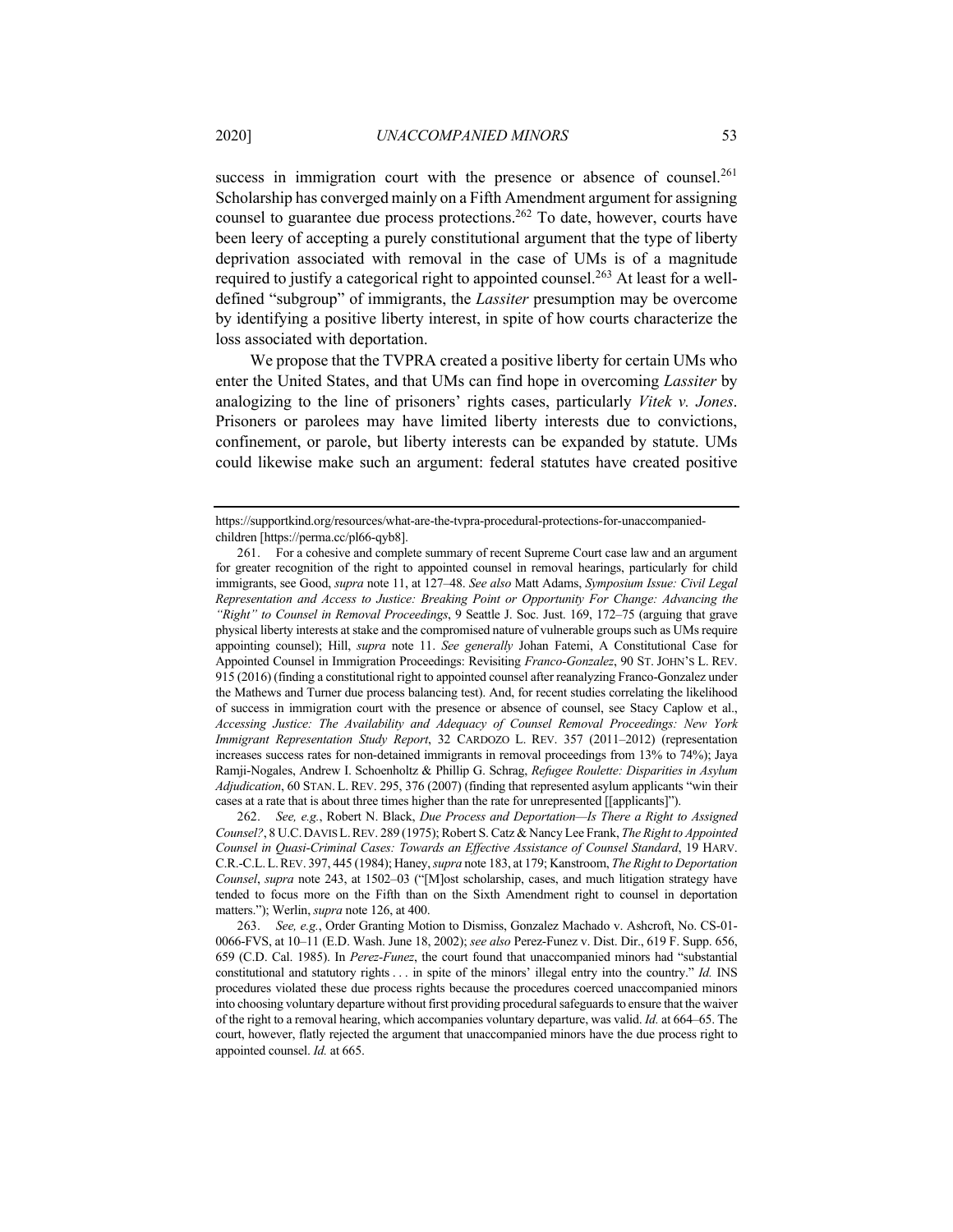liberty interests that require heightened due process safeguards prior to their abrogation.

The INA draws a distinction between "admission" and "entry" into the United States. "Admission" hinges upon lawful entry—inspection and authorization by immigration officials<sup>264</sup>—whereas the INA originally defined entry as the "coming of an alien into the United States."<sup>265</sup> Assuming that this distinction continues to be recognized, various provisions of the TVPRA and the INA could be construed as implicitly allowing certain groups of UMs to "enter" the United States.<sup>266</sup> Beyond the "right to entry," a detailed statutory scheme creates a system for classifying and then transferring groups of UMs into government custody, giving rise, once custody attaches, to a statutory liberty interest.<sup>267</sup> Further, courts have held that the TVPRA controls where it would offer greater due process protection to UMs than the INA does, even in the case of UMs who are apprehended at the border.<sup>268</sup> This provides additional support for the idea that Congress intended the TVPRA to augment UMs' liberty interests.

First, the INA contains a provision that could be construed as allowing UMs to enter the United States. Section  $212(d)(5)(A)$  permits the Secretary of Homeland Security to *parole* individuals into the United States "for urgent humanitarian reasons or significant public benefit" on a case-by-case basis.<sup>269</sup> This provision has been used to allow entry to undocumented immigrants seeking asylum in the United States.<sup>270</sup> Unaccompanied minors often arrive having escaped living conditions that could readily fall under the category of "urgent humanitarian reasons": high poverty, unemployment, and crime rates; structural weakness in government; inequality; and risks posed by trafficking and

<sup>264.</sup> Act of 1952, Pub. L. No. 414, § 212(a)(7)(A)(i), 66 Stat. 163 (1952) (codified as amended 8 U.S.C. § 1182(a)(7)(A)(i) (2018)).

<sup>265.</sup> Act of 1952, § 101(a)(13). The Illegal Immigration Reform and Immigrant Responsibility Act (IIRIRA) of 1996 struck the term "entry" from the INA. Courts, however, have continued to interpret the term "entry" similarly to the original definition. *See, e.g.* Matter of Rosas-Ramirez, 22 I. & N. Dec. 616 (1999) (discussing whether adjustment of status while within the United States constitutes an admission for the purposes of Section  $237(a)(2)(A)(iii)$  of the INA, and noting that admission is defined, in part, in terms of "entry").

<sup>266.</sup> *See* KATE MANUEL & MICHAEL GARCIA, CONG. RESEARCH SERV., R43623, UNACCOMPANIED ALIEN CHILDREN—LEGAL ISSUES: ANSWERS TO FREQUENTLY ASKED QUESTIONS  $6-7$  (2016) (pointing to § 212(d)(5) of the INA and § 235 of the TVPRA as ways for UMs to lawfully enter the United States).

<sup>267</sup>*. See* William Wilberforce Trafficking Victims Protection Reauthorization Act of 2008, Pub. L. No. 110-457, § 235, 122 Stat. 5044 (codified as amended at 8 U.S.C. § 1232 (2018)).

<sup>268</sup>*. See* Santos v. Smith, 260 F. Supp. 3d 598, 610–11, 615–16 (W. D. Va. 2017) (finding that the due process rights of an unaccompanied minor who was apprehended at the border had been violated, in part because the TVPRA covered his claim, and the TVPRA does not distinguish between arriving immigrants and those who are already present).

<sup>269.</sup> 8 U.S.C. § 1182(d)(5)(A).

<sup>270.</sup> MANUEL & GARCIA, *supra* note 266, at 7.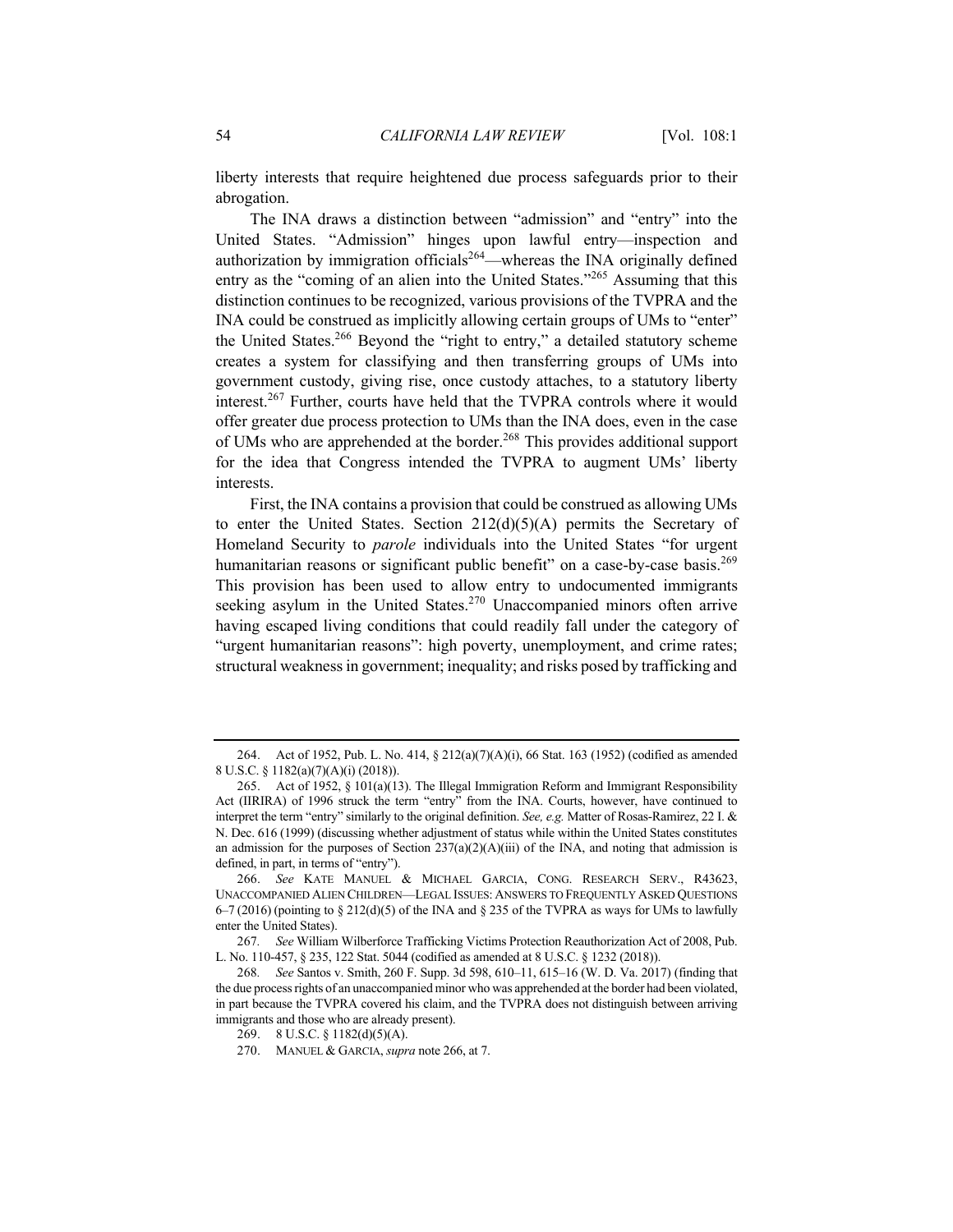smuggling operations, among others.<sup>271</sup> The types of evidence USCIS provides as examples used to establish parole often parallel the very reasons UMs are fleeing their home countries: credible third-party sources outlining the imminent harm applicants would face in their home country (or other documentation attesting to this), evidence of particular vulnerabilities, or evidence of living conditions in UMs' home countries.<sup>272</sup>

Second, and potentially more compelling, the TVPRA pledges to protect victims of child trafficking, acknowledging the unique vulnerability of children in removal proceedings and indicating an intention to afford certain categories of noncitizen children enhanced due process protection with respect to legal representation.<sup>273</sup> Congress intended the TVPRA to extend enhanced protections to a vulnerable population of children, above and beyond what the INA provides. To the extent that there is any conflict between the two statutes, the TVPRA should prevail to offer the UM augmented protection.<sup>274</sup> Under the TVPRA, the Secretary of Health and Human Services (HHS) must provide appointed counsel for *all* children who are victims of mistreatment, exploitation, and trafficking and must "to the greatest extent practicable . . . make every effort to utilize the services of pro bono counsel who agree to provide representation to such children without charge."275 The relevant provision states that Section 235 of the TVPRA must be read in conjunction with Section 292 of the INA (the "privilege of counsel" provision), but the TVPRA nevertheless appears to confer greater due process protections to a group of UMs it has recognized as requiring additional protection.

Section 235 of the TVPRA also creates a difference in treatment for UMs from contiguous countries and noncontiguous countries. It requires that UMs from noncontiguous countries be transferred to the custody of the Secretary of HHS within seventy-two hours, after which the Department of Homeland

<sup>271.</sup> PAMELA LIZETTE CRUZ & TONY PAYAN, ALONE AND VULNERABLE: UNACCOMPANIED ORS THE UNITED STATES AND MEXICO 4 (2018). MINORS IN THE UNITED STATES AND MEXICO 4 (2018), https://www.bakerinstitute.org/media/files/research-document/382e8fca/bi-report-100918-meximmigrantchildren.pdf [https://perma.cc/24HS-SY3U].

<sup>272.</sup> U.S.CITIZENSHIP & IMMIGRATION SERVS., GUIDANCE ON EVIDENCE FOR CERTAIN TYPES OF HUMANITARIAN OR SIGNIFICANT PUBLIC BENEFIT PAROLE REQUESTS (Nov. 23, 2016), https://www.uscis.gov/humanitarian/humanitarian-parole/guidance-evidence-certain-typeshumanitarian-or-significant-public-benefit-parole-requests [https://perma.cc/7C9R-69DR] (listing examples of evidence that can be presented to prove that an individual qualifies to be paroled).

<sup>273.</sup> William Wilberforce Trafficking Victims Protection Reauthorization Act of 2008, Pub. L. No. 110-457, § 235(c)(5), 122 Stat. 5044 (codified as amended at 8 U.S.C. § 1232 (2018)) ("[T]o the greatest extent practicable and consistent with section 292 of the Immigration and Nationality Act (8 U.S.C. 1362), that all unaccompanied alien children . . . have counsel to represent them in legal proceedings or matters and protect them from mistreatment, exploitation, and trafficking.").

<sup>274</sup>*. See, e.g.*, Santos v. Smith, 260 F. Supp. 3d 598, 610–11, 615–16 (W.D. Va. 2017) (finding that the due process rights of an unaccompanied minor who was apprehended at the border had been violated, in part because the TVPRA covered his claim, and the TVPRA does not distinguish between arriving immigrants and those who are already present).

<sup>275.</sup> 8 U.S.C. § 1232(c)(5).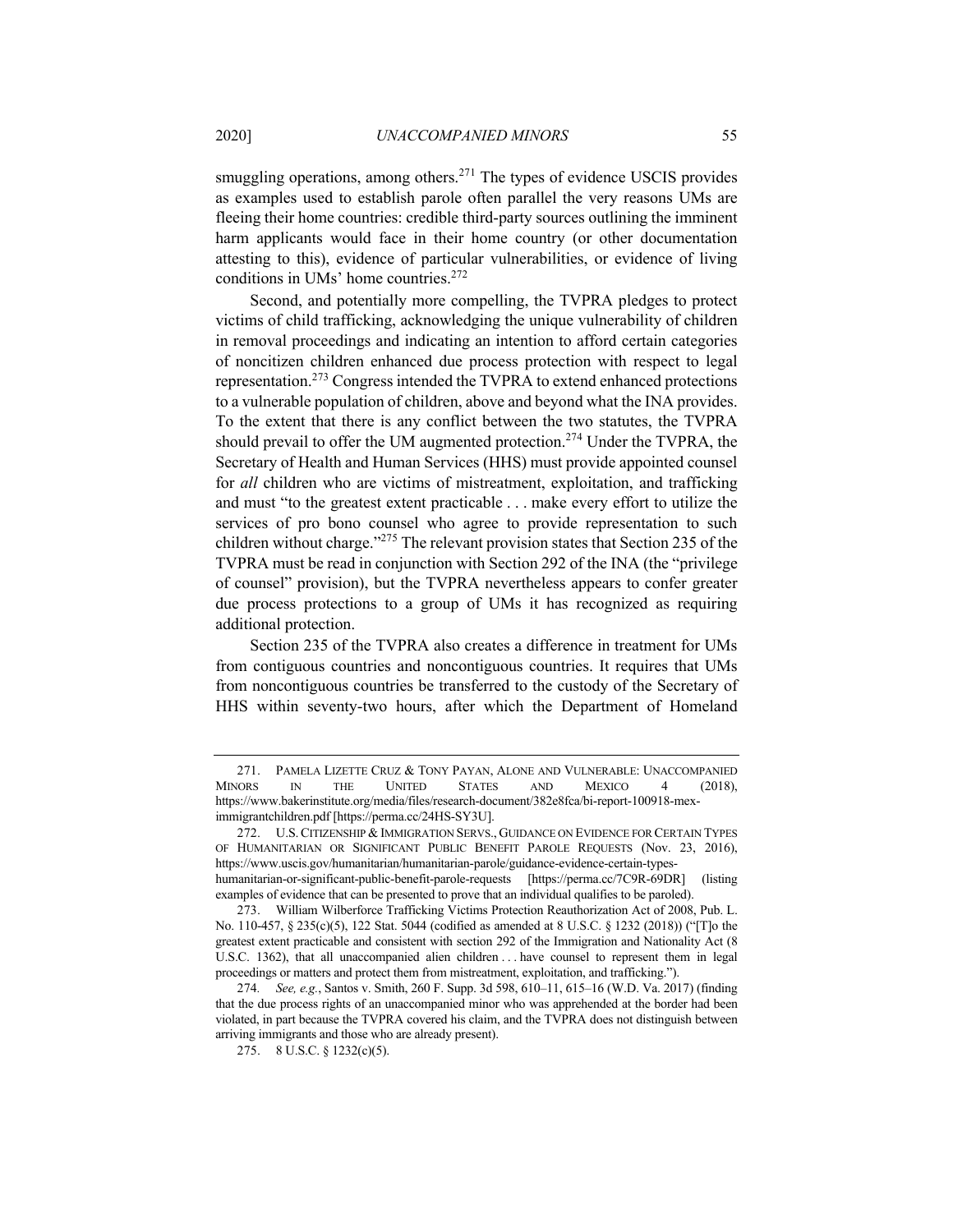Security's Office of Refugee Resettlement (ORR) is responsible for placing children in state-licensed facilities.<sup>276</sup> Even children from contiguous countries may end up in such facilities if such a determination has not been made within forty-eight hours.<sup>277</sup> These facilities "provide the children with classroom education, health care, socialization/recreation, vocational training, mental health services, family reunification, access to legal services, and case management."<sup>278</sup> Congress has further tasked the ORR with either reuniting these children with family members or sponsors in the United States, or removing these children to their countries of origin using DHS immigration officials.279 By allowing entry to UMs via statute, and then by entrusting the custody and welfare of this group of children to the Department of Health and Human Services, the government has created a positive liberty interest. UMs are entitled to additional due process safeguards before this interest can be taken away.

The TVPRA goes on to further separate treatment of UMs from the "average" undocumented immigrant. Acknowledging that less adversarial hearings are a more appropriate way of resolving asylum claims for UMs,<sup>280</sup> the TVPRA gives initial jurisdiction of children's asylum claims to DHS asylum officers rather than immigration courts.<sup>281</sup> In fact, the TVPRA includes a

<sup>276.</sup> *See generally* 6 U.S.C. § 279 (2018) (discussing the transfer of certain UMs from the custody of immigration officials to ORR custody).

<sup>277.</sup> *See* 8 U.S.C. § 1232(a)(4); *see also* 6 U.S.C. § 279(a) ("There are transferred to the Director of the Office of Refugee Resettlement of the Department of Health and Human Services functions under the immigration laws of the United States with respect to the care of unaccompanied alien children that were vested by statute in, or performed by, the Commissioner of Immigration and Naturalization (or any officer, employee, or component of the Immigration and Naturalization Service) immediately before the effective date specified in subsection (d)."). The Homeland Security Act of 2002 transferred the care and custody of unaccompanied minors from INS to the HHS Director of ORR. Hill, *supra* note 11, at 45. This statutory mandate prompted ORR to create a new division called the Department of Unaccompanied Children's Services, which provided for the care and custody of UMs by contracting with private facilities. For a review of care, custody, and representation under the TVPRA, see *id*. at 45– 52.

<sup>278.</sup> U.S. DEP'T OF HEALTH & HUMAN SERVS., OFFICE OF REFUGEE RESETTLEMENT, DIVISIONS—UNACCOMPANIED CHILDREN'S SERVICES (Oct. 3, 2012), https://www.acf.hhs.gov/orr/ resource/divisions-unaccompanied-childrens-services [https://perma.cc/Q8AM-8S9P]. The recent surge of unaccompanied minors has resulted in such overcrowding that DHHS has found it difficult to meet even its own stipulated requirements. *See* Camilo Montoya-Galvez, *New Pictures Show 'Dangerous Overcrowding' at Border Patrol Facilities in Texas*, CBS NEWS (July 2, 2019), https://www.cbsnews.com/news/dhs-inspector-general-report-reveals-squalid-conditions-at-migrantdetention-centers [https://perma.cc/9Q26-7DP4] (describing the grim living conditions found in inspected detention facilities—among other things, a lack of clean clothes, hot meals and showers for UMs—and multiple violations of maximum detention periods).

<sup>279.</sup> U.S. DEP'T OF HEALTH & HUMAN SERVS., OFFICE OF REFUGEE RESETTLEMENT, *supra* note 278.

<sup>280.</sup> Recent studies have shown that the average UM is just eleven years old. *See supra* note 252.

<sup>281</sup>*. See* 8 U.S.C. § 1158 (b)(3)(C). Unfortunately, however, these children are still made to appear before an immigration court to express an intent to apply for asylum prior to going before a DHS asylum officer. Wendy Young & Meghan McKenna, *The Measure of a Society: The Treatment of*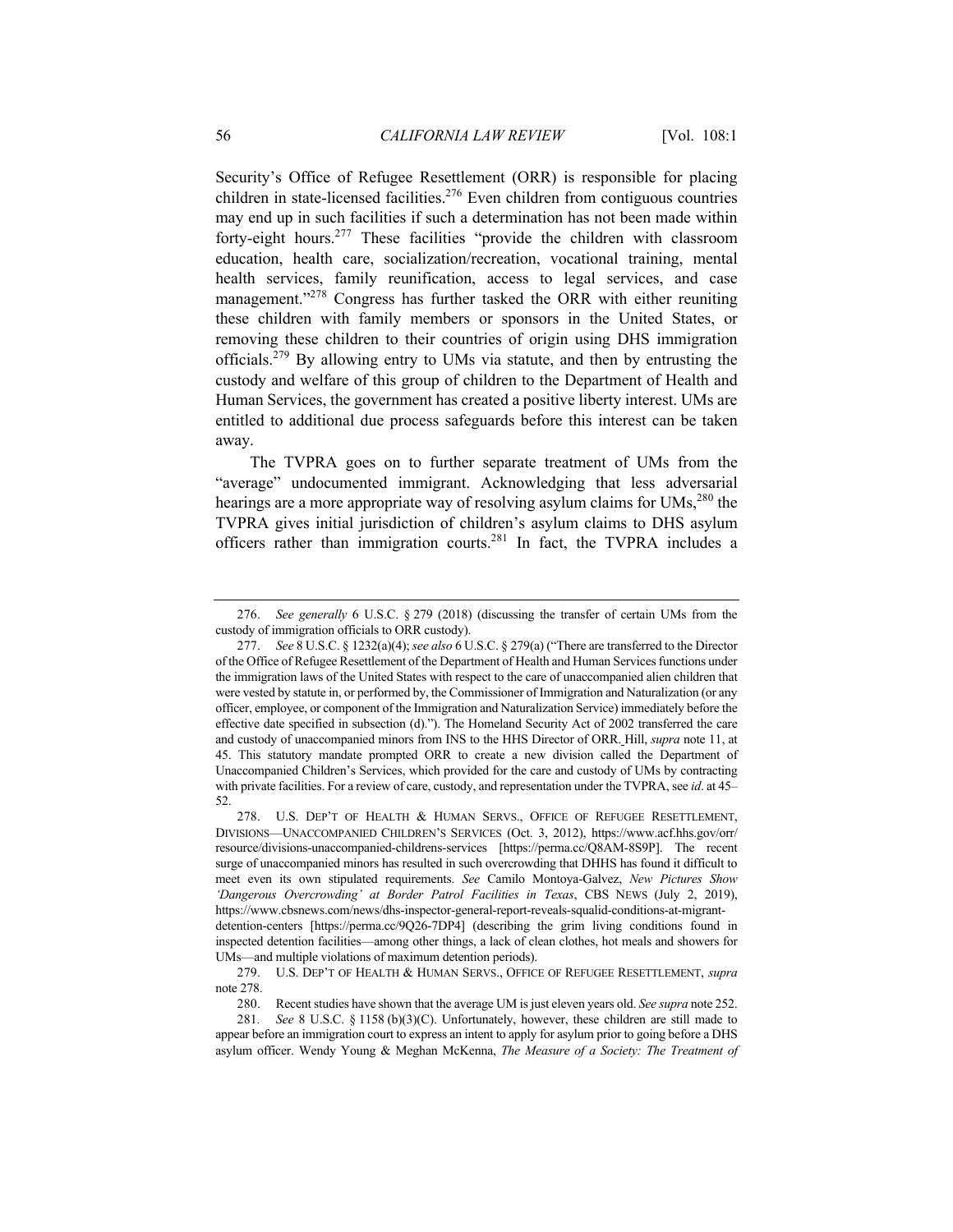statutory provision on "[s]pecialized needs of unaccompanied alien children" that recognizes and addresses the highly compromised nature of UMs in removal proceedings and suggests an alternative set of regulations to govern a UM's claim for asylum or other relief from removal:

Applications for asylum and other forms of relief from removal in which an unaccompanied alien child is the principal applicant shall be governed by regulations which take into account the specialized needs of unaccompanied alien children and which address both procedural and substantive aspects of handling unaccompanied alien children's cases.282

The provision again sets UMs apart from other undocumented immigrants, providing authority for special treatment given their special needs.

In spite of the courts' reluctance to characterize removal as a depravation of physical liberty under *Lassiter*, a positive liberty interest nonetheless exists for UMs directly through federal statute. Additional due process protections are necessary before these interests can be abrogated, just as heightened due process protections extend to prisoners whose "good-time credits" have been revoked.<sup>283</sup> Instead of "good time credits," restrictions on parole, or transfer to a psychiatric hospital, however, the state-created liberty interest in this case is the guarantee that these children, of whom the state has now assumed custody, will be protected from the evils from which many of them had escaped. The federal government has undertaken to protect and has, in fact, taken into custody a group of children with no ability to protect themselves.

The Department of Health and Human Services has an affirmative obligation to safeguard the best interests of these children by not returning them to situations where they will be victimized or harmed.<sup>284</sup> The TVPRA and accompanying regulations have created a reasonable expectation that UMs will be protected from further bodily harm and abuse.<sup>285</sup> Reconceptualizing the nature of the liberty interest at stake is a fundamental step in shifting outcomes under *Mathews*; indeed, courts have begun to acknowledge that the consequence of removal could present a more egregious loss of liberty than incarceration.<sup>286</sup> But at least for UMs, a positive liberty interest under the TVPRA can only be assured if the government provides counsel to ensure that UMs have a "reasonable opportunity" to present their case under Section 1229a(b)(4)(B). Under *Vitek*, a categorical right can emerge from a positive liberty interest; a mental health representative was sufficient in *Vitek* due to the medical nature of the inquiry,

*Unaccompanied Refugee and Immigrant Children in the United States*, 45 HARV. C.R.-C.L. L. REV. 247, 259 (2010).

<sup>282.</sup> 8 U.S.C. § 1232(d)(8).

<sup>283.</sup> *See* Wolff v. McDonnell, 428 U.S. 539, 554–55 (1974).

<sup>284</sup>*. See* 6 U.S.C. § 279 (2018).

<sup>285.</sup> 8 U.S.C. § 1232(d)(8); U.S. DEP'T OF HEALTH & HUMAN SERVS.,*supra* note 278.

<sup>286</sup>*. See, e.g.*, Padilla v. Kentucky, 559 U.S. 356, 374–75 (2011).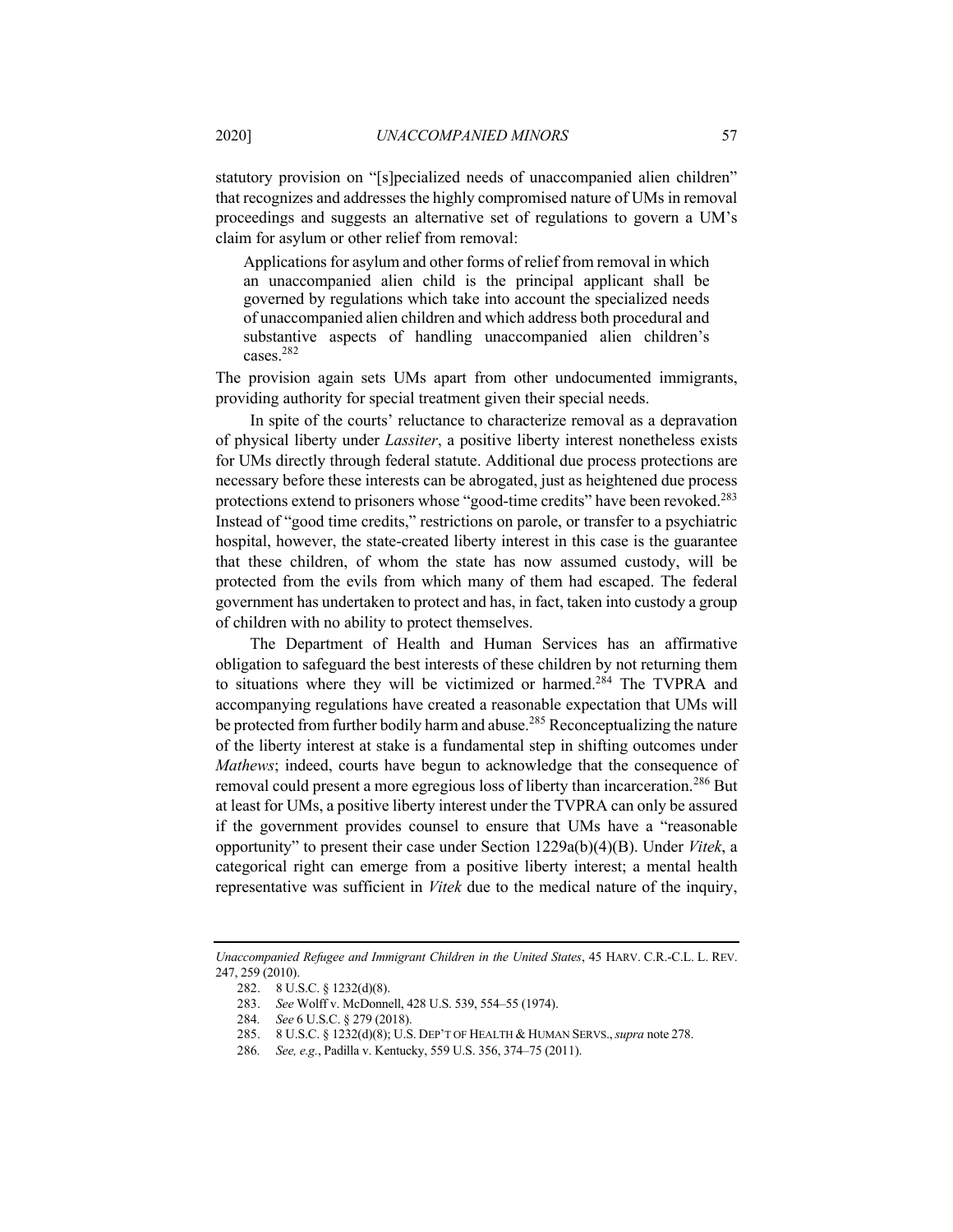but UMs require a legal representative due to the intensive legal inquiry inherent in the removal process.

#### *C. Even if Civil in Nature, Hearings Are Fundamentally Unfair*

Especially with respect to UMs, who understand less but are offered greater protection under immigration laws, legal assistance is required to navigate complex and convoluted immigration system. This is particularly true when an entire administration has openly and recurrently expressed antagonism toward immigrants. The Trump administration's 2017 Justice Department guidance to immigration judges does not contain a section from a 2007 memorandum that instructed judges to employ child-sensitive questioning tactics, like using short, clear, and age appropriate questions and avoiding technical legal terms in lines of questioning. The new guidance no longer cautions the court to be aware of factors like post-traumatic stress, age, race, gender, and cultural sensitivity issues when dealing with children.<sup>287</sup> Guidance under the Trump administration instead reminds immigration judges to expedite requests for voluntary departures of UMs (departures from the United States without an order of removal) and cautions immigration judges about the incentives children have to misrepresent themselves as UMs, citing widespread fraud and abuse within the system.<sup>288</sup> Within this political climate, the right to appointed counsel to protect a UM's right to a fair hearing is more critical than ever before.

The fairness of a hearing is predicated on factors discussed at length above in Part III. Under Fifth or Sixth Amendment analysis alike, general factors can be distilled and are frequently emphasized in both the criminal and civil context. In addition to the nature of the liberty interest at play, these factors include: (1) a high degree of issue complexity set against a low degree of litigant capability, $289$  (2) the adversarial nature of and power imbalances characterizing the hearing,<sup>290</sup> and (3) the change in outcome that additional due process

<sup>287.</sup> Nicole Einbinder, *How the Trump Administration is Rewriting the Rules for Unaccompanied Minors*, FRONTLINE (THE GANG CRACKDOWN) (Feb. 13, 2018), https://www.pbs. org/wgbh/frontline/article/how-the-trump-administration-is-rewriting-the-rules-for-unaccompaniedminors [https://perma.cc/J5HP-C4YM].

<sup>288.</sup> U.S. DEP'T OF JUSTICE, OPERATING POLICIES AND PROCEDURES MEMORANDUM 17-03, GUIDELINES FOR IMMIGRATION COURT CASES INVOLVING JUVENILES, INCLUDING UNACCOMPANIED ALIEN CHILDREN 7–8 (Dec. 20, 2017), https://www.justice.gov/eoir/file/oppm17-03/download [https://perma.cc/U95H-LCWR].

<sup>289</sup>*. See, e.g.*, Lassiter v. Dep't of Soc. Servs., 452 U.S. 18, 31–32 (1981) (factors to be considered in determining whether indigent parents in termination proceedings must have right to appointed counsel for due process include "the complexity of the proceeding and the incapacity of the uncounseled parent").

<sup>290.</sup> Matt Adams, *Advancing the "Right" To Counsel in Removal Proceedings*, 9 SEATTLE J. FOR SOC.JUST. 169, 175 ("In any other context, the enormous liberty interests at stake, the adversarial framework of the of the immigration court system, the complexity of the law, and the extreme imbalance of power would almost certainly lead for case law providing for the right to assigned counsel."); Amit Jain, *Bureaucrats in Robes: Immigration "Judges" and the Trappings of "Courts*," 33 GEO. IMMIGR.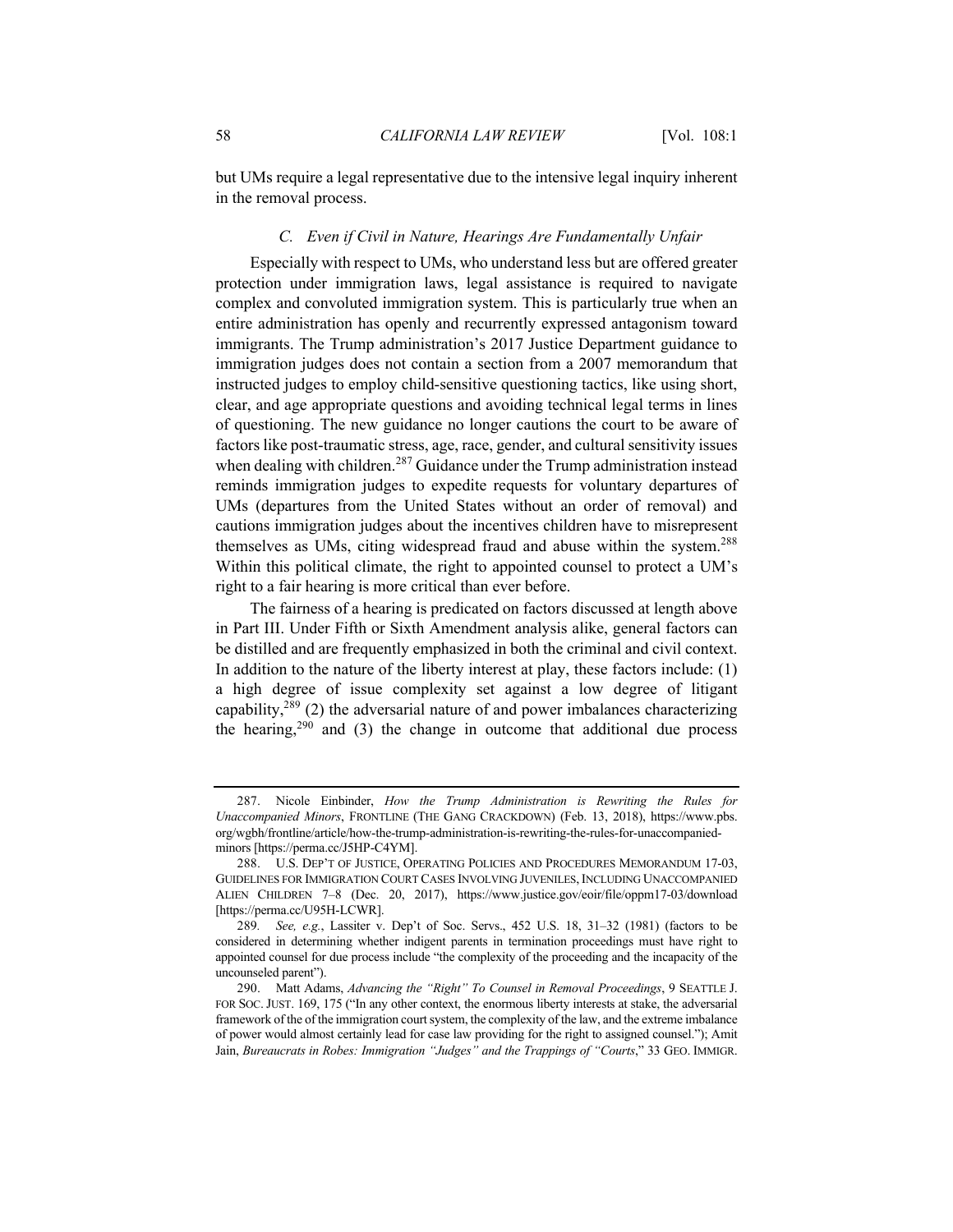requirements would yield weighed against the accompanying burden on government that additional requirements would create.<sup>291</sup> UMs can make a good showing that each of these factors supports a finding for appointed counsel.

#### *1. Highly Complex Procedures and Low Capability Litigants*

Immigration cases are more complex than most civil cases, and cases involving children are inherently sensitive, as even the Trump administration's Justice Department has acknowledged.<sup>292</sup> Navigating immigration statutes; understanding the interplay between the TVPRA and the INA; and identifying claims for amnesty, Special Immigrant Juvenile Status, $293$  or other forms of relief requires finesse, legal knowledge, and experience. Typical UMs have no understanding of the legal claims or remedies available to them.<sup>294</sup> Immigration judges cannot substitute as advocates, particularly when they are directed to be suspicious of UMs from the outset.<sup>295</sup> Merging a high degree of complexity and a low level of litigant capability generates the types of concerns that typically trouble the courts in both criminal and civil cases.<sup>296</sup>

#### *2. Hearings Are Adversarial and Exhibit Extreme Power Imbalances*

Asymmetry in representation can engender a one-sided procedural advantage for the represented party and arises frequently when assessing the fairness of a civil or criminal proceeding.<sup>297</sup> The lopsidedness of the hearing in

292*. See* U.S. DEP'T OF JUSTICE, *supra* note 288, at 2 ("Immigration cases involving children are complicated and implicate sensitive issues beyond those encountered in adult cases*.*")*.*

L.J. 261, 311 ("[I]n light of the power disparities between non-citizens and the federal government, a non-adversarial process may be a better fit for removal hearings than an adversarial model.").

<sup>291</sup>*. See* Landon v. Plasencia, 459 U.S. 21, 34 (1982) (discussing due process rights: "In evaluating the procedures in any case, the courts must consider . . . the risk of an erroneous deprivation of the interest through the procedures used as well as the probable value of additional or different procedural safeguards, and the interest of the government in using the current procedures rather than additional or different procedures"); Mathews v. Eldridge, 424 U.S. 319, 335 (1976) ("[I]dentification of the specific dictates of due process generally requires consideration of three distinct factors: First, the private interest that will be affected by the official action; second, the risk of an erroneous deprivation of such interest through the procedures used, and the probable value, if any, of additional or substitute procedural safeguards; and finally, the Government's interest, including the function involved and the fiscal and administrative burdens that the additional or substitute procedural requirement would entail.").

<sup>293.</sup> *See* 8 U.S.C. § 1232(d) (2018) (amending eligibility requirements of INA 101(a)(27)(J) and status eligibility requirements of 245(h)).

<sup>294</sup>*. See, e.g.*, TRAC IMMIGRATION, REPRESENTATION FOR UNACCOMPANIED CHILDREN IN IMMIGRATION COURT, *supra* note 252.

<sup>295</sup>*. See* U.S. DEP'T OF JUSTICE, *supra* note 288.

<sup>296</sup>*. See, e.g*., Lassiter v. Dep't of Soc. Servs., 452 U.S. 18, 31 (1981) (highlighting the centrality of issue complexity and litigant competence as primary factors in the Court's decision whether to appoint counsel); Gagnon v. Scarpelli, 411 U.S. 778, 790–91 (1973) (same); Johnson v. Zerbst, 304 U.S. 458, 462–63 (1938) (same); Powell v. Alabama, 287 U.S. 45, 68–69 (1932) (same).

<sup>297.</sup> *See, e.g.*, Turner v. Rogers, 564 U.S. 431, 446–47 (2011) ("[S]ometimes, as here, the person opposing the defendant at the hearing is not the government represented by counsel but the custodial parent *un*represented by counsel. A requirement that the State provide counsel to the noncustodial parent in these cases could create an asymmetry of representation that would 'alter significantly the nature of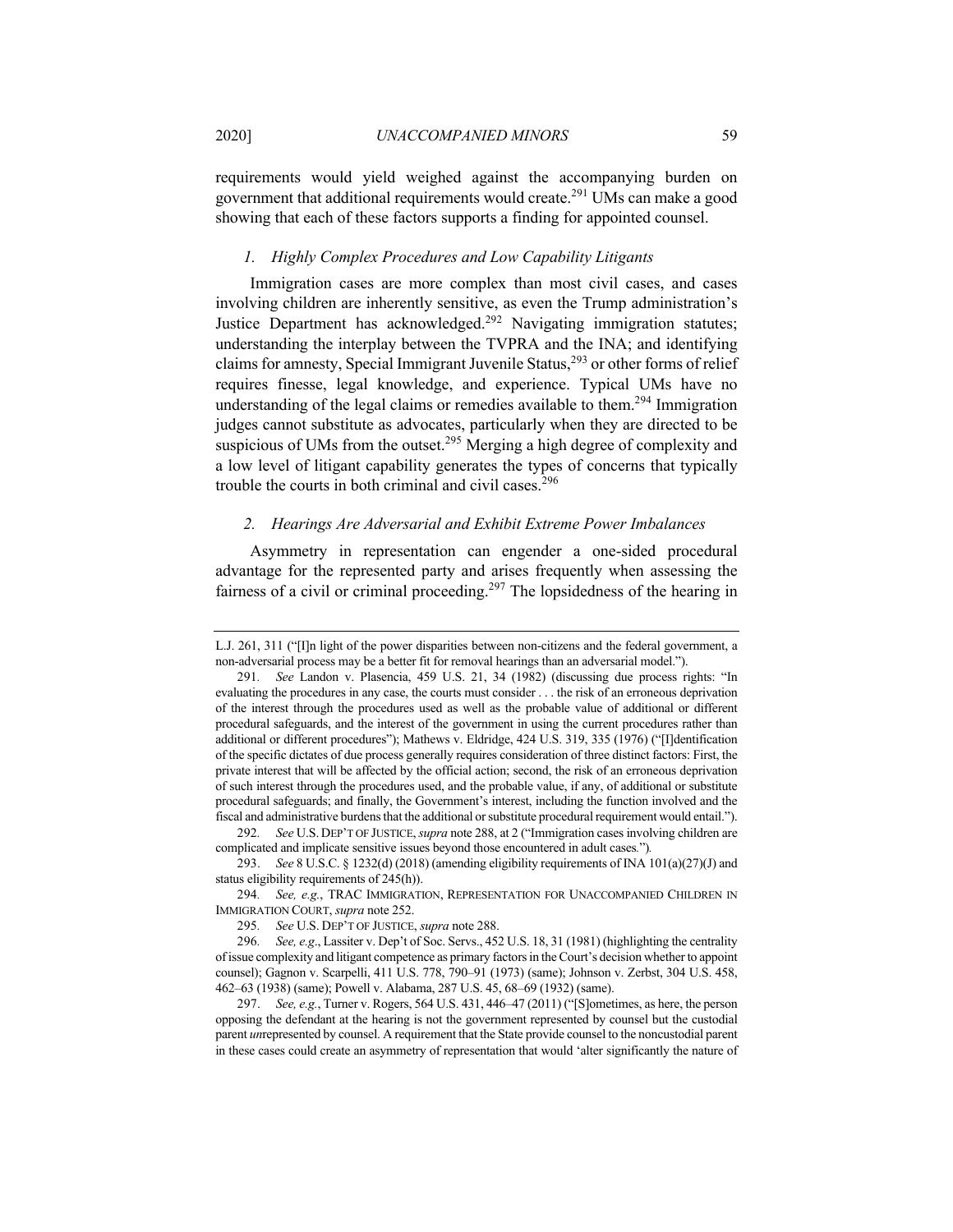the case of an unaccompanied child is as absurd as it is pitiful. In one corner, government attorneys present evidence that the accused should be removed, and an immigration judge hears evidence to determine the immigrant's "inadmissibility;" in the other corner, a fearful and confused child, who may not even understanding the charges they face, is expected to find an affirmative defense to removal on his own. The burden rests squarely upon the child's shoulders to identify and develop any legal argument for remaining in the United States—the equivalent of formulating factual and legal defenses, without being able to understand the rules. Litigants are similarly situated to litigants in *Franco-Gonzalez v. Holder*, incapable of formulating a defense without assistance. 298

# *3. Risk of Erroneous Decision as a Function of Representation and Accompanying Burden on Government*

The hardship imposed on the government by adopting additional due process protections and procedures for UMs has become a more difficult argument for the government to make since the 1970s when *Mathews* was decided. While the argument against appointing counsel because of government cost has some validity, the TVPRA offsets this expense by allocating the costs of representation to pro bono organizations whenever possible.<sup>299</sup> The argument that it is too burdensome for the government to identify UMs as a group deserving special procedural accommodations has been significantly tempered with advances in information technology since the  $1970s$ .<sup>300</sup> Storing, accessing, and sharing data is commonplace not just in making eligibility determinations for government benefits but for collecting and sharing information about detainees in the immigration context as well.<sup>301</sup> The Law Enforcement

the proceeding' . . . [M]ak[ing] the proceedings *less* fair overall.") (citing *Gagnon*, 411 U.S. at 787 (emphasis in original)); *Johnson*, 304 U.S. at 462–63 ("[T]he average defendant does not have the professional legal skill to protect himself when brought before a tribunal with power to take his life or liberty, wherein the prosecution is presented by experienced and learned counsel.").

<sup>298</sup>*. See* Franco-Gonzalez v. Holder, CV-10-02211-DMG, 2013 U.S. Dist. LEXIS 186258, at \*1 (C.D. Cal. Apr. 23, 2013).

<sup>299. 8</sup> U.S.C.  $\S$  1232(c)(5) (2018) (noting that pro bono resources should be utilized "to the greatest extent practicable" in providing counsel to UMs); *see also* VERA INST. OF JUSTICE, THE FLOW OF UNACCOMPANIED CHILDREN THROUGH THE IMMIGRATION SYSTEM 24 (2012), https://www.vera.org/downloads/Publications/the-flow-of-unaccompanied-children-through-theimmigration-system-a-resource-for-practitioners-policy-makers-and-

researchers/legacy\_downloads/the-flow-of-unaccompanied-children-through-the-immigrationsystem.pdf [https://perma.cc/7BY4-273J]. As Good has noted, even assuming, *arguendo*, that the federal government picked up the entire cost of providing representation (which it is not legally required to do under the TVPRA counsel provisions), the cost would be 0.1 percent of the annual case burden under *Gideon*. *See* Good, *supra* note 11, at 140 (noting that between 6,000–8,000 UMs are placed in removal proceedings each year, some of whom obtain counsel through pro bono organizations).

<sup>300.</sup> *See* Parkin, *supra* note 208, at 314–18.

<sup>301.</sup> In fact, there is an entire initiative ("Law Enforcement Information Sharing Initiative") devoted to expanding collaboration and information sharing between agencies responsible for enforcing immigration law. The initiative uses a web-based data exchange platform to rapidly and efficiently share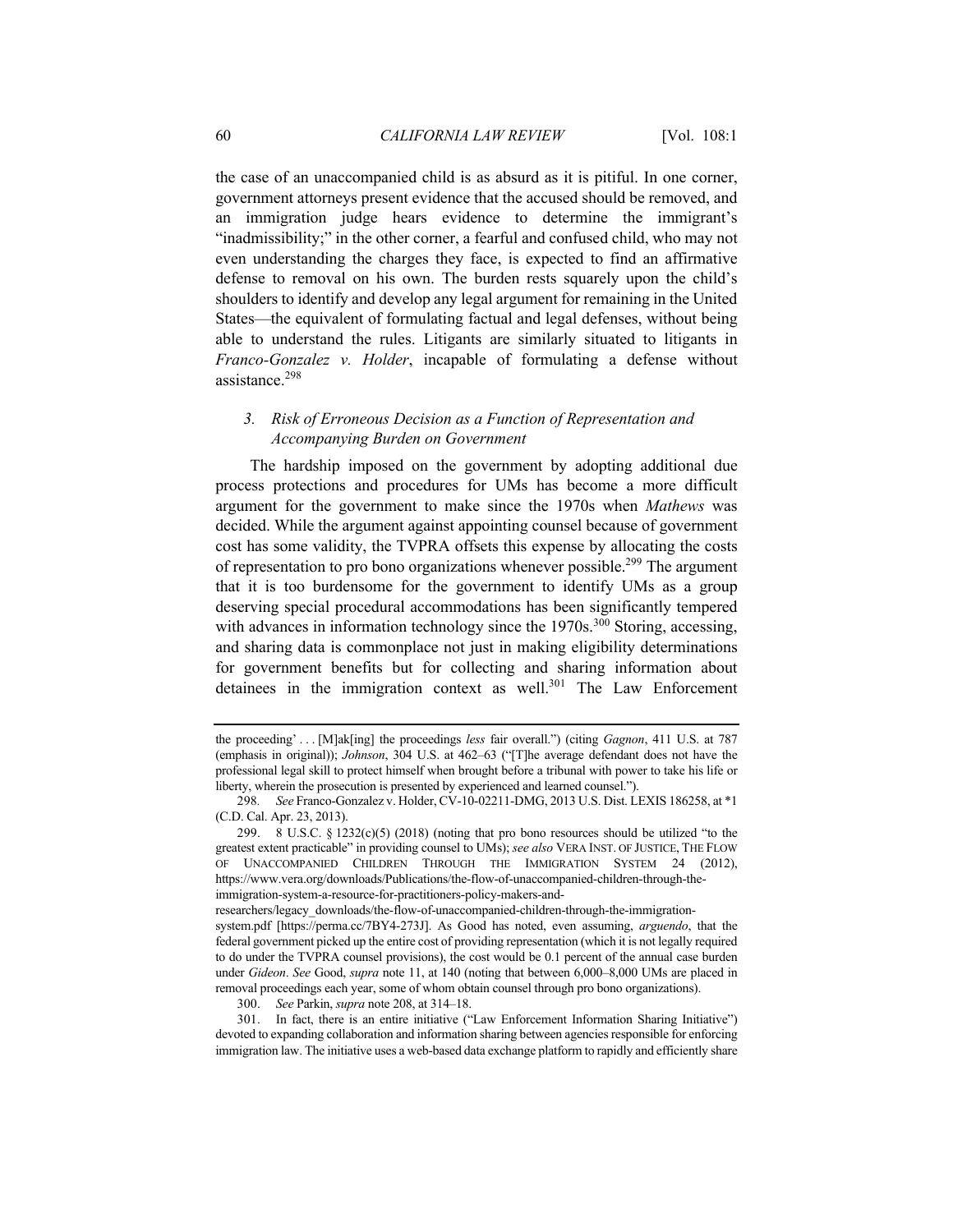Information Sharing Service platform—currently used for sharing investigative information between agencies to quickly identify patterns, connections, and relationships between individuals and criminal organizations<sup>302</sup>—could without much additional expense be used to identify UMs for the purpose of providing them the additional due process accommodation of appointed counsel that they so desperately need.

Alongside the diminished government burden accompanying recent technological advances, the change in outcome as a function of legal representation is evident. Studies have repeatedly shown that UMs fare far better with a lawyer: according to Syracuse University's TRAC data from the most recent surge in UMs arrival to the United States (FY 2012 - FY 2014), 73 percent of UMs represented by counsel were allowed to stay in the United States versus 15 percent of those unrepresented by counsel.<sup>303</sup> These statistics make clear the obvious benefits representation can have on removal case outcomes for UMs. While cases that started in 2015 showed some promise in terms of numbers of represented children (only three of ten children went unrepresented), cases that started in 2017 were comparatively abysmal (three of every four children went unrepresented).<sup>304</sup>

In both *Turner* and *Lassiter,* two of the leading precedents on the appointment doctrine, the Court found that there was limited risk of erroneous decisions due to the procedures used. $305$  In both cases, the Court noted that the outcome might have been different if the facts had demonstrated a special need for an attorney.<sup>306</sup> UMs present the court with the set of facts that did not exist in *Turner* or *Lassiter—*proceedings that are highly complex, governed by

and access data relating to, *inter alia*, immigration patterns and cases. *See Law Enforcement Information Sharing Initiative*, U.S. IMMIGR. OF CUSTOMS ENFORCEMENT, https://www.ice.gov/le-informationsharing [https://perma.cc/P854-MU93].

<sup>302.</sup> *See id.*

<sup>303</sup>*.* TRAC IMMIGRATION, REPRESENTATION FOR UNACCOMPANIED CHILDREN IN IMMIGRATION COURT, *supra* note 252; *see also* Good, *supra* note 10, at 145–46. Good provides recent studies that identify success rates of represented versus unrepresented UMs as evidence that the risk of erroneous decisions is extremely high for UMs who are unrepresented by counsel.

<sup>304.</sup> *See* SYRACUSE UNIVERSITY, TRAC IMMIGRATION, CHILDREN: AMID A GROWING COURT BACKLOG MANY STILL UNREPRESENTED (2017), http://trac.syr.edu/immigration/reports/482/ [https://perma.cc/JX9G-7PHN].

<sup>305.</sup> *See* Good, *supra* note 11, at 142 (citing Turner v. Rogers, 564 U.S. 431, 447–49 (2011); Lassiter v. Dep't of Soc. Servs., 452 U.S. 18, 28–29 (1981)).

<sup>306</sup>*. Turner*, 564 U.S. at 449 (holding that "[n]either do we address what due process requires in an unusually complex case where a defendant can be fairly represented only by a trained advocate." (internal quotation marks omitted)); *Lassiter*, 452 U.S. at 31 ("If, in a given case, the parent's interests were at their strongest, the State's interests were at their weakest, and the risks of error were at their peak, it could not be said that the *Eldridge* factors did not overcome the presumption against the right to appointed counsel, and that due process did not therefore require the appointment of counsel.").